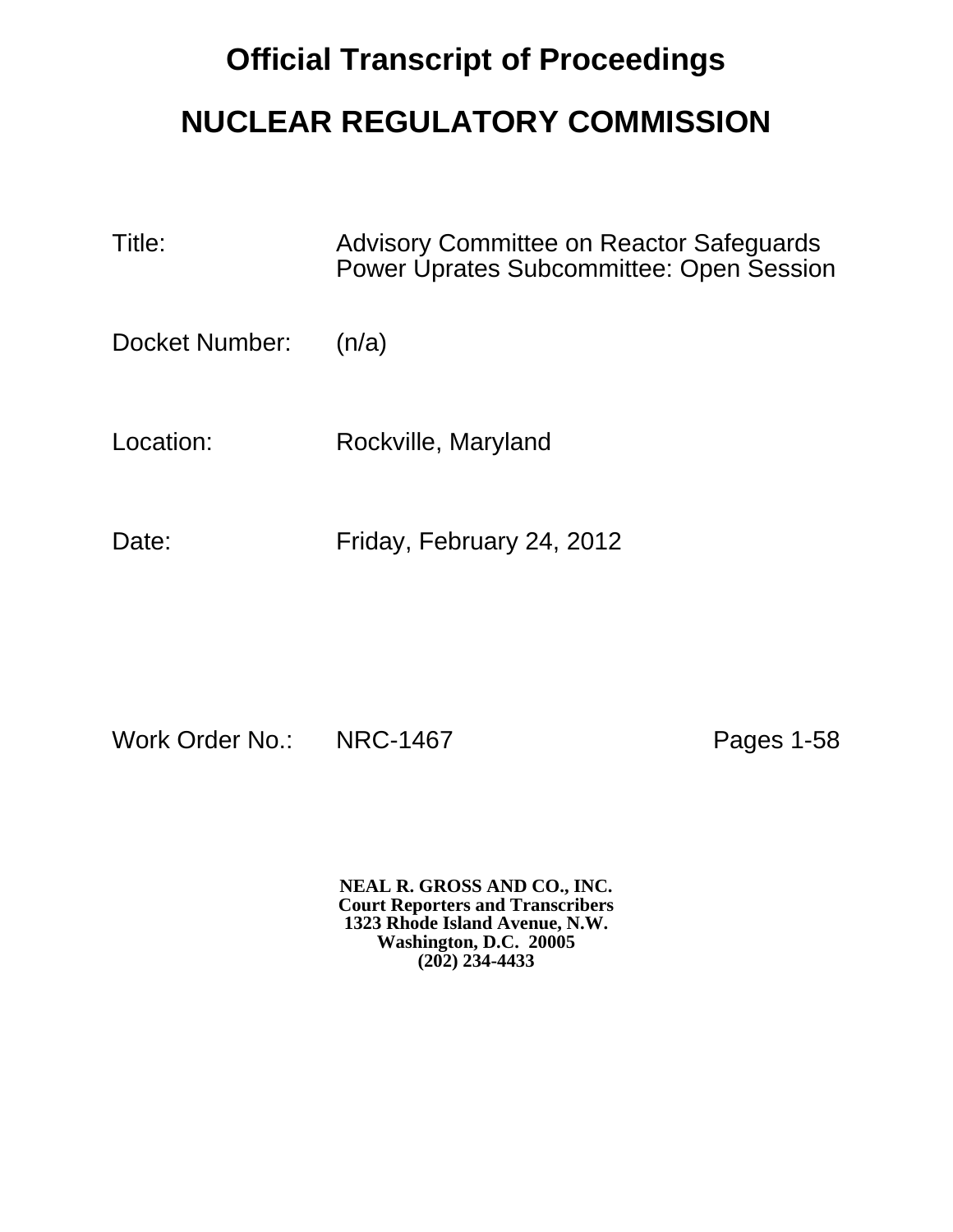|                | $\mathbf{1}$                                         |
|----------------|------------------------------------------------------|
| 1              | UNITED STATES OF AMERICA                             |
| $\overline{2}$ | NUCLEAR REGULATORY COMMISSION                        |
| 3              | $+ + + + + +$                                        |
| 4              | ADVISORY COMMITTEE ON REACTOR SAFEGUARDS             |
| 5              | (ACRS)                                               |
| 6              | $+ + + + + +$                                        |
| 7              | POWER UPRATES SUBCOMMITTEE                           |
| 8              | $+ + + + +$                                          |
| 9              | OPEN SESSION                                         |
| 10             | $+ + + + + +$                                        |
| 11             | FRIDAY                                               |
| 12             | FEBRUARY 24, 2012                                    |
| 13             | $+ + + + + +$                                        |
| 14             | ROCKVILLE, MARYLAND                                  |
| 15             | $+ + + + +$                                          |
| 16             | The<br>Subcommittee met at the Nuclear               |
| 17             | Regulatory Commission, Two White Flint North, Room   |
| 18             | T2B3, 11545 Rockville Pike, at 8:30 a.m., William J. |
| 19             | Shack, Chairman, presiding.                          |
| 20             |                                                      |
| 21             | COMMITTEE MEMBERS PRESENT:                           |
| 22             | WILLIAM J. SHACK, Chairman                           |
| 23             | J. SAM ARMIJO, Member                                |
| 24             | SANJOY BANERJEE, Member                              |
| 25             | CHARLES H. BROWN, JR., Member                        |
|                |                                                      |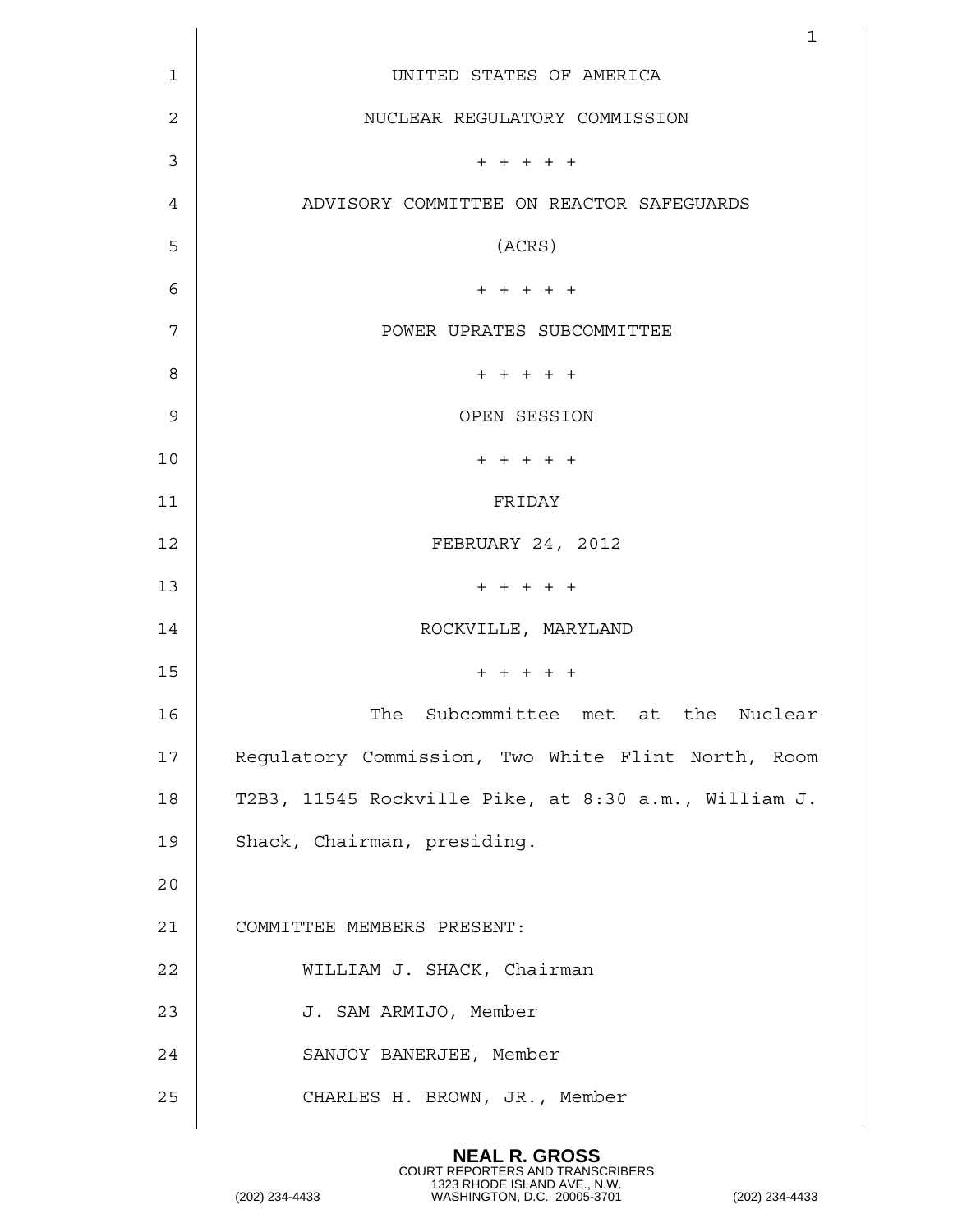|                |                                           | $\overline{a}$ |
|----------------|-------------------------------------------|----------------|
| $\mathbf 1$    | JOY REMPE, Member*                        |                |
| $\overline{2}$ | STEPHEN P. SCHULTZ, Member                |                |
| $\mathfrak{Z}$ | JOHN D. SIEBER, Member                    |                |
| 4              | GORDON R. SKILLMAN, Member                |                |
| 5              |                                           |                |
| 6              | ACRS CONSULTANT:                          |                |
| 7              | GRAHAM WALLIS                             |                |
| 8              |                                           |                |
| 9              | NRC STAFF PRESENT:                        |                |
| 10             | WEIDONG WANG, Designated Federal Official |                |
| 11             | PAUL CLIFFORD, NRR                        |                |
| 12             | ALLEN G. HOWE, NRR/DORL                   |                |
| 13             | JASON C. PAIGE, NRR/DORL                  |                |
| 14             | BENJAMIN PARKS, NRR                       |                |
| 15             | ANTHONY ULSES, NRR/DSS                    |                |
| 16             | SHIH-LIANG WU, NRR                        |                |
| 17             |                                           |                |
| 18             | ALSO PRESENT:                             |                |
| 19             | LIZ ABBOTT, FPL                           |                |
| 20             | MARK AVERETT, FPL                         |                |
| 21             | PAUL BANASZAK, FPL                        |                |
| 22             | CESARE FREPOLI, Westinghouse              |                |
| 23             | RUDY GIL, FPL                             |                |
| 24             | PAUL KERSTING, Westinghouse               |                |
| 25             | MIKE KILEY, FPL                           |                |
|                |                                           |                |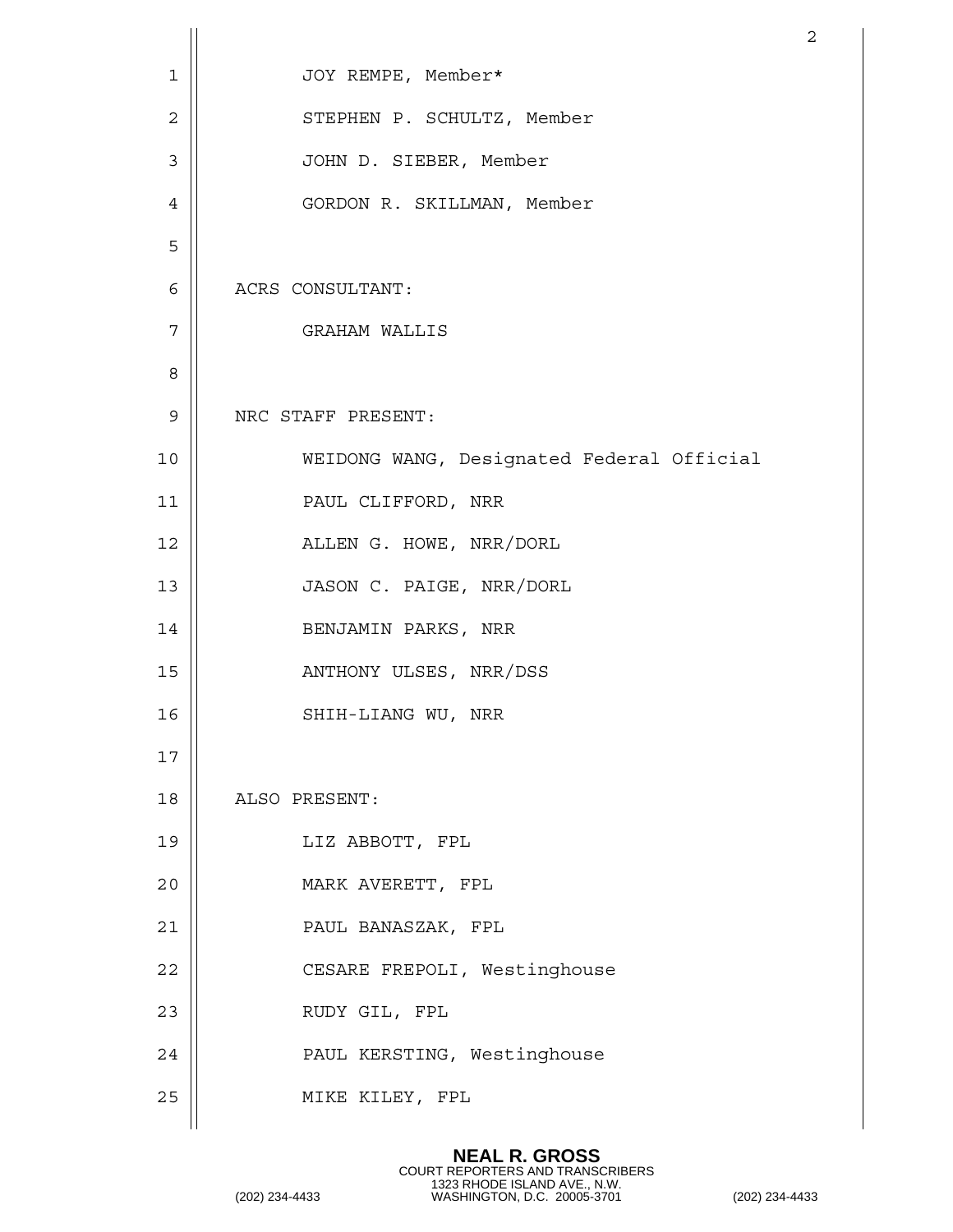|             |                              | $\mathfrak{Z}$ |
|-------------|------------------------------|----------------|
| $\mathbf 1$ | ED MONAHAN, Westinghouse     |                |
| $\sqrt{2}$  | CARL O'FARRILL, FPL          |                |
| $\mathsf 3$ | TOM RODACK, Westinghouse     |                |
| $\sqrt{4}$  | SAM SHAFER, FPL              |                |
| 5           | PHILIP TIEMAHN, FPL          |                |
| $\epsilon$  | MIKE WATSON, Westinghouse    |                |
| $\sqrt{ }$  |                              |                |
| $\,8\,$     | *Participating via telephone |                |
| $\mathsf 9$ |                              |                |
| $10$        |                              |                |
| $11\,$      |                              |                |
| $12\,$      |                              |                |
| $13$        |                              |                |
| $14\,$      |                              |                |
| 15          |                              |                |
| 16          |                              |                |
| 17          |                              |                |
| $18$        |                              |                |
| 19          |                              |                |
| 20          |                              |                |
| 21          |                              |                |
| 22          |                              |                |
| 23          |                              |                |
| 24          |                              |                |
| 25          |                              |                |
|             |                              |                |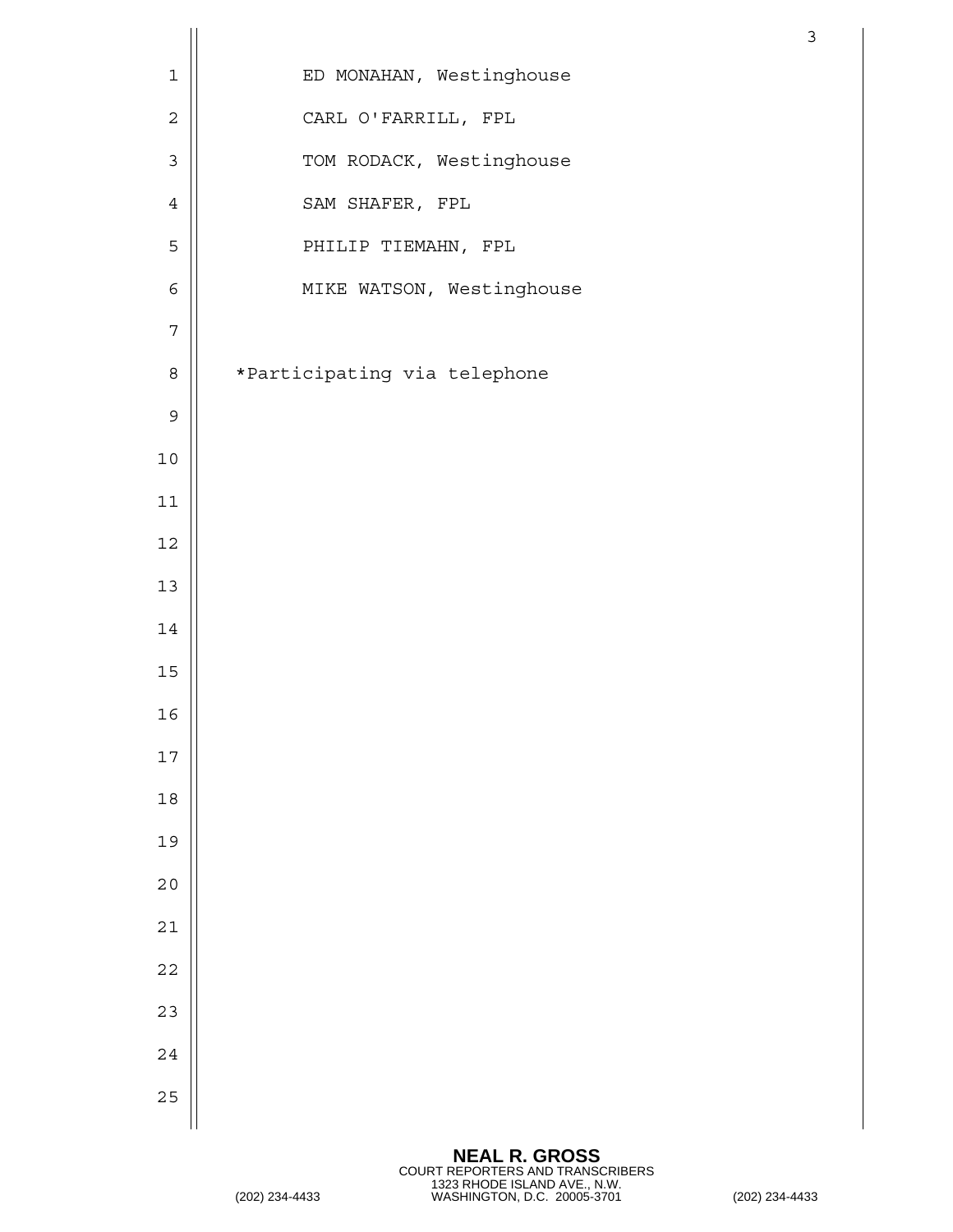| TABLE OF CONTENTS<br>$\mathbf 1$<br>Introduction<br>$\mathbf 2$<br>5<br>Opening Remarks<br>$\mathfrak{Z}$<br>$\overline{7}$<br>Introduction<br>15<br>$\overline{4}$<br>EPU Overview<br>5<br>Introduction<br>19<br>6<br>$\equiv$<br>Status of Review<br>$\overline{7}$<br>20<br>$\qquad \qquad -$<br>Discussion Topics from ACRS Full<br>30<br>8<br>Committee Meeting<br>$\mathsf 9$<br>$10$<br>11<br>$12\,$<br>13<br>14<br>15<br>16<br>$17\,$<br>$18\,$<br>19<br>20<br>21<br>22<br>23<br>24<br>25 |  | $\overline{4}$ |
|---------------------------------------------------------------------------------------------------------------------------------------------------------------------------------------------------------------------------------------------------------------------------------------------------------------------------------------------------------------------------------------------------------------------------------------------------------------------------------------------------|--|----------------|
|                                                                                                                                                                                                                                                                                                                                                                                                                                                                                                   |  |                |
|                                                                                                                                                                                                                                                                                                                                                                                                                                                                                                   |  |                |
|                                                                                                                                                                                                                                                                                                                                                                                                                                                                                                   |  |                |
|                                                                                                                                                                                                                                                                                                                                                                                                                                                                                                   |  |                |
|                                                                                                                                                                                                                                                                                                                                                                                                                                                                                                   |  |                |
|                                                                                                                                                                                                                                                                                                                                                                                                                                                                                                   |  |                |
|                                                                                                                                                                                                                                                                                                                                                                                                                                                                                                   |  |                |
|                                                                                                                                                                                                                                                                                                                                                                                                                                                                                                   |  |                |
|                                                                                                                                                                                                                                                                                                                                                                                                                                                                                                   |  |                |
|                                                                                                                                                                                                                                                                                                                                                                                                                                                                                                   |  |                |
|                                                                                                                                                                                                                                                                                                                                                                                                                                                                                                   |  |                |
|                                                                                                                                                                                                                                                                                                                                                                                                                                                                                                   |  |                |
|                                                                                                                                                                                                                                                                                                                                                                                                                                                                                                   |  |                |
|                                                                                                                                                                                                                                                                                                                                                                                                                                                                                                   |  |                |
|                                                                                                                                                                                                                                                                                                                                                                                                                                                                                                   |  |                |
|                                                                                                                                                                                                                                                                                                                                                                                                                                                                                                   |  |                |
|                                                                                                                                                                                                                                                                                                                                                                                                                                                                                                   |  |                |
|                                                                                                                                                                                                                                                                                                                                                                                                                                                                                                   |  |                |
|                                                                                                                                                                                                                                                                                                                                                                                                                                                                                                   |  |                |
|                                                                                                                                                                                                                                                                                                                                                                                                                                                                                                   |  |                |
|                                                                                                                                                                                                                                                                                                                                                                                                                                                                                                   |  |                |
|                                                                                                                                                                                                                                                                                                                                                                                                                                                                                                   |  |                |
|                                                                                                                                                                                                                                                                                                                                                                                                                                                                                                   |  |                |
|                                                                                                                                                                                                                                                                                                                                                                                                                                                                                                   |  |                |
|                                                                                                                                                                                                                                                                                                                                                                                                                                                                                                   |  |                |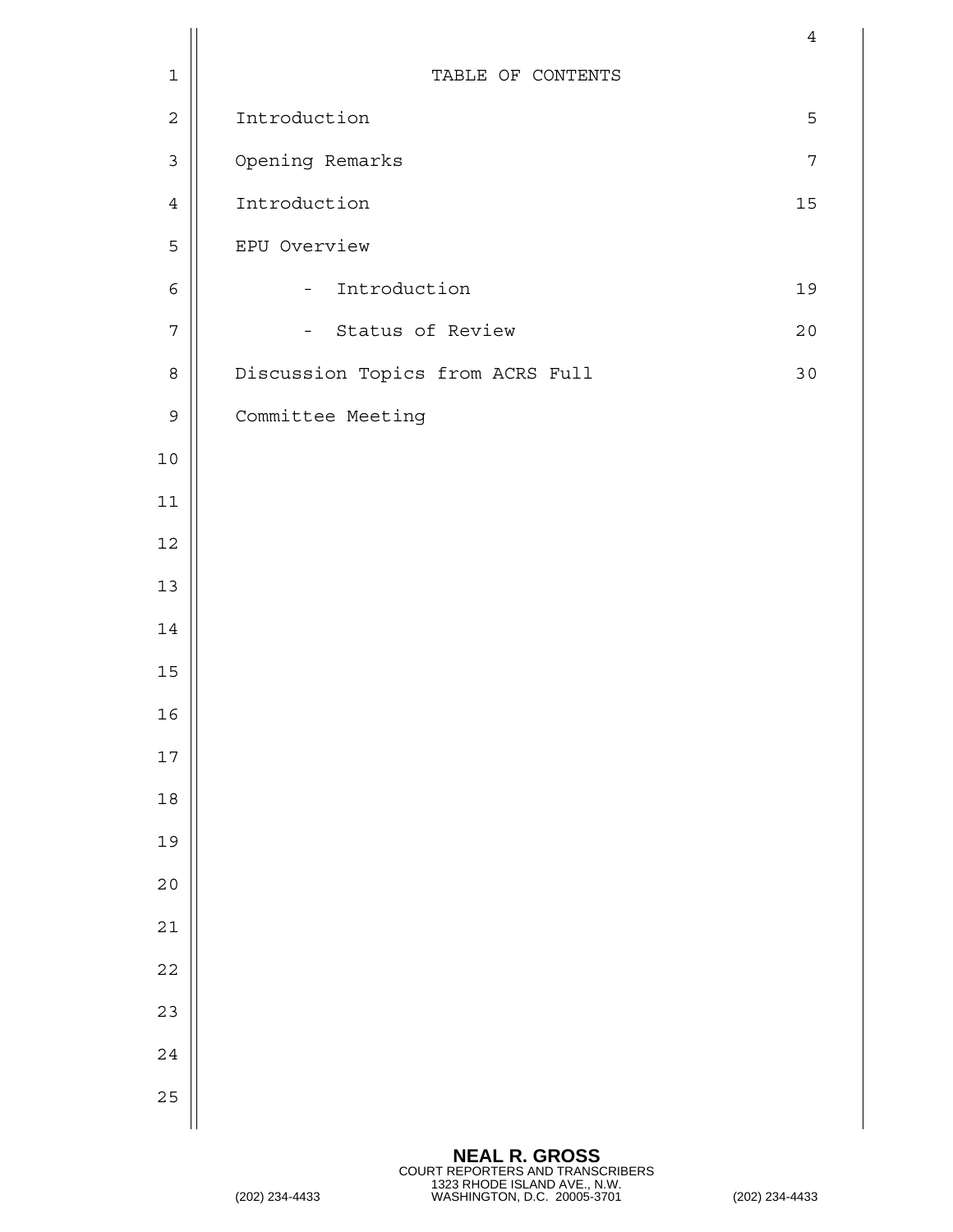|    | 5                                                      |
|----|--------------------------------------------------------|
| 1  | PROCEEDINGS                                            |
| 2  | (8:30 a.m.)                                            |
| 3  | CHAIR SHACK: The meeting will now come to              |
| 4  | order.<br>This is a meeting of the Power Uprates       |
| 5  | Subcommittee, a standing subcommittee of the Advisory  |
| 6  | Committee on Reactor Safeguards.                       |
| 7  | I'm Bill Shack, Chairman of<br>the                     |
| 8  | Subcommittee. ACRS members in attendance are Jack      |
| 9  | Sieber, Sanjoy Banerjee, Steve Schultz, Dick Skillman, |
| 10 | Sam Armijo, Charles Brown, and our consultant, Graham  |
| 11 | Wallis.                                                |
| 12 | Also joining us on the phone is Member Joy             |
| 13 | Rempe, who will be, as soon a she beeps on the phone,  |
| 14 | will be connected to us. Weidong Wang of the ACRS      |
| 15 | staff is the Designated Federal Official for this      |
| 16 | meeting.                                               |
| 17 | In this meeting, the Subcommittee will                 |
| 18 | review Turkey Point Power Units 3 and 4 License        |
| 19 | Request for Extended Power Uprate. We will hear        |
| 20 | presentations<br>from the<br>NRC staff<br>the<br>and   |
| 21 | representatives from the Applicant, Florida Power and  |
| 22 | Light Company.                                         |
| 23 | We have received no written comments or                |
| 24 | requests for time to make oral statements from members |
| 25 | of the public regarding today's meeting. For the       |
|    |                                                        |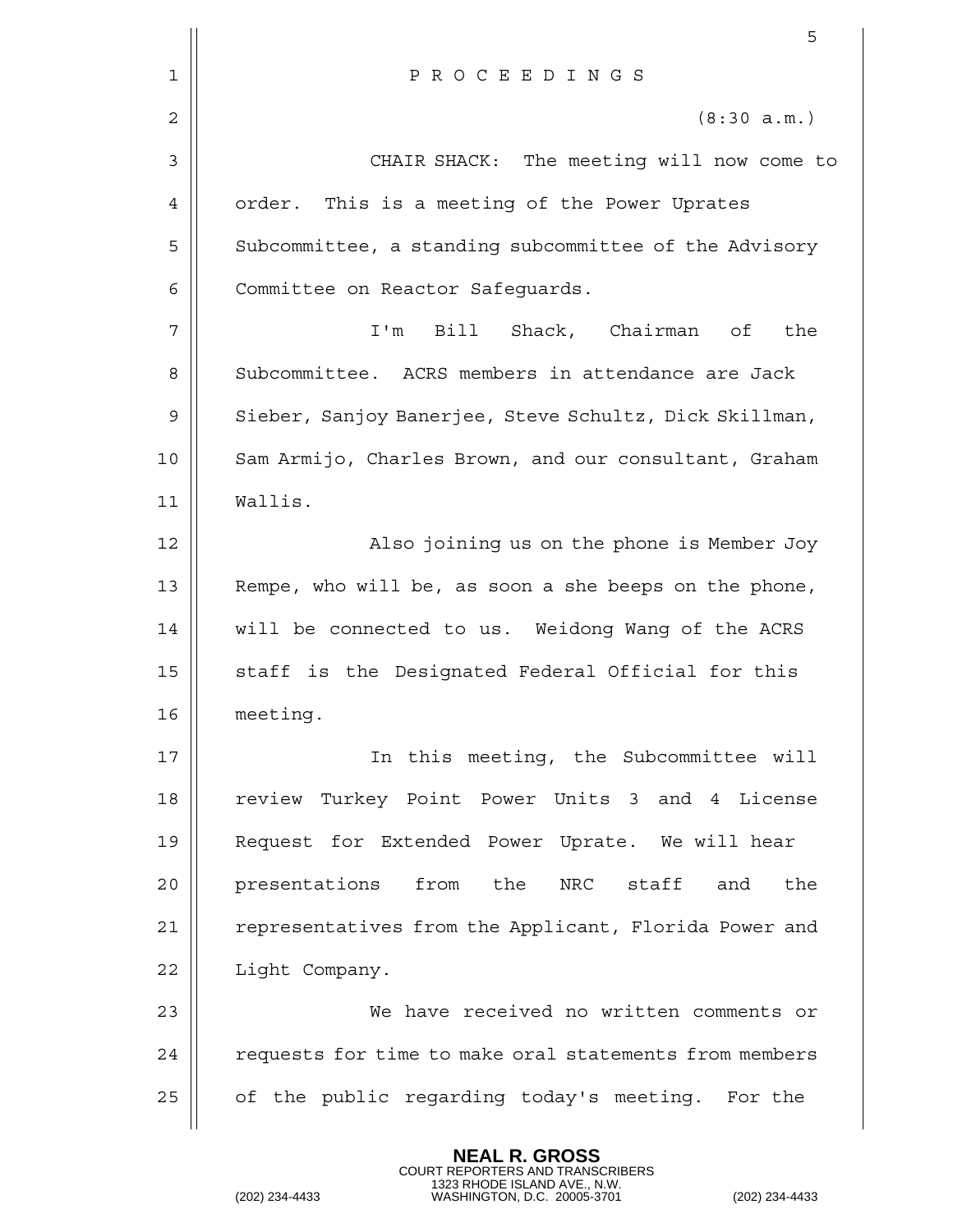1 || agenda items on thermal conductivity degradation and 2 | fuel system design, the presentations will be closed 3 || in order to discuss information that is proprietary to 4 | the Applicants and its contractors pursuant to 5 USC  $5|| 52(b)(c)(4).$ 

 Okay, so this portion of the meeting dealing with such information will be limited to the 8 | NRC staff and its consultants, Florida Power and Light Company, and those individuals and organizations who have entered into an appropriate confidentiality agreement with them. Consequently, we will need to 12 | confirm that we have only eligible observers and 13 || participants in the room for the closed portion.

14 | The Subcommittee will gather information, 15 analyze relevant issues and facts, and formulate 16 proposed positions and actions as appropriate for 17 deliberation by the full Committee. The rules for 18 || participation in today's meeting have been announced 19 as part of the notice of this meeting previously 20 | published in the Federal Register.

21 || A transcript of the meeting is being kept  $22$   $\parallel$  and will be made available as stated in the Federal 23 || Reqister notice. Therefore, we request that 24 || participants in this meeting use the microphones 25 | located throughout the meeting room when addressing

> **NEAL R. GROSS** COURT REPORTERS AND TRANSCRIBERS

1323 RHODE ISLAND AVE., N.W. (202) 234-4433 WASHINGTON, D.C. 20005-3701 (202) 234-4433

6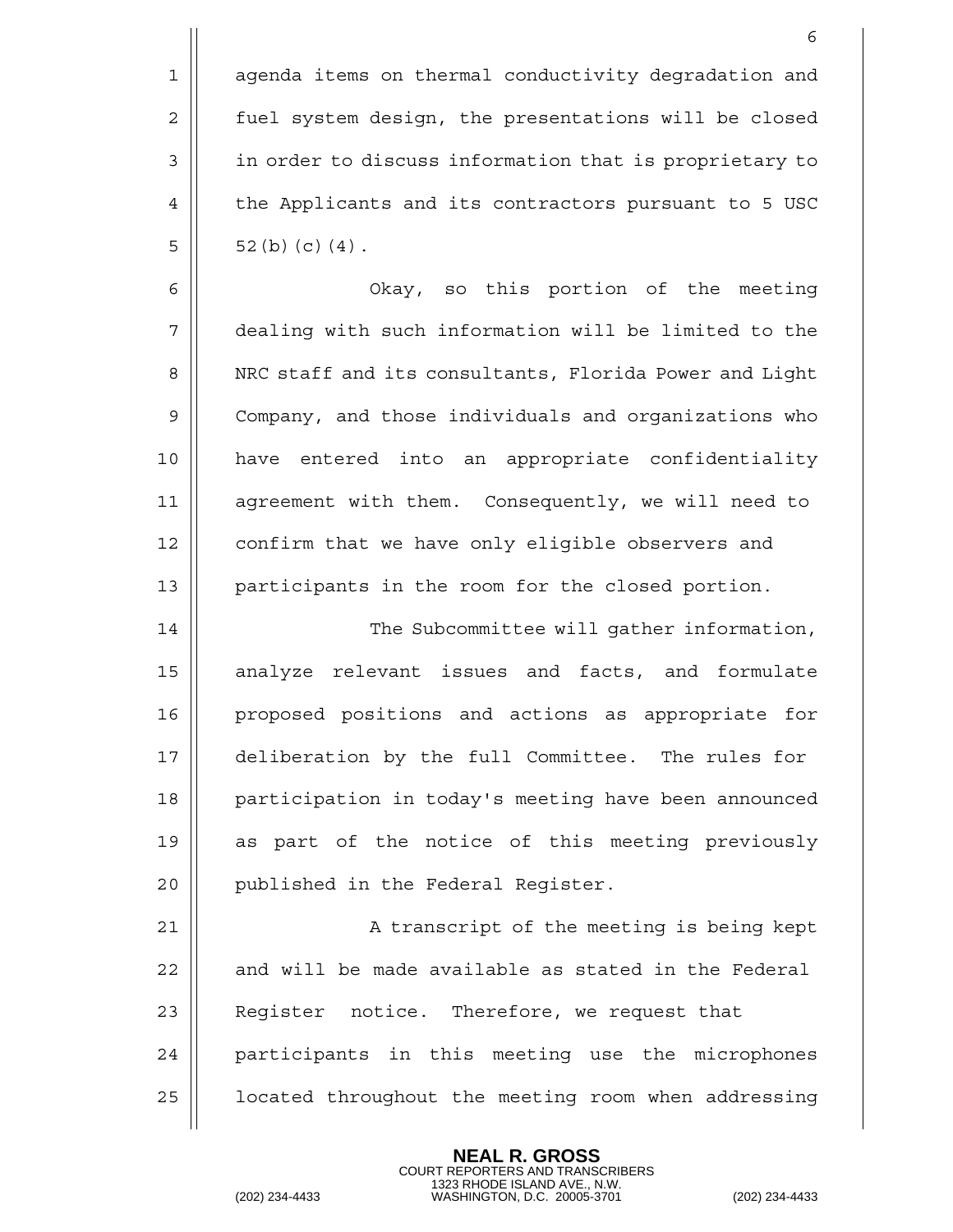|                | 7                                                      |
|----------------|--------------------------------------------------------|
| $\mathbf 1$    | the Subcommittee. The participants should first        |
| $\overline{2}$ | identify themselves and speak with sufficient clarity  |
| 3              | and volume so they may be readily heard.               |
| 4              | We will now proceed with the meeting, and              |
| 5              | I assume, Mr. Howe, you will start us off.             |
| 6              | MR. HOWE: Yes. Thank you. Good morning.                |
| 7              | I'm Allen Howe, the Deputy Division Director in the    |
| 8              | Division of Operating Reactor Licensing in the Office  |
| 9              | of Nuclear Reactor Regulation. We appreciate the       |
| 10             | opportunity to brief the ACRS<br>Power<br>Uprates      |
| 11             | Subcommittee this morning on the Turkey Point extended |
| 12             | power upgrade application.                             |
| 13             | Last December, on the 14th and followed up             |
| 14             | a meeting on the 19th, we briefed the<br>with          |
| 15             | Subcommittee and then the full Committee on this       |
| 16             | topic. As a result of several remaining open items at  |
| 17             | the conclusion of the full Committee meeting in        |
| 18             | January, specifically the thermal conductivity         |
| 19             | degradation issue, the ACRS members requested that the |
| 20             | staff rebrief the Subcommittee.                        |
| 21             | In preparation for today's meeting, the                |
| 22             | staff worked diligently, and we resolved the open      |
| 23             | items. Jason Page will walk is through an overview of  |
| 24             | the open items during his presentation in a few        |
| 25             | moments.                                               |
|                |                                                        |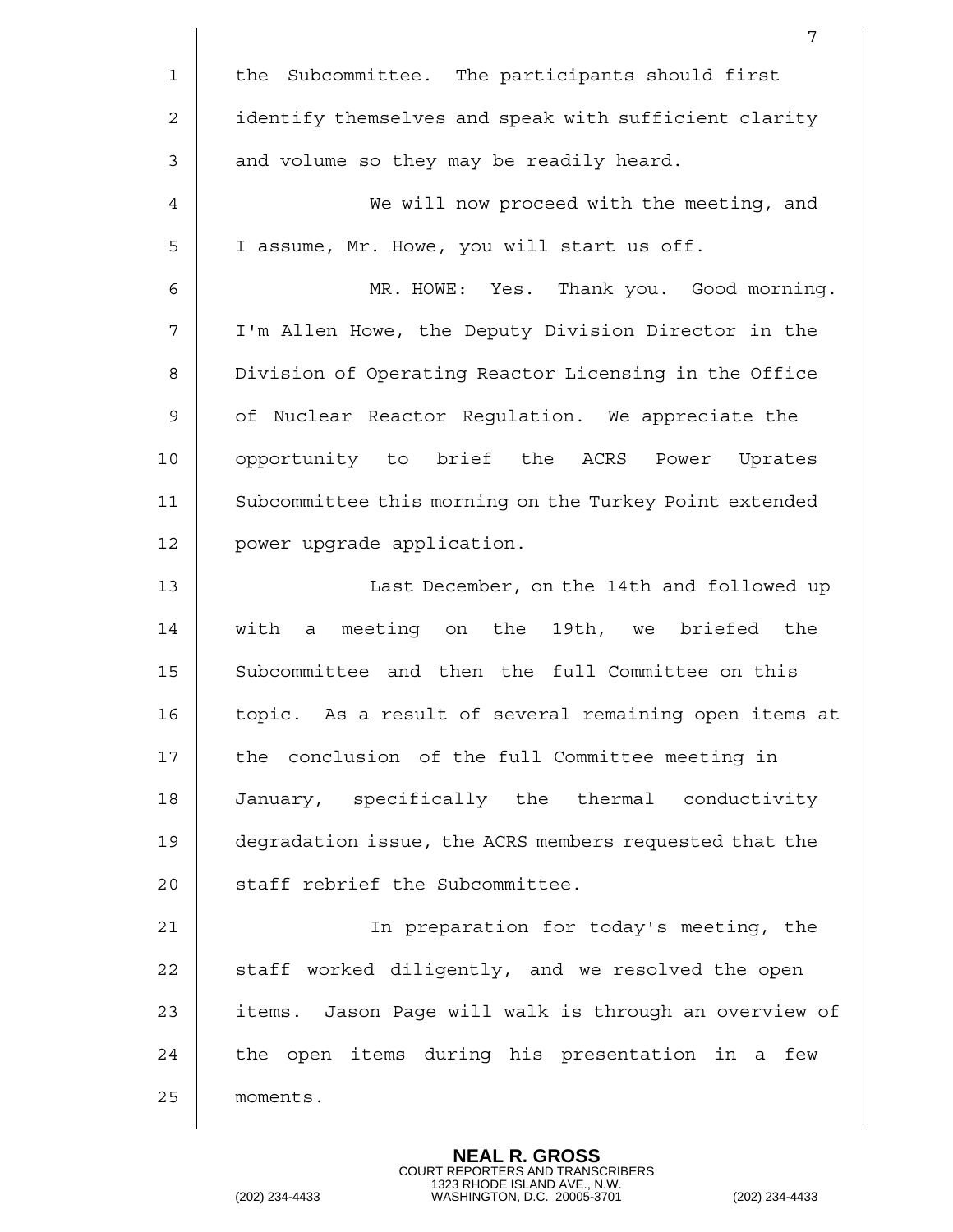1 | Also today the licensee will address the 2 | open items and questions from the application, and the 3 | NRC as part of their staff presentation will focus our 4 discussions on the thermal conductivity degradation, 5 || the fuel system design, and grid crush issues. The  $6 \parallel$  staff will also be available today to answer any 7 questions that you might have.

8 Staff's review has been very thorough. 9 I'm very pleased with it. During the course of the 10 || review, including the recent events to address the 11 thermal conductivity degradation and other emerging 12 || issues, the staff had frequent communications with the 13 lettensee, including conference calls, letters, 14 | requests for information and audits, as well as public 15 meetings. We believe this dialogue has contributed 16 || positively to our overall review.

 Just one other note I want to make to the Committee before I turn it over to Jason is just more 19 | broadly on the thermal conductivity degradation issue. We issued requests for additional information pursuant  $\vert\vert$  to 10 CFR 50.54(f) to 11 nuclear power units that use 22 | the Westinghouse-furnished realistic emergency core  $\parallel$  cooling system evaluation models. We did that on the 24 | 16th of February.

25 These 11 units currently have reported

**NEAL R. GROSS** COURT REPORTERS AND TRANSCRIBERS

1323 RHODE ISLAND AVE., N.W. (202) 234-4433 WASHINGTON, D.C. 20005-3701 (202) 234-4433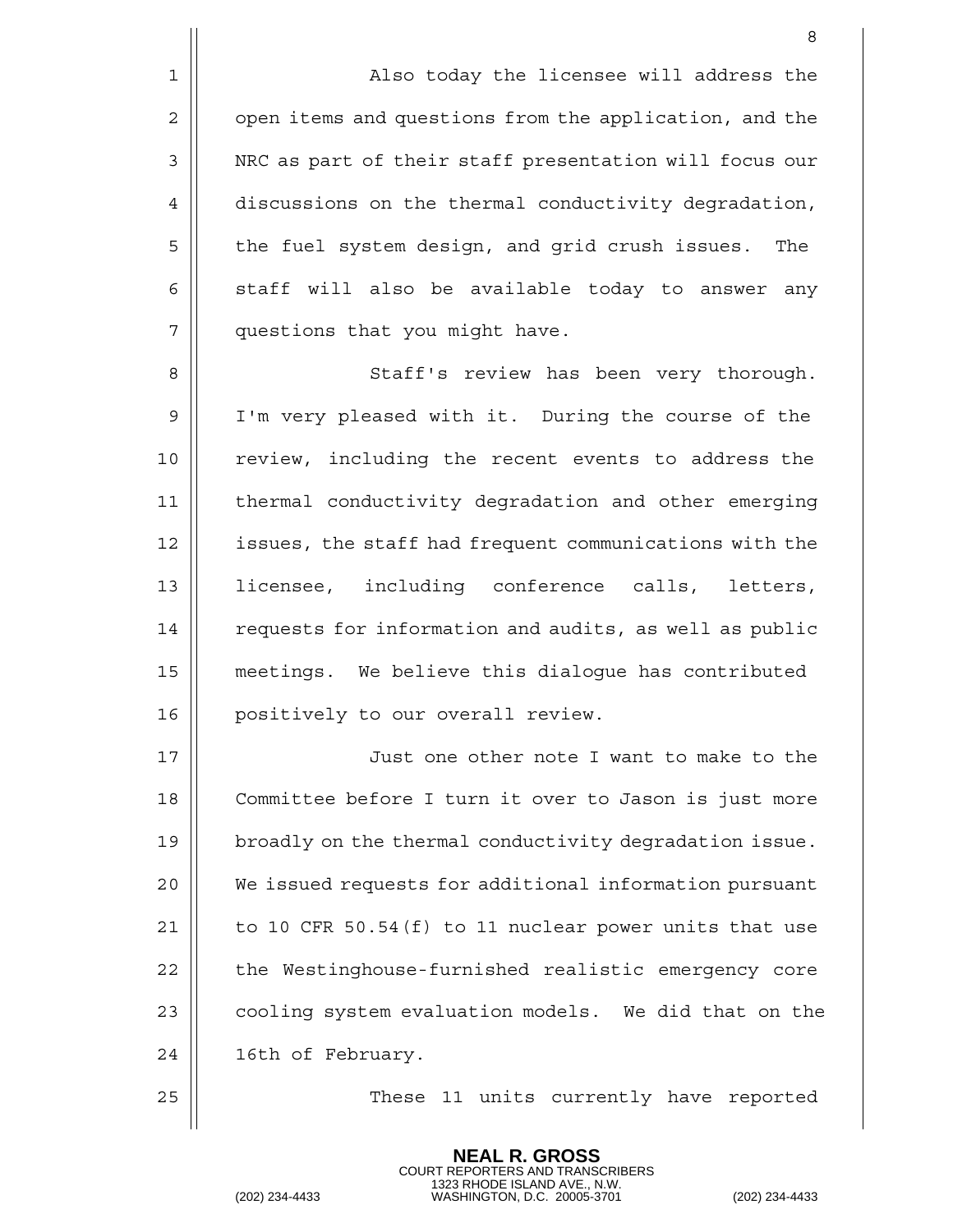|             | 9                                                      |
|-------------|--------------------------------------------------------|
| $\mathbf 1$ | peak cladding temperatures above 2,000 degrees         |
| 2           | Fahrenheit. The letters requested the licensees        |
| 3           | provide an estimate of the effect of thermal           |
| 4           | conductivity degradation error on the peak cladding    |
| 5           | temperatures and also the methodology and the          |
| 6           | assumptions used to determine the estimates.           |
| 7           | The licensees have until March 19 to                   |
| 8           | provide their response to this request, and the reason |
| 9           | did that, again, was to gather additional<br>we        |
| 10          | information to understand where they were relative to  |
| 11          | the regulatory limit of 2,200 degrees, factoring in    |
| 12          | the thermal conductivity error.                        |
| 13          | At this point, I'll turn over the meeting              |
| 14          | to our project manager on the Turkey Point extended    |
| 15          | power uprate, Jason Paige.                             |
| 16          | MEMBER SIEBER: Could I ask a question?                 |
| 17          | Is the thermal conductivity problem unique to the      |
| 18          | ASTRUM code?                                           |
| 19          | MR. HOWE: I'll give you a short answer.                |
| 20          | I think we have folks here from Reactor Systems.<br>It |
| 21          | is applicable to ASTRUM, but it's also applicable to   |
| 22          | other methodologies that Westinghouse has used, so     |
| 23          | some of the 11 I believe are units that do not use     |
| 24          | ASTRUM.                                                |
| 25          | MEMBER SIEBER: That's correct.                         |
|             |                                                        |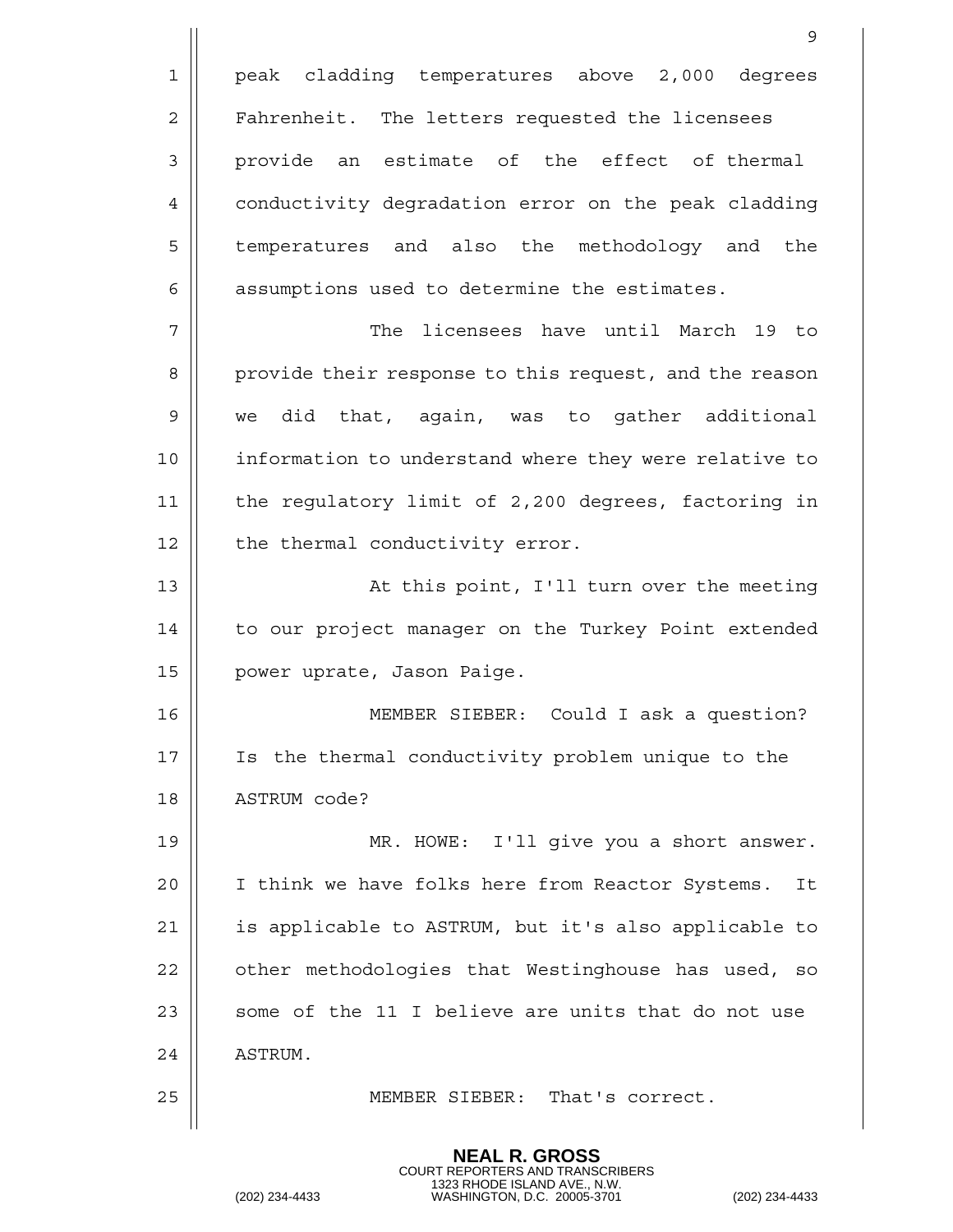|    | 10                                                     |
|----|--------------------------------------------------------|
| 1  | HOWE: They use a different<br>MR.                      |
| 2  | methodology.                                           |
| 3  | MEMBER SIEBER: And this has existed since              |
| 4  | when, time immemorial?                                 |
| 5  | MR. HOWE: We identified the issue and put              |
| 6  | out an Information Notice in 2009 when we first        |
| 7  | identified the issue, and then it took a period of     |
| 8  | time and additional analysis to get a more refined     |
| 9  | picture of it. We issued another Information Notice    |
| 10 | last December.                                         |
| 11 | MEMBER SIEBER: So one could say that this              |
| 12 | is defect in analytical methods that's existed for     |
| 13 | many years?                                            |
| 14 | MR. HOWE: I'm going to have to turn to                 |
| 15 | one of the folks who is a little bit closer to it.     |
| 16 | Tony, can you talk about that?                         |
| 17 | MR. ULSES: Yes, I'm Tony Ulses. I'm the                |
| 18 | Branch Chief of Reactor Systems. Actually, I           |
| 19 | apologize. Could you repeat your question? I'm         |
| 20 | sorry. I don't remember exactly.                       |
| 21 | MEMBER SIEBER: The question is even                    |
| 22 | though this is recently identified, 2009, I presume    |
| 23 | that since ASTRUM was built on previous codes that the |
| 24 | issue of bad estimates or incorrect estimates of       |
| 25 | thermal conductivity at relatively high burnups has    |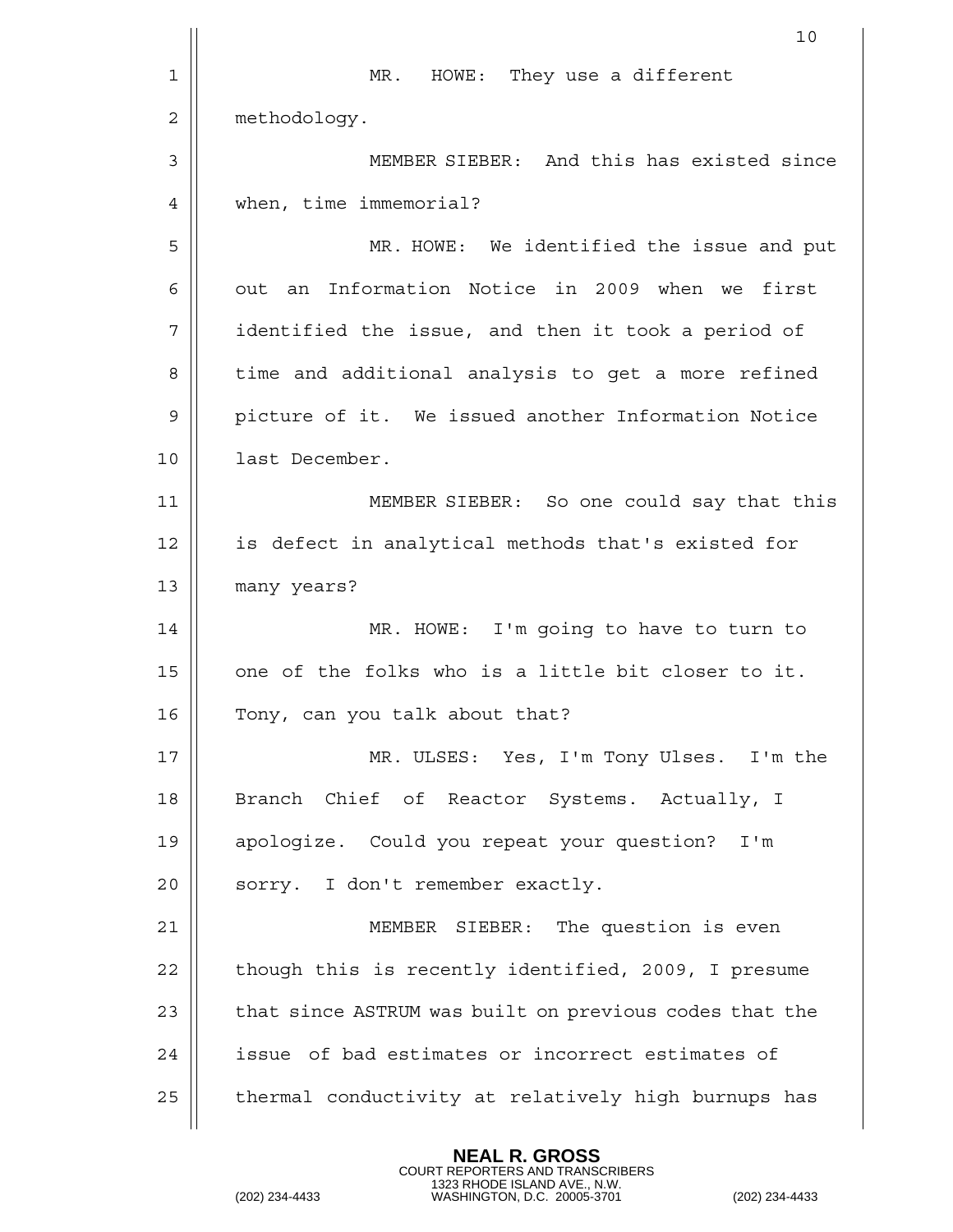|              | 11                                                     |
|--------------|--------------------------------------------------------|
| $\mathbf 1$  | existed for long periods of time, years?               |
| $\mathbf{2}$ | This<br>MR. ULSES: The short answer is yes.            |
| 3            | is not a new phenomenon. What is new is an             |
| 4            | understanding of the impact of actually addressing it  |
| 5            | as you work it through the entire evaluation model.    |
| 6            | That's information that we did not have until December |
| 7            | of last year.                                          |
| 8            | MEMBER SIEBER: Okay, and are you going to              |
| 9            | cover this in more detail today?                       |
| 10           | MR. ULSES: We have a discussion on this                |
| 11           | when we get into the proprietary session, yes sir.     |
| 12           | MEMBER SIEBER: Okay.                                   |
| 13           | CHAIR SHACK: Just a quick question.<br>$\mathbf{I}$    |
| 14           | mean, I assume you picked best estimate codes because  |
| 15           | they have less inherent conservatism, so they might be |
| 16           | more effective. How about other people's best          |
| 17           | estimate codes? Are none of them above 2,000?          |
| 18           | MR. ULSES: Well, we've looked at the                   |
| 19           | other vendors, and the other vendors have taken action |
| 20           | to address this in their own unique ways.              |
| 21           | MEMBER ARMIJO: So, in the BWRs, you know,              |
| 22           | they don't get to such high peak temperatures, but do  |
| 23           | the same effect exist in the other vendors' codes?     |
| 24           | MR. ULSES: Well, the short answer, again,              |
| 25           | the vendor -- the other vendors have taken action to   |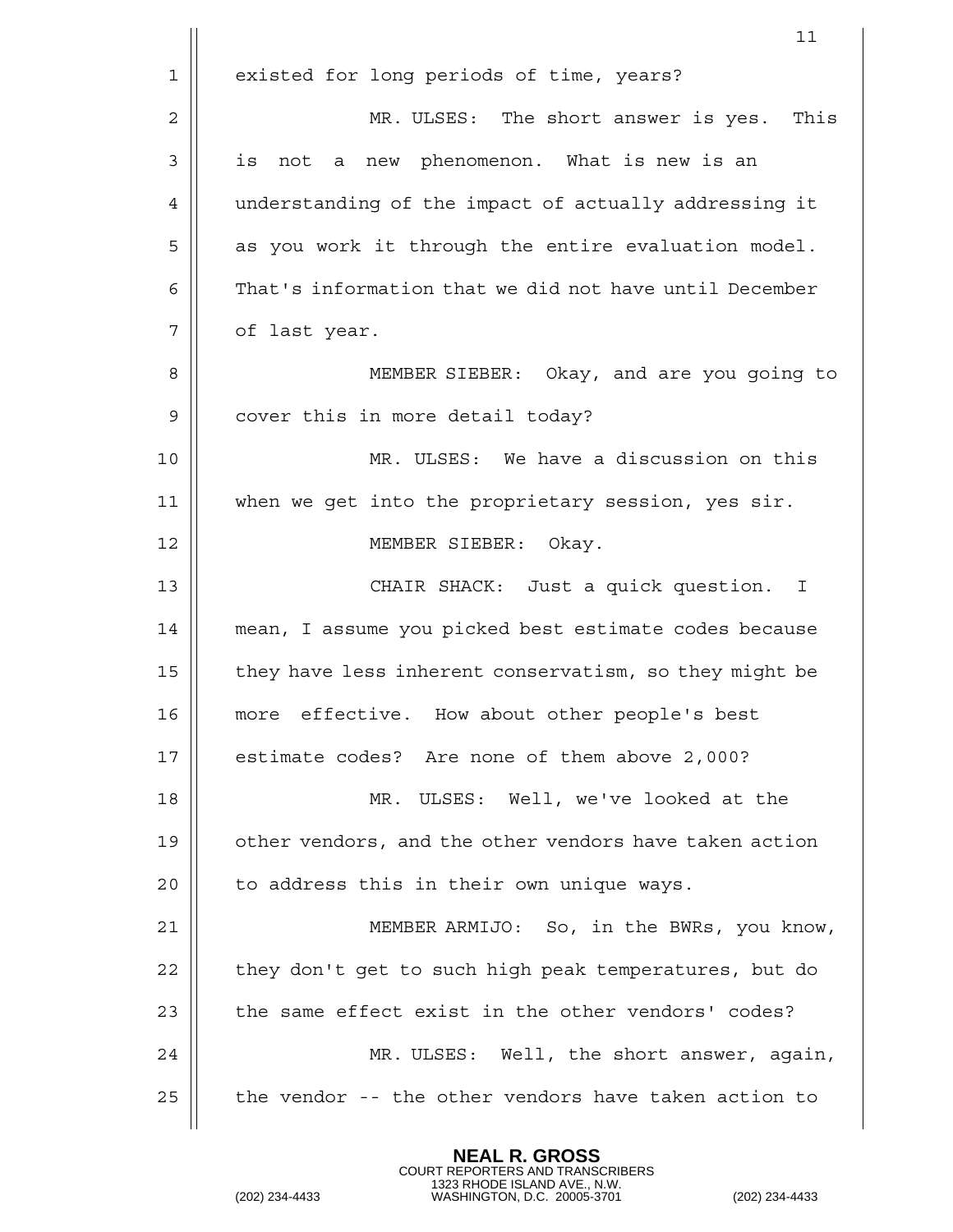|    | 12                                                     |
|----|--------------------------------------------------------|
| 1  | address this in their codes and to speak specifically  |
| 2  | about BWRs. There are no best estimate methods being   |
| 3  | used currently by the BWR fleet.                       |
| 4  | MEMBER ARMIJO: Okay.                                   |
| 5  | MR. ULSES: So what we were talking about               |
| 6  | earlier about the Appendix K type of approach really   |
| 7  | applies to that discussion.                            |
| 8  | MEMBER ARMIJO: Okay. Thank you.                        |
| 9  | MEMBER SIEBER: I presume, too, that BWRs,              |
| 10 | to my knowledge, operate at lower peak temperatures    |
| 11 | than PWRs. It's more margin building.                  |
| 12 | MEMBER BANERJEE: Is this problem sort of               |
| 13 | highlighted because of high burnups? It's sort of      |
| 14 | like, what five to seven percent degradation for every |
| 15 | ten megawatt days per ton or something -- or           |
| 16 | gigawatts, yes.                                        |
| 17 | MR. ULSES: Well, I can't quote the actual              |
| 18 | magnitude off the top of my head, Dr. Banerjee, but    |
| 19 | essentially the issue is unique to high burnup fuel    |
| 20 | phenomenon and how the cores are operated now relative |
| 21 | to, say, how they were operated 15, 20 years ago.      |
| 22 | MEMBER SIEBER: So 30 years ago a                       |
| 23 | discharge burnup, average for a discharge burnup was   |
| 24 | about 33,000 --                                        |
| 25 | MR. ULSES: It was much lower, yes.                     |
|    |                                                        |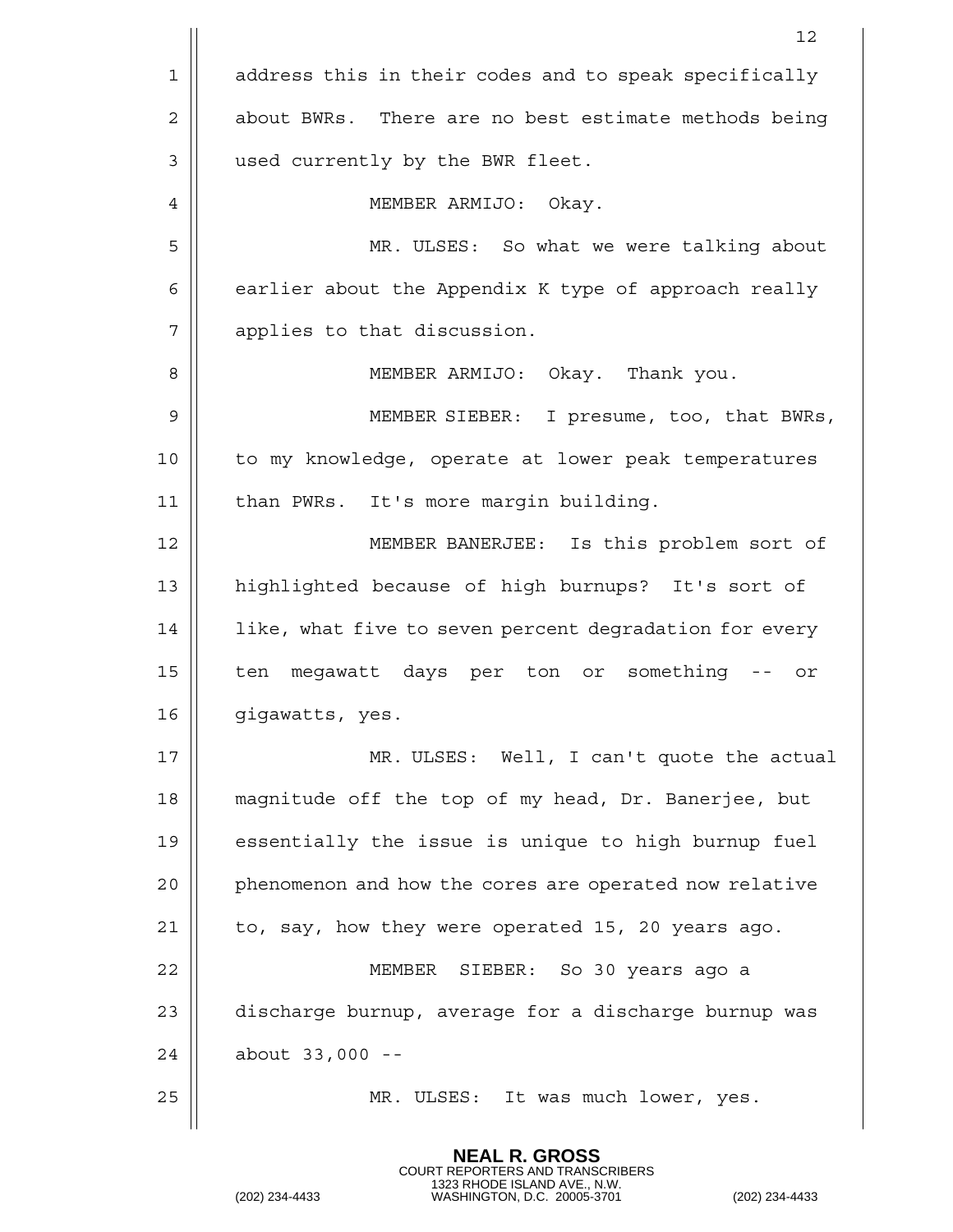|    | 13                                                    |
|----|-------------------------------------------------------|
| 1  | MEMBER SIEBER: -- megawatt-days per ton.              |
| 2  | seen numbers in the 58,000 now for<br>I've<br>some    |
| 3  | assemblies which does make an impact.                 |
| 4  | MR. ULSES: That's true.                               |
| 5  | MEMBER BANERJEE: So you're going to speak             |
| 6  | in some detail about the phenomenon at some point?    |
| 7  | All right.                                            |
| 8  | MR. ULSES: I'm not sure exactly what we               |
| 9  | have in our proprietary session. It was early. We     |
| 10 | can look at the slides. We have discussion about it.  |
| 11 | We can answer questions when we get there.            |
| 12 | CHAIR SHACK: We need to be in the                     |
| 13 | proprietary session before I think we ask too many    |
| 14 | questions.                                            |
| 15 | MEMBER BANERJEE: Yes, so let's --                     |
| 16 | CHAIR SHACK: Let's move on.                           |
| 17 | DR. WALLIS: Can I ask a question, since               |
| 18 | we talked about history and said this was recently    |
| 19 | discovered? We were supplied with a letter from Sam   |
| 20 | Collins in 2002, which said that use of PAD 4.0 TCD   |
| 21 | was a licensing condition for this plant, so it looks |
| 22 | as if TCD was an issue in 2002.                       |
| 23 | MR. HOWE: Okay, I'm not familiar with                 |
| 24 | that letter, so it's --                               |
| 25 | MEMBER<br>BANERJEE: Yes, it's in the                  |
|    |                                                       |

```
COURT REPORTERS AND TRANSCRIBERS
1323 RHODE ISLAND AVE., N.W.
(202) 234-4433 WASHINGTON, D.C. 20005-3701 (202) 234-4433
```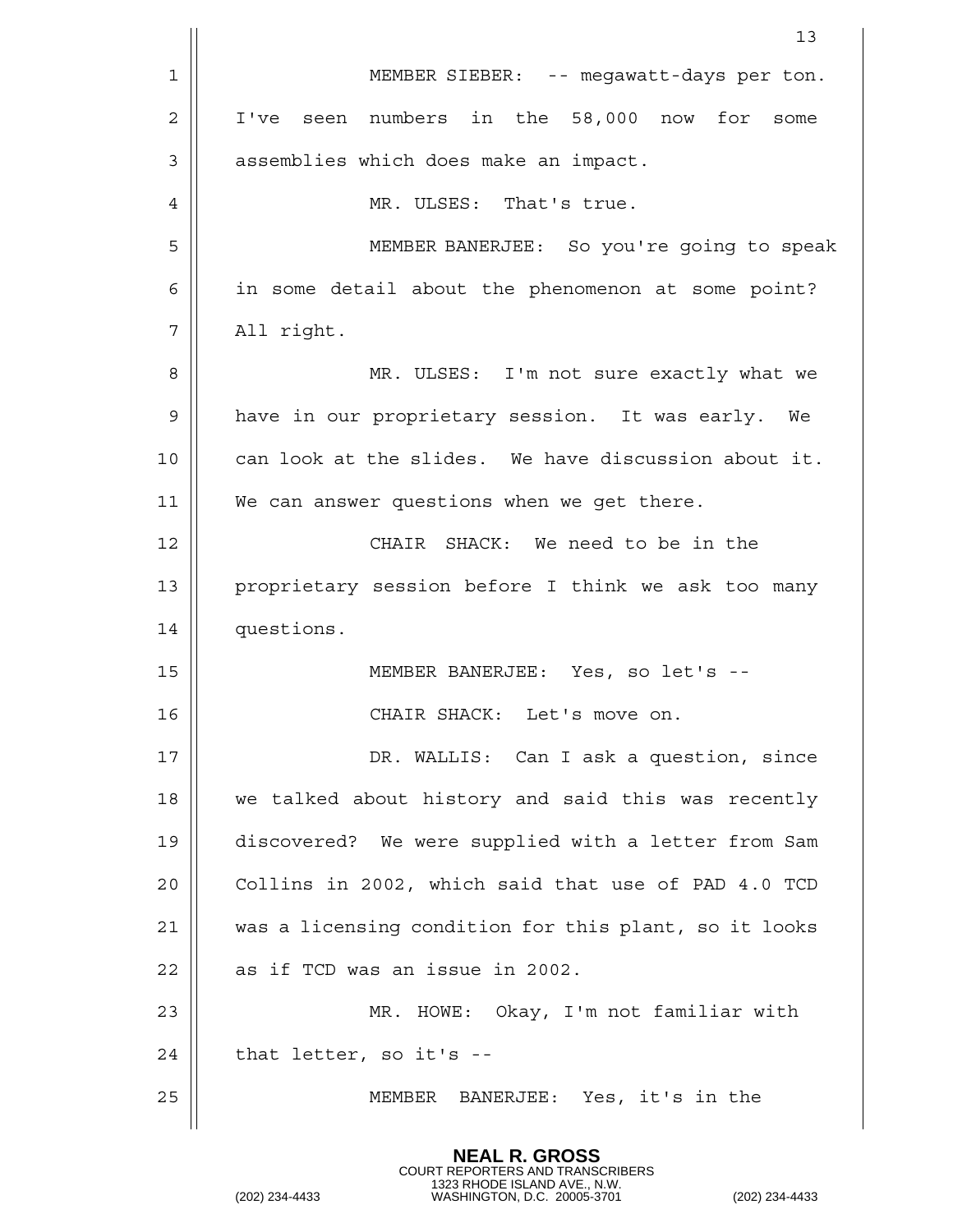|             | 14                                                     |
|-------------|--------------------------------------------------------|
| $\mathbf 1$ | material we got.                                       |
| 2           | DR. WALLIS: It puzzled me when I heard                 |
| 3           | that. If it's an issue ten years old, you'd think it   |
| 4           | would have been resolved long ago.                     |
| 5           | MEMBER BANERJEE: It was identified in                  |
| 6           | 1996 in the paper that we got from Halden.             |
| 7           | MEMBER SIEBER: Right. That's where the                 |
| 8           | new insights came from.                                |
| 9           | CHAIR SHACK: Yes, I mean, there is an                  |
| 10          | Information Notice, but it's December where they sort  |
| 11          | of really flagged it as sort of having the estimate of |
| 12          | the magnitude of the impact, I guess, that it had.     |
| 13          | DR. WALLIS: But it puzzled me why this                 |
| 14          | was a licensing condition ten years ago. There seemed  |
| 15          | to be all these RAIs, which start off with use of the  |
| 16          | old version of PAD 4.0 without TCD. This has just      |
| 17          | puzzled me. I don't know if you have an answer to it.  |
| 18          | MR. HOWE: At this moment, no.                          |
| 19          | DR. WALLIS: Okay.                                      |
| 20          | MR. ULSES: Yes, I'm not directly familiar              |
| 21          | with the letter that you're referring to, Dr. Wallis.  |
| 22          | It's something that we can look into it. You know, as  |
| 23          | I said earlier, though, the issue really manifested    |
| 24          | itself when we saw the impact as it was washed         |
| 25          | effectively through the entire evaluation model from   |
|             |                                                        |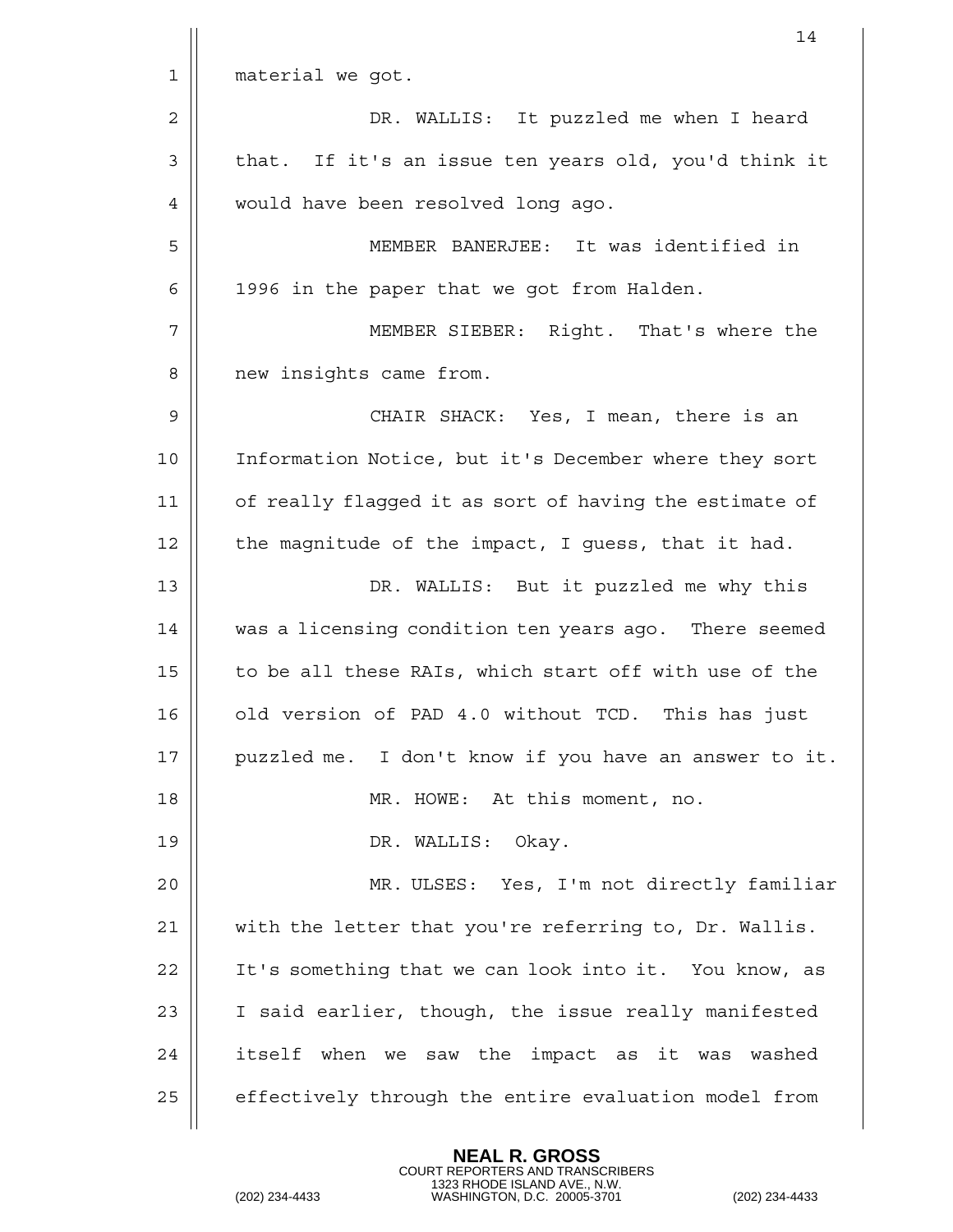|             | 15                                                     |
|-------------|--------------------------------------------------------|
| 1           | looking at the actual field performance code and then  |
| 2           | looking at the actual figure of merit, which in this   |
| 3           | case is PCT. We've never seen that entire analytical   |
| 4           | stream work through with the correction for the error  |
| 5           | until last year, December.                             |
| 6           | MR. PAIGE: Good morning. My name is                    |
| 7           | Jason page. I'm the project manager in the Office of   |
| 8           | NRR assigned to Turkey Point. First, I'd like to take  |
| $\mathsf 9$ | this opportunity to thank the ACRS members for your    |
| 10          | effort in reviewing the proposed EPU application and   |
| 11          | revised safety evaluation with such<br>short<br>a      |
| 12          | turnaround.                                            |
| 13          | I also want to express my thanks to the                |
| 14          | NRC staff for conducting a thorough review of a very   |
| 15          | complex application and also for providing support to  |
| 16          | these meetings. During today's Subcommittee meeting    |
| 17          | you will hear from both the licensee and the NRC staff |
| 18          | in providing you with the details of<br>the<br>EPU     |
| 19          | application.                                           |
| 20          | The objective is to provide additional                 |
| 21          | follow-up information relating to the details of the   |
| 22          | Turkey Point EPU application and provide the staff's   |
| 23          | actions to resolve the open items generated during and |
| 24          | after the ACRS Subcommittee meeting on December 14,    |
| 25          | 2011.                                                  |
|             |                                                        |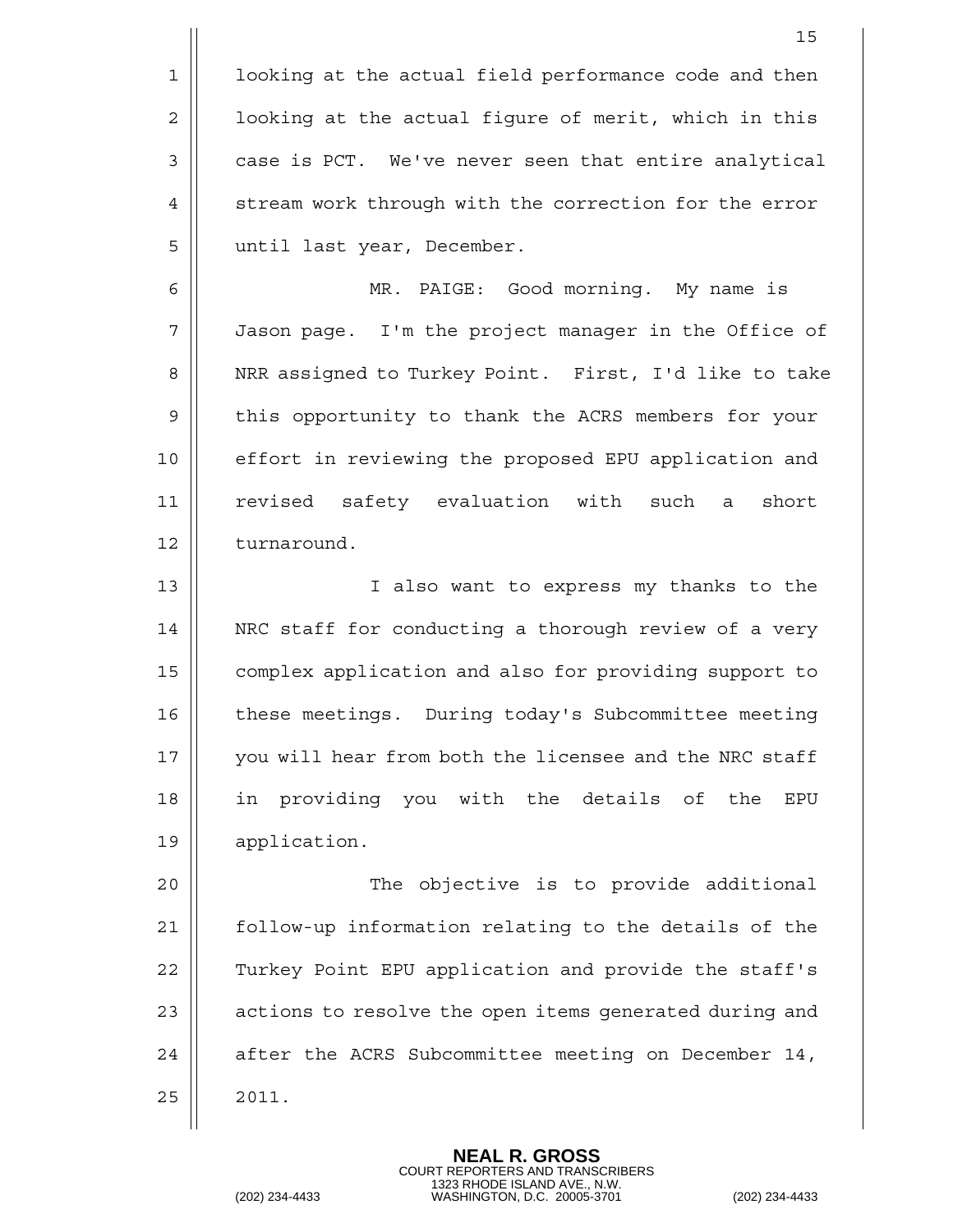1 Before I cover the resolved open items and 2 | agenda for today's meeting, I would like to provide 3 || some background information related to the proposed 4 || EPU. On October 21, 2010, the licensee submitted its 5 | | license amendment request for Turkey Point Units 3 and  $6 \parallel 4$  EPU.

7 The proposed amendment will increase each 8 || unit's license core power level from 2,300 megawatt 9 | thermal to 2,644 megawatt thermal. This represents a 10 net increase in license core thermal power of 15 11 percent, including a 13 percent power uprate and a 1.7 12 | percent measurement uncertainty recapture. This is a 13 20 percent increase from the original license thermal 14 power.

15 The staff's method of review was based on 16 || RS-001, which is NRC's review plan for EPUs. As you 17 || know, it provides a safety evaluation template, as 18 well as matrices that cover the multiple technical 19  $\parallel$  areas that the staff is to review.

20 There are no associated linked or -- there 21 || are no associated or linked licensing actions 22 | associated with the EPU application. FPL previously 23 || submitted two license amendments for Turkey Point, the 24 || AST amendment in 2009 and the spent fuel criticality 25 | analysis amendment in 2010. The NRC staff approved

> **NEAL R. GROSS** COURT REPORTERS AND TRANSCRIBERS

1323 RHODE ISLAND AVE., N.W. (202) 234-4433 WASHINGTON, D.C. 20005-3701 (202) 234-4433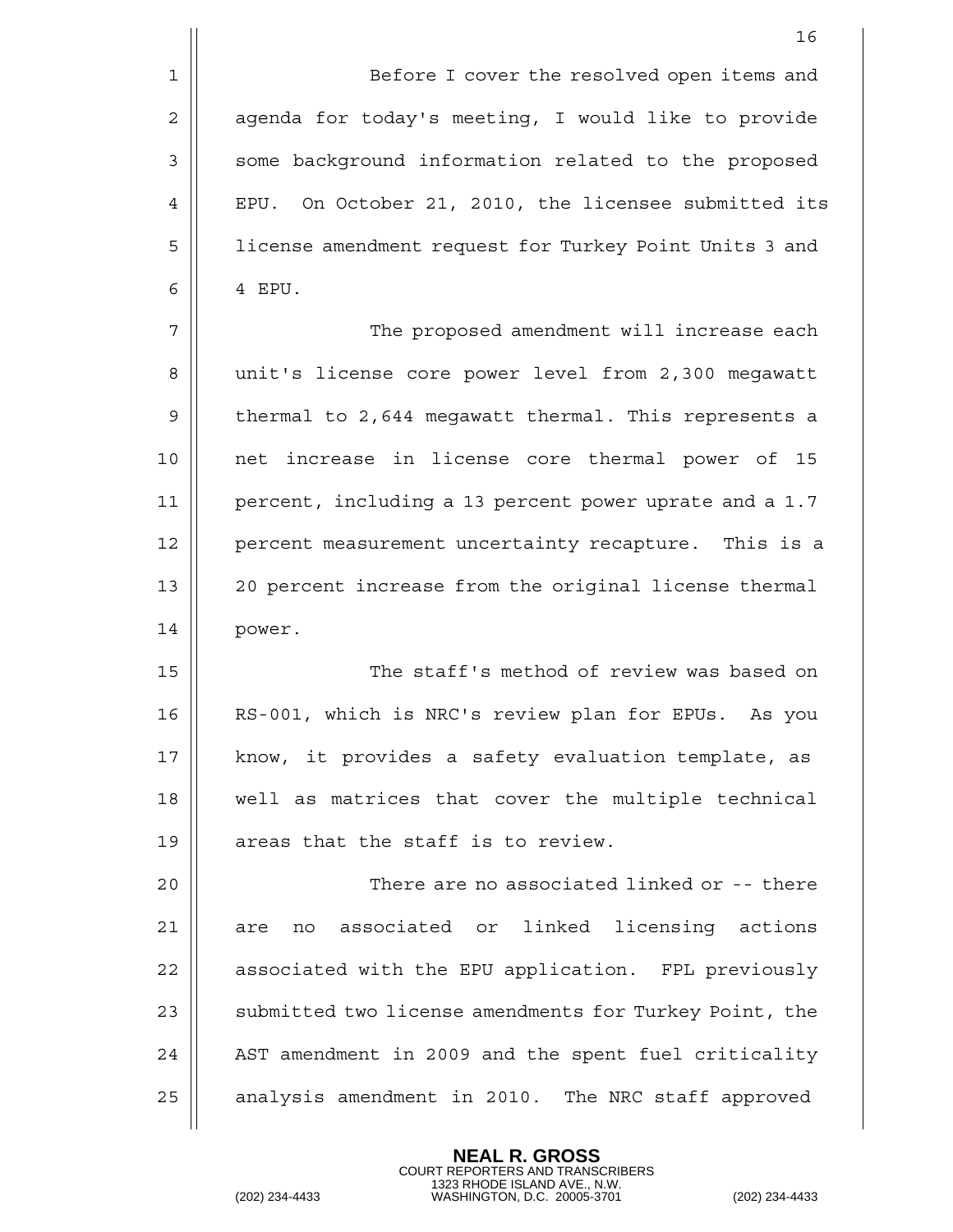|    | 17                                                     |
|----|--------------------------------------------------------|
| 1  | the AST and spent fuel pool criticality analysis       |
| 2  | amendments in June 23 -- on June 23 and October 31,    |
| 3  | 2011, respectively.                                    |
| 4  | Finally, there were numerous supplements               |
| 5  | to the application responding to multiple staff REIs.  |
| 6  | Overall, there were approximately 50 supplemental      |
| 7  | responses which supported our draft safety evaluation. |
| 8  | Also, the staff completed several audits to complete   |
| 9  | its review and resolve open items.                     |
| 10 | As Allen mentioned, on December 14, 2011,              |
| 11 | and January 19, 2012, we briefed the ACRS Power Uprate |
| 12 | Subcommittee and full Committee on this topic, but as  |
| 13 | a result of several items remaining open at the        |
| 14 | conclusion of the January 19, 2012 full Committee      |
| 15 | meeting, specifically the thermal connectivity         |
| 16 | degradation issue, the ACRS members requested that the |
| 17 | staff rebrief the Subcommittee.                        |
| 18 | This slide shows all of the items that                 |
| 19 | remained open after the conclusion of the January 19   |
| 20 | full Committee meeting. All open items have been       |
| 21 | resolved by the staff, and, as requested, the staff    |
| 22 | provided all licensee supplements to address the open  |
| 23 | items to the ACRS staff. Also, the staff provided a    |
| 24 | revised safety evaluation to the ACRS staff on         |
| 25 | Tuesday, February 21, 2012, with a list of sections    |
|    |                                                        |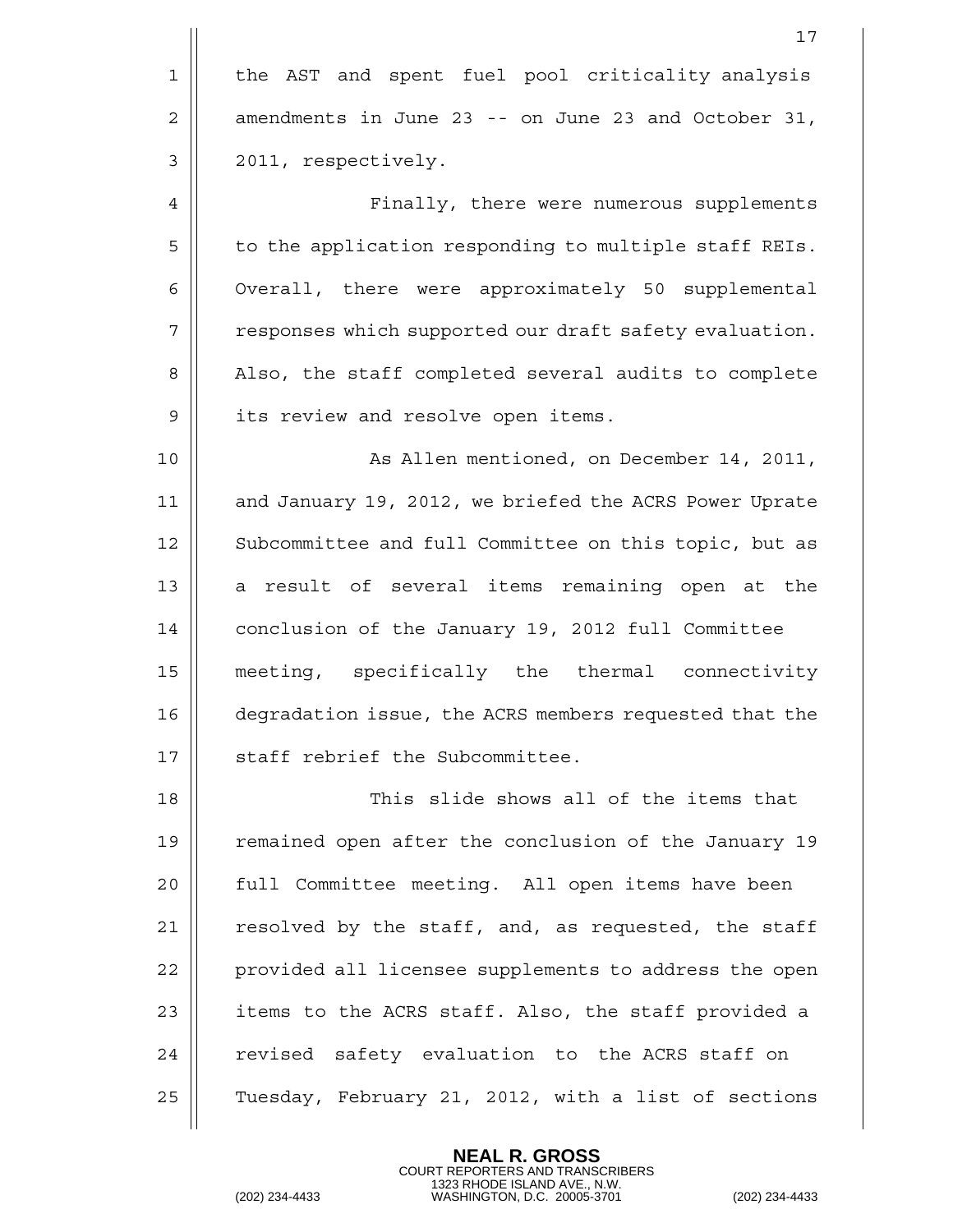18  $1 \parallel$  that were revised to close out the open items. 2 | This slide is the topics for today's 3 | discussion. The topics were determined from the 4 action items or issues that remain open after the 5 | conclusion of the full Committee meeting. 6 First, the licensee will provide an 7 introduction, which will include an overview of the 8 || proposed EPU and status of the review, and FPL will 9 || provide additional details and clarifying information 10 || on discussion topics from the ACRS full Committee 11 meeting on January 19. The NRC staff will then 12 || present on the thermal connectivity degradation and 13 || fuel system design grid crush issues. 14 || The staff is only presenting on these 15 || items, because these were the only open items that 16 || changed the technical evaluation of the SE or not 17 || considered as open items that only validated 18 | information in the safety evaluation provided to you 19 last year in preparation of the ACRS Subcommittee on 20 December 14, 2011. 21 | Even though the other technical review  $22$  || areas are not being presented today, the staff is 23  $\parallel$  available to address any questions you might have. 24 | Lastly, the staff's thermal connectivity degradation  $25$  | presentation will be a closed session due to the  $-$ -

> **NEAL R. GROSS** COURT REPORTERS AND TRANSCRIBERS

1323 RHODE ISLAND AVE., N.W. (202) 234-4433 WASHINGTON, D.C. 20005-3701 (202) 234-4433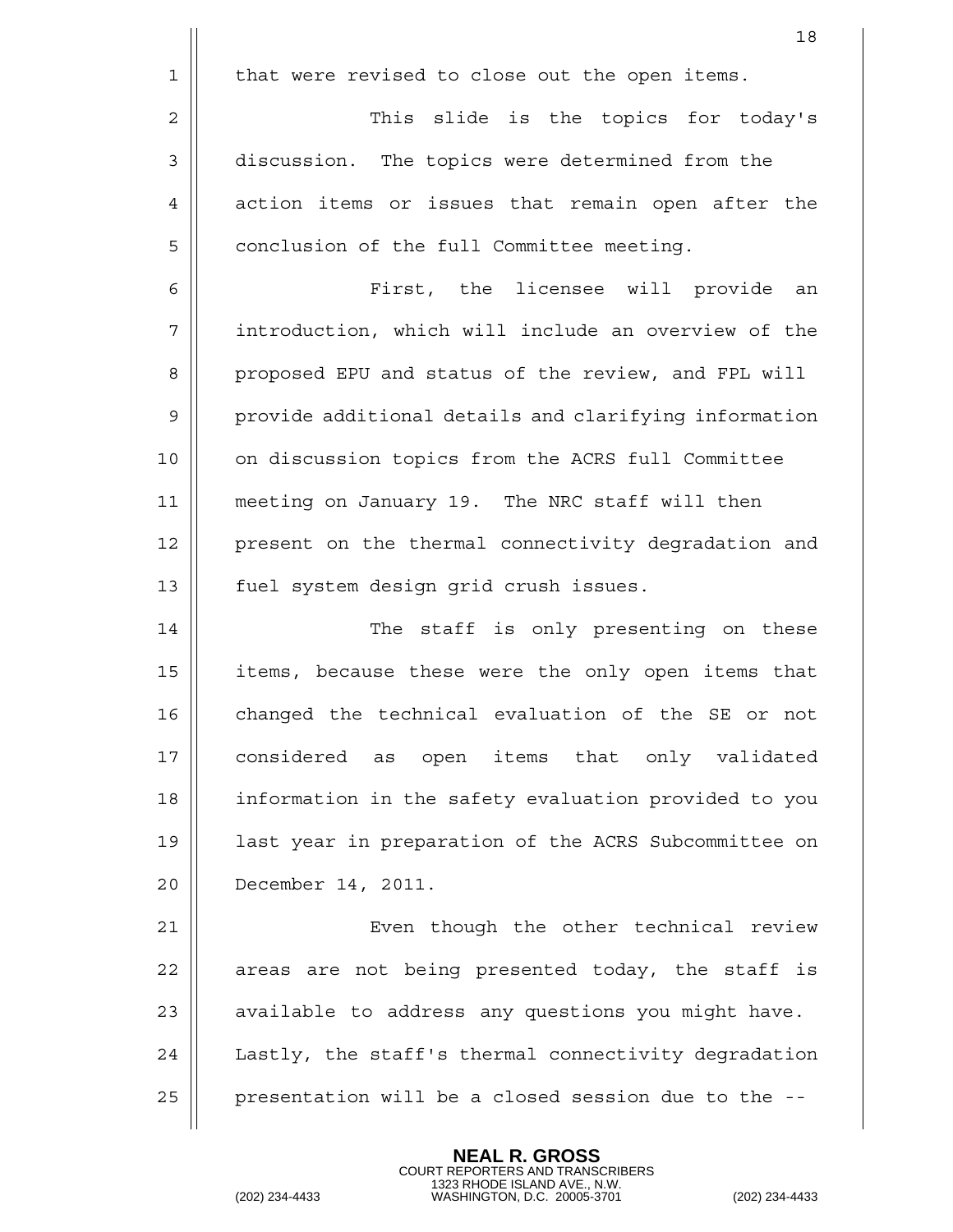|             | 19                                                     |
|-------------|--------------------------------------------------------|
| $\mathbf 1$ | due to there being proprietary information in the      |
| 2           | slides.                                                |
| 3           | Unless there are any other questions, I'll             |
| 4           | turn it over to FPL, Mr. Mike Kiley. Mike is the Site  |
| 5           | Vice President for Turkey Point Units 3 and 4.         |
| 6           | MR. KILEY: All right. Good morning. My                 |
| 7           | name is Mike Kiley. As Jason said, I'm the Site Vice   |
| 8           | President at Turkey Point.                             |
| 9           | With me today to my immediate left is                  |
| 10          | Mark, Mark Averett. He has not presented here          |
| 11          | previously at either the Subcommittee meeting or the   |
| 12          | full Committee meeting. He is the Manager of PRA for   |
| 13          | the fleet, and he'll be here to address any PSA        |
| 14          | questions that do come up, and he does have a section  |
| 15          | of the presentation.                                   |
| 16          | To his left, Steve Hale, who you have seen             |
| 17          | before. Steve is the Director of EP Licensing, and to  |
| 18          | the far left, although he does not have a speaking     |
| 19          | role today, Sam Shafer, one of the Assistant           |
| 20          | Operations Managers and over 20 years of experience    |
| 21          | and a licensed SRO at the station.                     |
| 22          | First of all, I'd like to thank the ACRS               |
| 23          | Subcommittee for the opportunity to present the EPU    |
| 24          | license amendment request for Turkey Point here today. |
| 25          | Since the ACRS Subcommittee meeting and the full       |
|             |                                                        |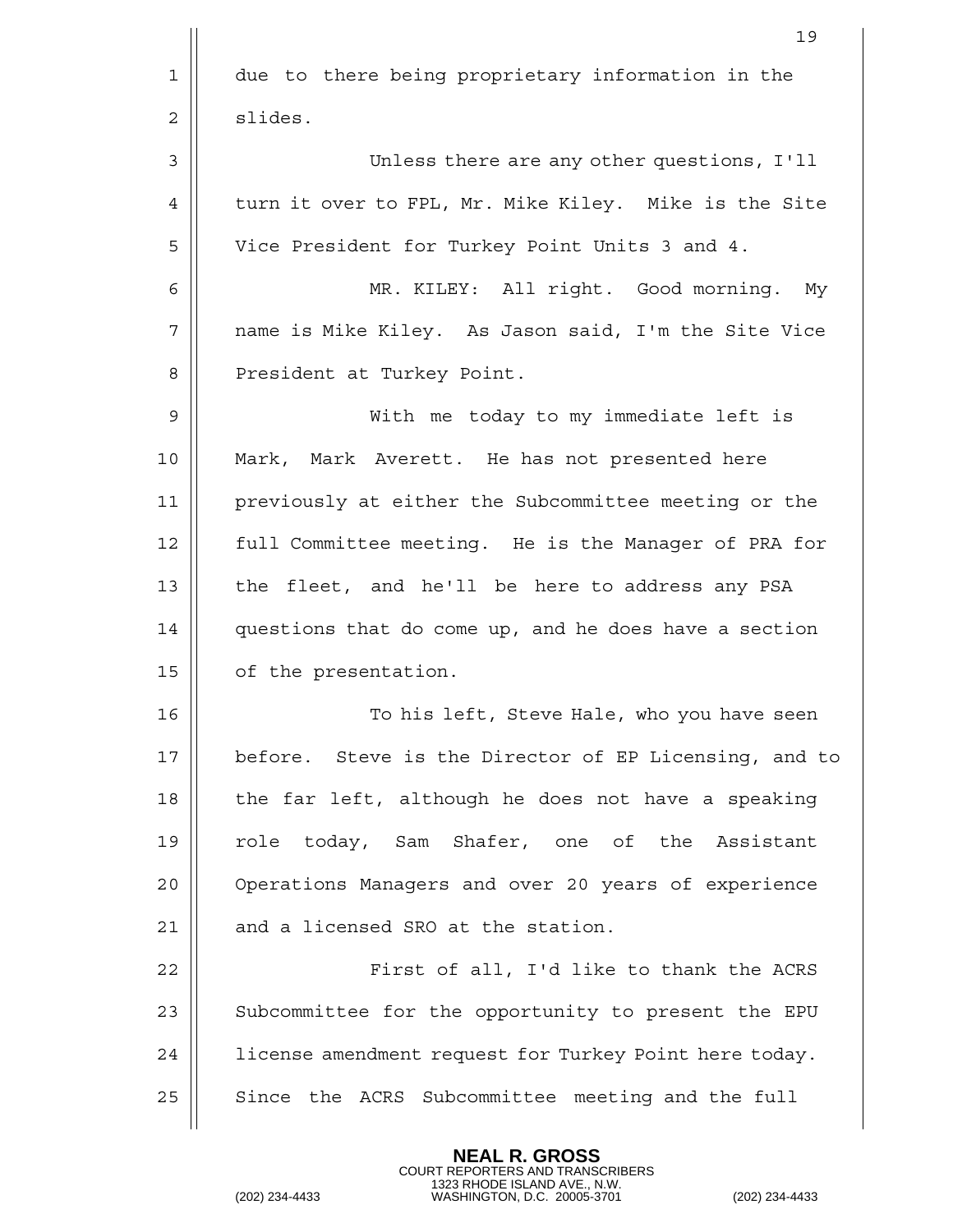|    | 20                                                    |
|----|-------------------------------------------------------|
| 1  | Committee meetings, we have worked very closely with  |
| 2  | the NRC staff to close the remaining open action      |
| 3  | items.                                                |
| 4  | We recognize and appreciate the importance            |
| 5  | the staff's questions, particularly those<br>оf       |
| 6  | surrounding thermal connectivity degradation.<br>The  |
| 7  | staff performed a detailed review of FPL's analysis,  |
| 8  | including a multi-day audit in which we presented our |
| 9  | analysis to the staff.                                |
| 10 | This audit and other audits performed by              |
| 11 | the NRC resulted in a thorough and comprehensive      |
| 12 | review of the proposed EPU, so at this point I'd like |
| 13 | to turn it over to Steve Hale, and we are open to any |
| 14 | questions.                                            |
| 15 | Thanks, Mike. Next slide.<br>MR. HALE:                |
| 16 | First, as Jason mentioned, after the ACRS --          |
| 17 | CHAIR SHACK: Just a second, Mr. Hale.                 |
| 18 | Joy, can you hear us now? Maybe she's on mute. Okay.  |
| 19 | Her email says she can hear us, so move ahead.        |
| 20 | MR. HALE: All right. Okay, as Jason                   |
| 21 | mentioned, after the full Committee meeting we had    |
| 22 | four open items remaining, the new fuel storage area  |
| 23 | tech spec PCD, as we've already discussed, fuel       |
| 24 | seismic/LOCA loading, and we also had two I&C RAIs.   |
| 25 | We have provided all of our responses to              |
|    |                                                       |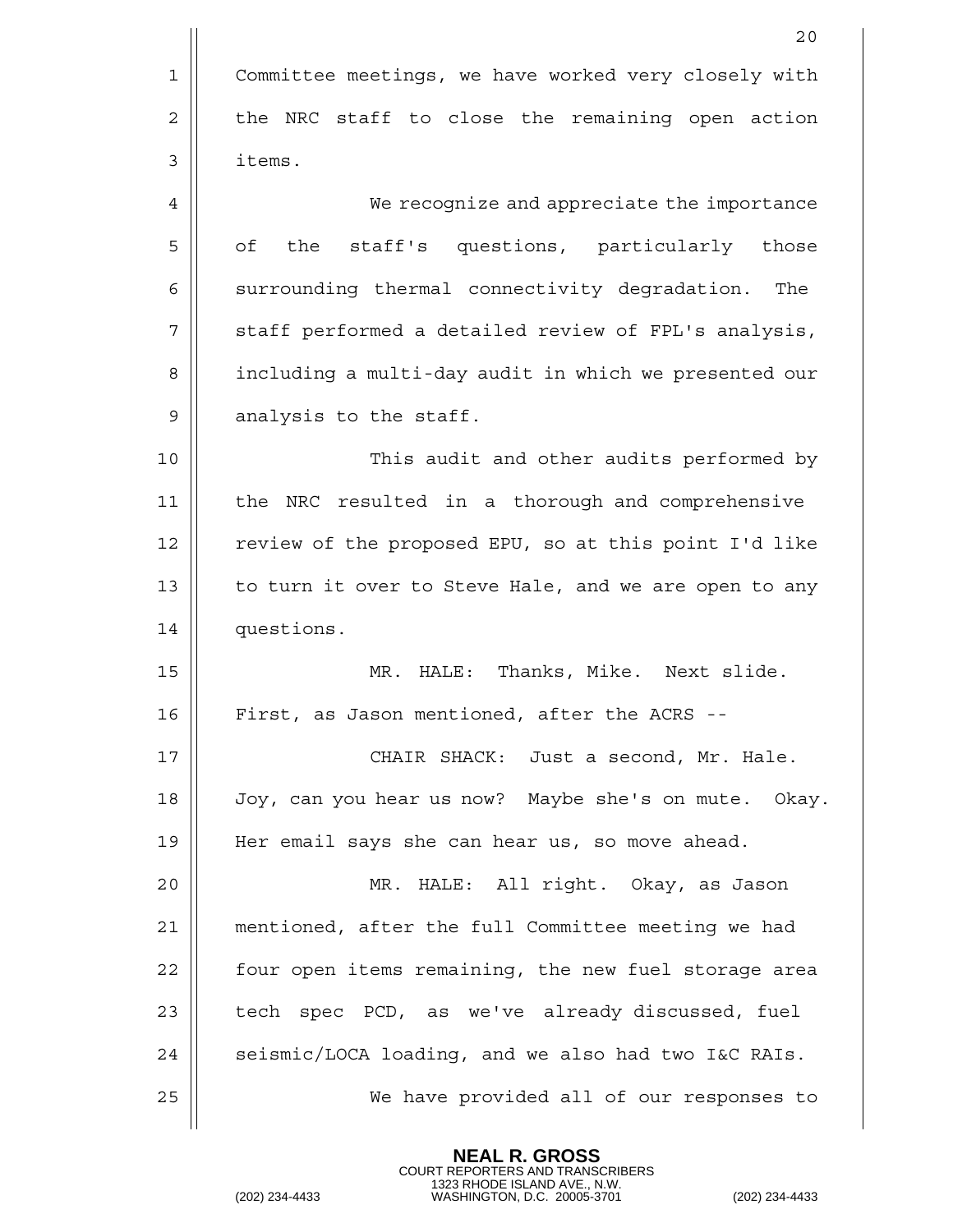|    | 21                                                     |
|----|--------------------------------------------------------|
| 1  | the staff, and, as Jason mentioned, some open items    |
| 2  | have been closed in the SE, and the NRC staff did      |
| 3  | issue the revised SE this week.                        |
| 4  | CHAIR SHACK: Just a minute again.<br>Joy,              |
| 5  | can you hear us now?                                   |
| 6  | MEMBER REMPE: I can. Can you hear me?                  |
| 7  | CHAIR SHACK: Yes, I think you've got to                |
| 8  | back off from the phone a little bit.                  |
| 9  | MEMBER REMPE: Okay. I will turn the                    |
| 10 | volume down. Is that better?                           |
| 11 | CHAIR SHACK: I think a little more.                    |
| 12 | MEMBER REMPE: I can put it on mute, too.               |
| 13 | CHAIR SHACK: Speak very softly. Now                    |
| 14 | you've gone.                                           |
| 15 | MEMBER BROWN: She's on mute.                           |
| 16 | CHAIR SHACK: She's on mute. Okay.                      |
| 17 | MR. HALE: Why don't you back it up there,              |
| 18 | What we thought, at the full Committee meeting<br>Sam? |
| 19 | there were a number of questions related to loss of    |
| 20 | offsite power, ERA, so what we thought, the staff will |
| 21 | be covering the open items, but we thought it would be |
| 22 | worthwhile to brief the Subcommittee on some of those  |
| 23 | so that it's clear in everyone's mind, you know, what  |
| 24 | are the impacts of the EPU for these two events.       |
| 25 | The first action, Dr. Skillman, right, you             |
|    |                                                        |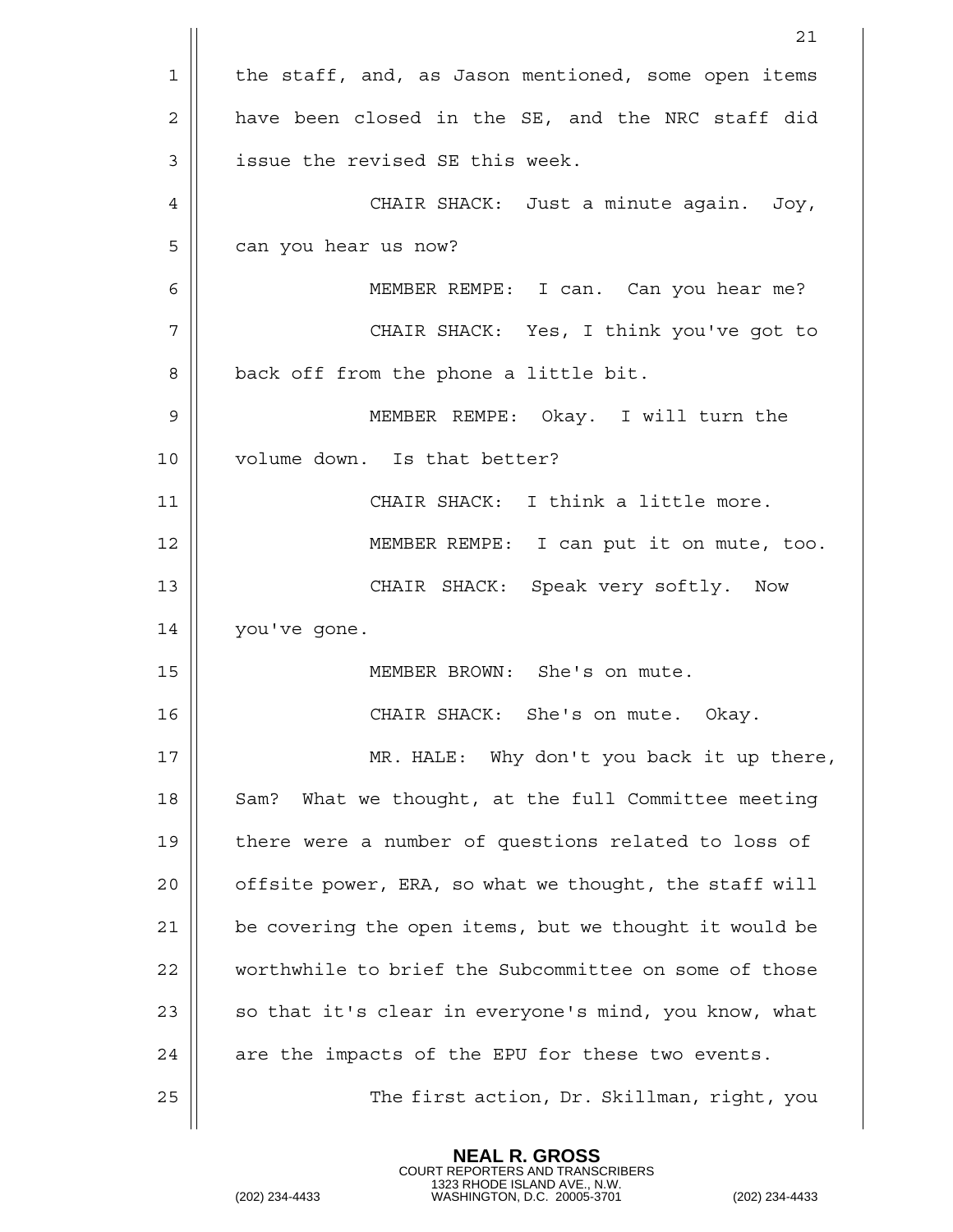|    | 22                                                     |
|----|--------------------------------------------------------|
| 1  | had a question regarding --                            |
| 2  | MEMBER SKILLMAN: Mr. Skillman, yes, sir.               |
| 3  | MR. HALE: Mister. I'm sorry.                           |
| 4  | MEMBER SKILLMAN: Steve, thank you.                     |
| 5  | MR. HALE: You had a question regarding                 |
| 6  | the applying an uncertainty on pressure. We went with  |
| 7  | a lower pressure versus a higher pressure uncertainty, |
| 8  | and intuitively you would think if you went with a     |
| 9  | higher pressure that you would get a worse result. I   |
| 10 | believe that was the genesis of the question.          |
| 11 | MEMBER SKILLMAN: That is accurate, yes,                |
| 12 | sir.                                                   |
| 13 | MR. HALE: What we did is we went back and              |
| 14 | ran the case as you had requested, and, as expected,   |
| 15 | reason the higher pressure case is more<br>the         |
| 16 | conservative -- is less conservative is you get a      |
| 17 | earlier reactor trip.                                  |
| 18 | MEMBER SKILLMAN: Yes, sir.                             |
| 19 | MR. HALE: So that is the reason we go                  |
| 20 | with the lower pressure, because it maximizes the      |
| 21 | pressure of the event.                                 |
| 22 | MEMBER SKILLMAN: I understand your answer              |
| 23 | and accept it, and I thank you for doing that work.    |
| 24 | MR. HALE: Okay.                                        |
| 25 | MEMBER SKILLMAN: Thank you.                            |
|    |                                                        |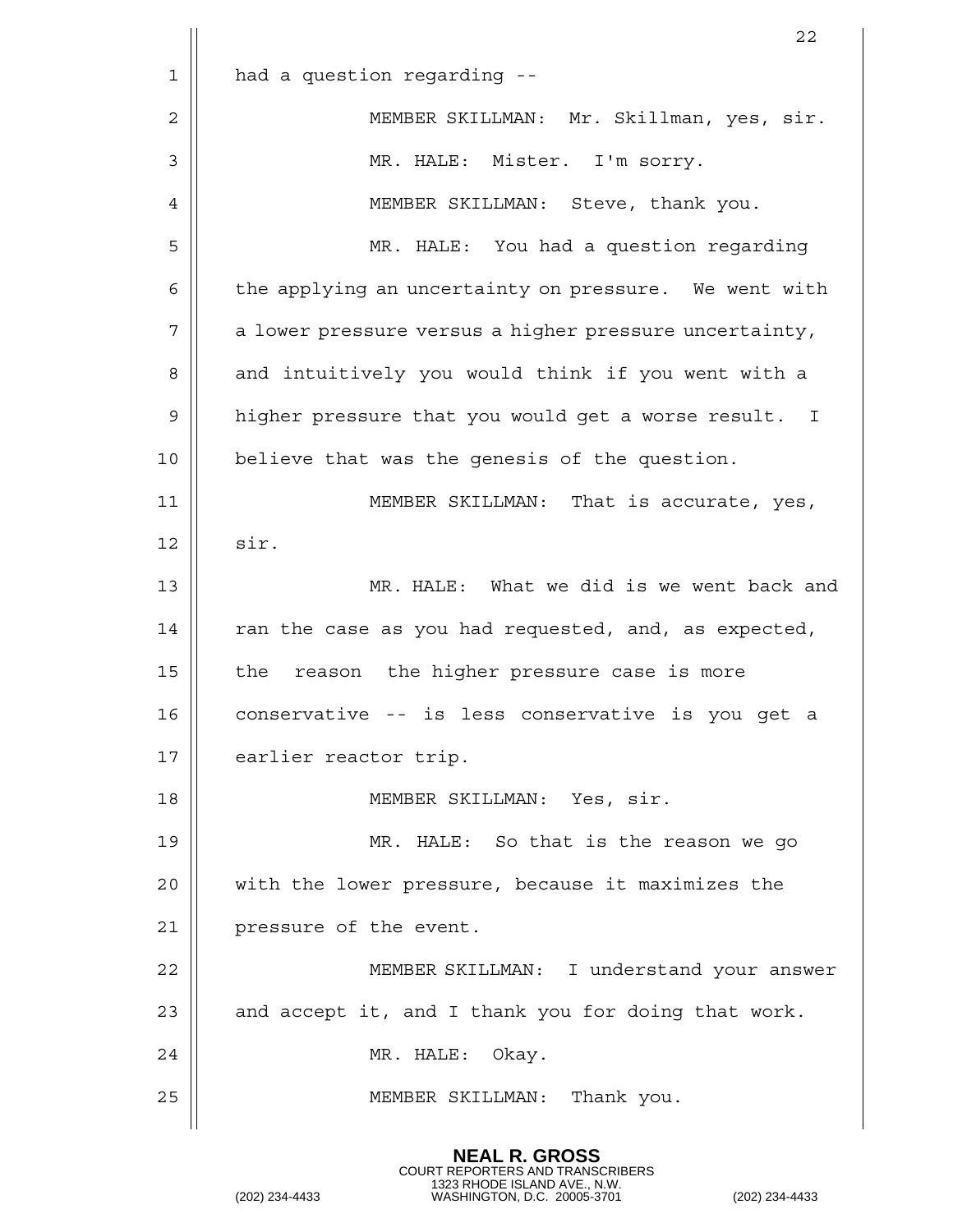|              | 23                                                    |
|--------------|-------------------------------------------------------|
| 1            | MR. HALE: Very good.                                  |
| $\mathbf{2}$ | CHAIR SHACK: Just out of curiosity, I                 |
| 3            | notice your current analysis has a margin of .1 psi.  |
| 4            | Now, that's really slicing it pretty thin.            |
| 5            | MR. HALE: Yes.                                        |
| 6            | CHAIR SHACK: What did you change in the               |
| 7            | input analysis to get the whopping 1.9 psi that you   |
| 8            | have now?                                             |
| 9            | MR. HALE: Ed, do you want to speak to                 |
| 10           | that? We have --                                      |
| 11           | MR. MONAHAN: This is Ed Monahan from                  |
| 12           | Westinghouse. What we did was we changed the          |
| 13           | pressurizer safety valve set pressures, the pressure  |
| 14           | at which they open. They had to reduce those in order |
| 15           | to support the EPU.                                   |
| 16           | MR. HALE: Okay. Moving on, we had quite               |
| 17           | a bit of discussion at the full Committee meeting on  |
| 18           | loss of offsite power. What we did as a result of     |
| 19           | that discussion is go back and look at the historical |
| 20           | performance of the grid associated with Turkey Point. |
| 21           | We've actually only had one duel-unit                 |
| 22           | LOOP, and that was as a result of Hurricane Andrew in |
| 23           | August of 1992, but, of course, both units have been  |
| 24           | placed in a safe condition in anticipation of the     |
| 25           | onset of hurricane force winds. There have been       |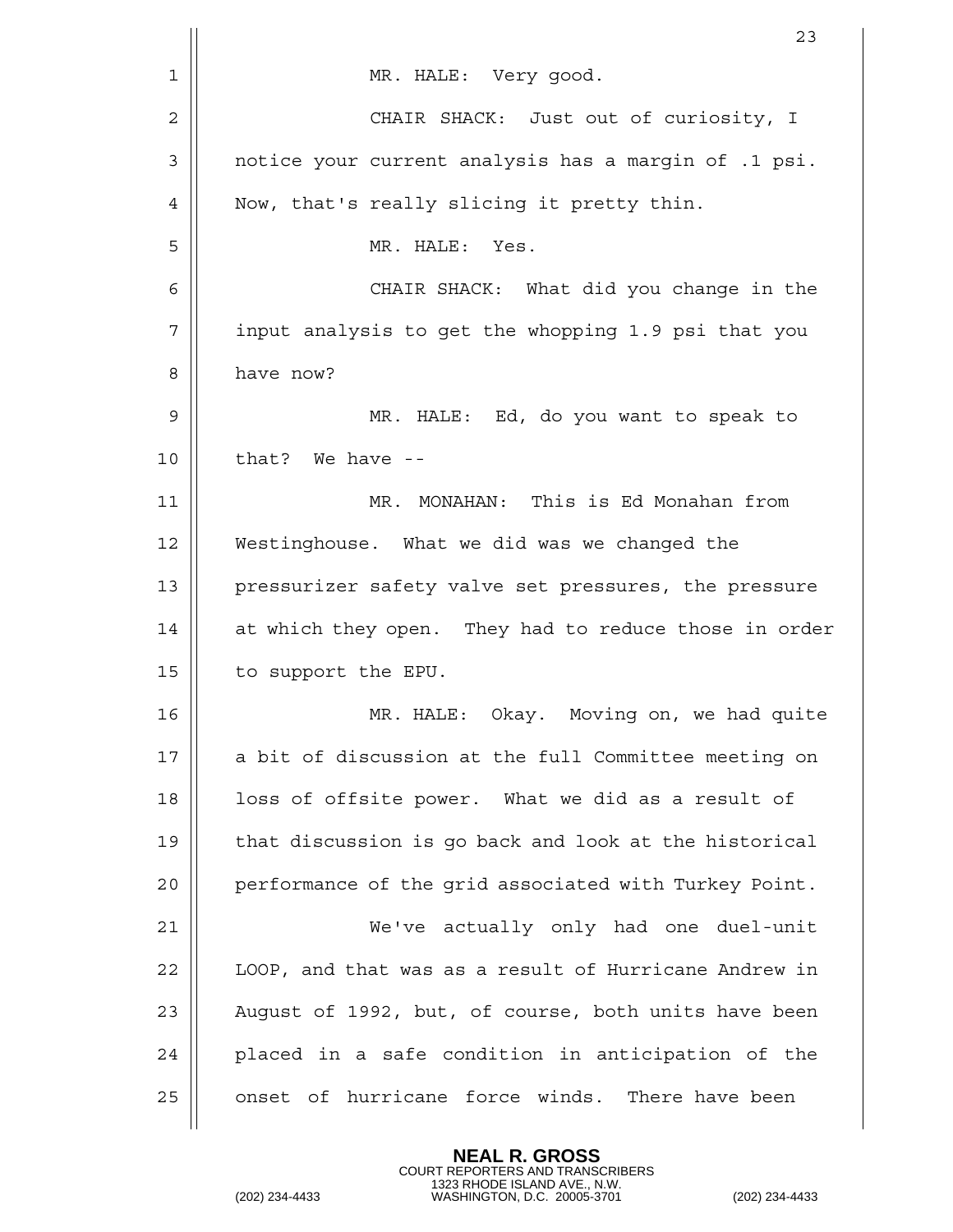|    | 24                                                       |
|----|----------------------------------------------------------|
| 1  | several single-unit LOOPs that were not grid-related     |
| 2  | but were generated, you know, either onsite or in the    |
| 3  | switch yard.                                             |
| 4  | One event that is not listed here that I                 |
| 5  | would mention, there was a grid disturbance in           |
| 6  | February of 2008, which resulted in a partial blackout   |
| 7  | in Florida. However, although both units tripped, the    |
| 8  | units did not lose offsite power during that event.      |
| 9  | We were actually fast-bus transferred to offsite         |
| 10 | power.                                                   |
| 11 | In looking at it from a PRA standpoint,                  |
| 12 | the dual-unit LOOP frequency is a .02 per year, but      |
| 13 | when you look at it from a core damage frequency for     |
| 14 | a dual-unit LOOP it's in the order of 8 x 10 $^{-8}$ per |
| 15 | year.                                                    |
| 16 | When we looked at the transient results,                 |
| 17 | the criteria that we need to meet for a Cat 2 event is   |
| 18 | that we don't fill the pressurizer. In other words,      |
| 19 | you don't go water solid in a pressurizer event, and     |
| 20 | the results, because it's a fairly quick transient,      |
| 21 | are very comparable to our current licensing cases.      |
| 22 | One point that we wanted to make very                    |
| 23 | clear, because I think there was some confusion          |
| 24 | associated, we have not added any new operator actions   |
| 25 | as a result of the EPU in response to a LOOP.<br>Any     |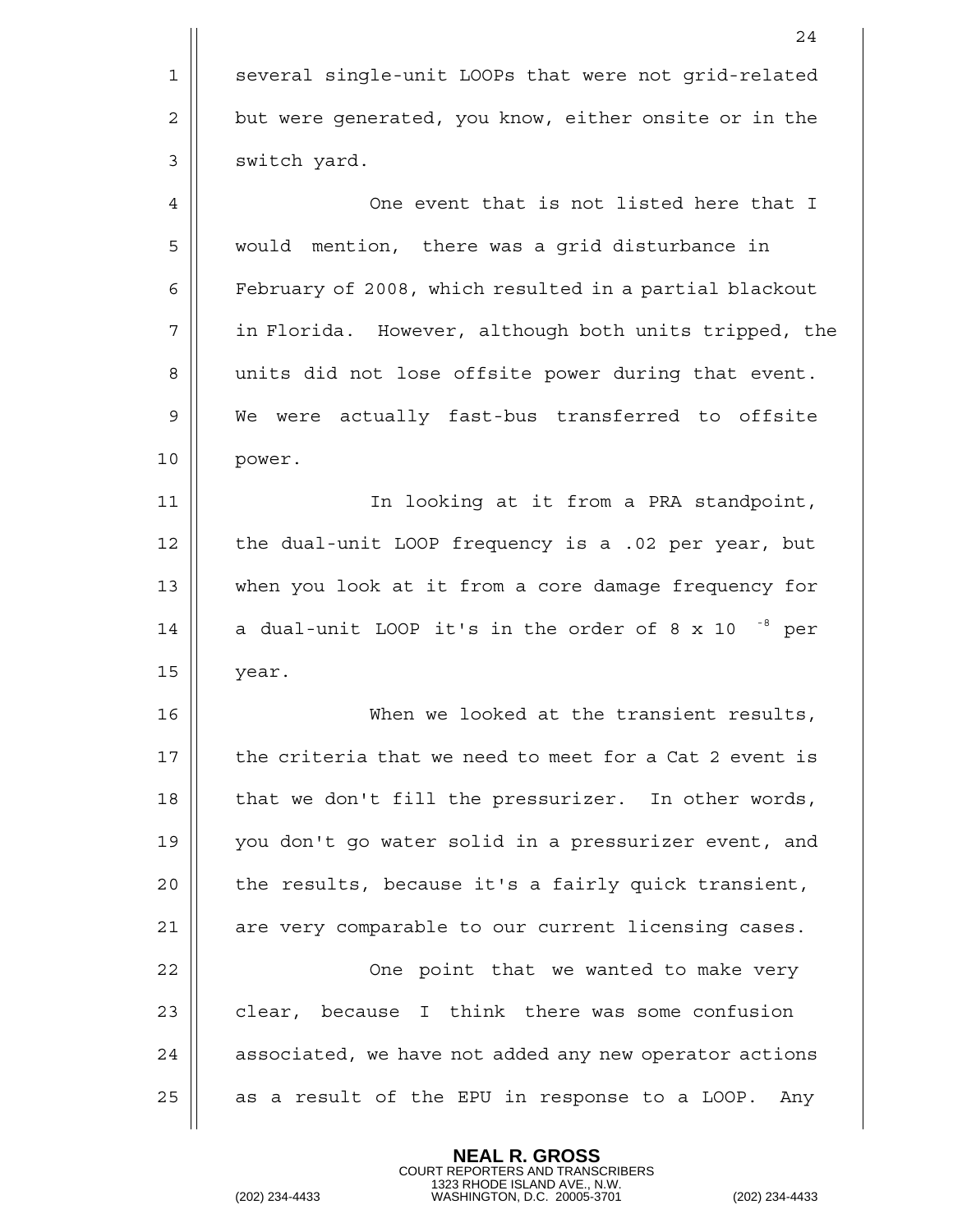|    | 25                                                     |
|----|--------------------------------------------------------|
| 1  | other questions on that?                               |
| 2  | Okay, the next topic I thought would be                |
| 3  | worthwhile to just touch on a little bit, Turkey Point |
| 4  | is somewhat unique. We do have some shared systems at  |
| 5  | the site, and, as Mark will get into, these shared     |
| 6  | systems really contribute to a relatively low core     |
| 7  | damage frequency. In other words, there are some       |
| 8  | benefits from a PRA standpoint.                        |
| 9  | As we discussed at the last meeting, for               |
| 10 | the emergency core cooling systems we do have four     |
| 11 | pumps for both units. These units start on an SI       |
| 12 | signal from either unit.                               |
| 13 | So, in other words, all four pumps start,              |
| 14 | but you have an SI at Unit 3 or Unit 4. Two are        |
| 15 | required for LOCA, and only one is required for other  |
| 16 | events, and each pump is aligned to an individual      |
| 17 | diesel generator, so it's four diesel generators, and  |
| 18 | the pumps are aligned to each individual EDG.          |
| 19 | With regard to the auxiliary feedwater                 |
| 20 | system, it is somewhat unique for Turkey Point, as     |
| 21 | well. We have three turbine-driven pumps for both      |
| 22 | units. One pump can satisfy the requirements of both   |
| 23 | units. So, in other words, we have the AFW function    |
| 24 | without any AC power available.                        |
| 25 | Is that simultaneously?<br>MEMBER BROWN:               |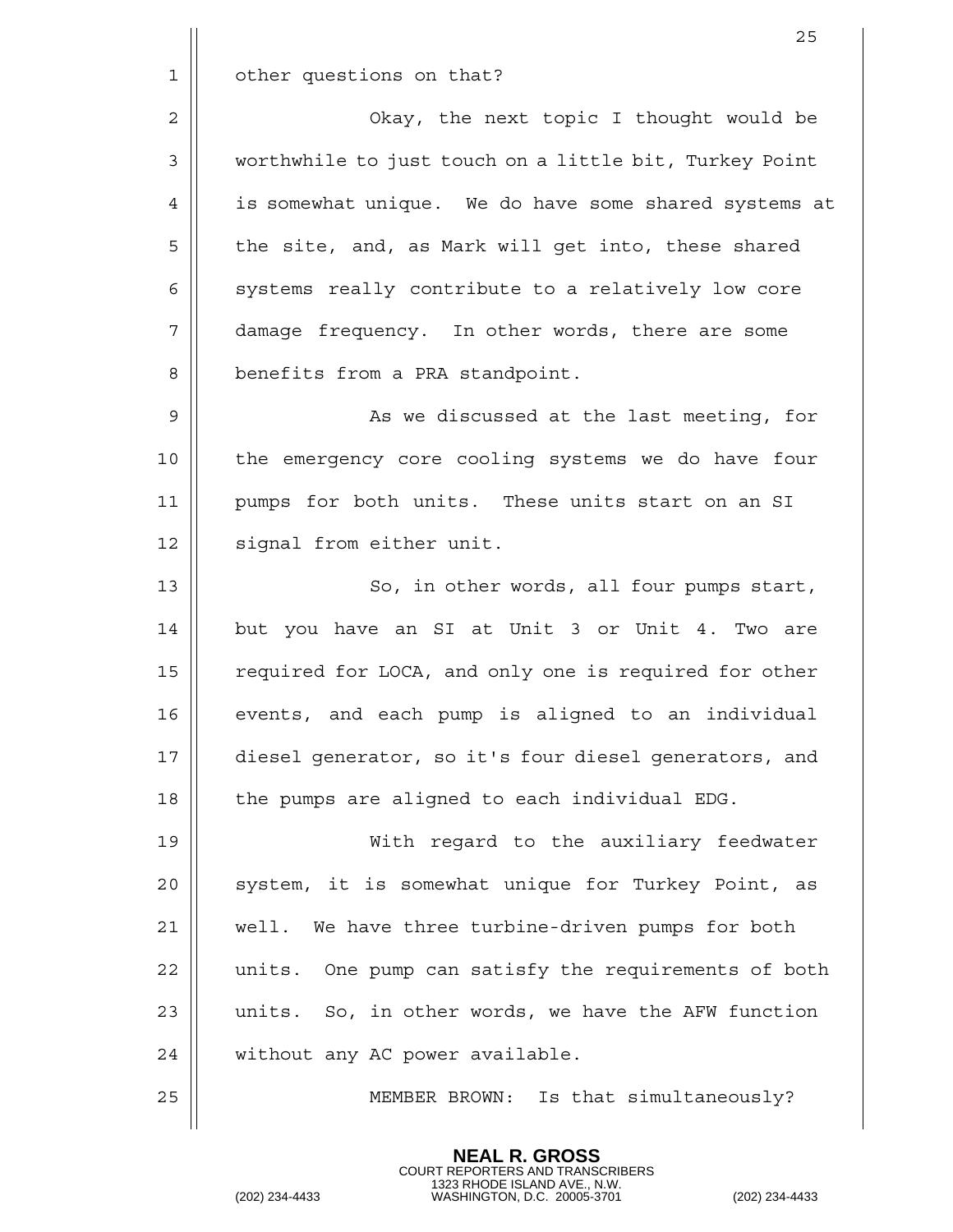|    | 26                                                     |
|----|--------------------------------------------------------|
| 1  | MR. HALE: Hmm?                                         |
| 2  | MEMBER BROWN: Simultaneously?                          |
| 3  | MR. HALE: Yes.                                         |
| 4  | MEMBER BROWN: Okay. I just want to make                |
| 5  | sure I understand.                                     |
| 6  | MR. HALE: In addition to that, we also                 |
| 7  | have a full capacity diesel-driven standby feedwater   |
| 8  | pump, although it's not, you know, not an<br>aux       |
| 9  | feedwater pump. It is available for use. It has its    |
| 10 | own standby diesel, so the combination of that         |
| 11 | provides us --                                         |
| 12 | DR. WALLIS: What's the capacity of this                |
| 13 | diesel pump?                                           |
| 14 | MR. HALE: It's much greater than the AFW               |
| 15 | pump. It's used for a number of other functions, as    |
| 16 | well, but as you might imagine, that provides some     |
| 17 | fairly significant benefits from a PRA standpoint.     |
| 18 | Also, the EDGs, we've got two for each unit, and they  |
| 19 | all start with an SI signal from either unit.          |
| 20 | Also, the EDGs can be cross-tied from the              |
| 21 | control room. This was a feature we installed in the   |
| 22 | late eighties which allows an -- under a station       |
| 23 | blackout scenario, you could actually power both units |
| 24 | from a single diesel and maintain safe conditions.     |
| 25 | MEMBER SKILLMAN: Steve, back to your                   |
|    |                                                        |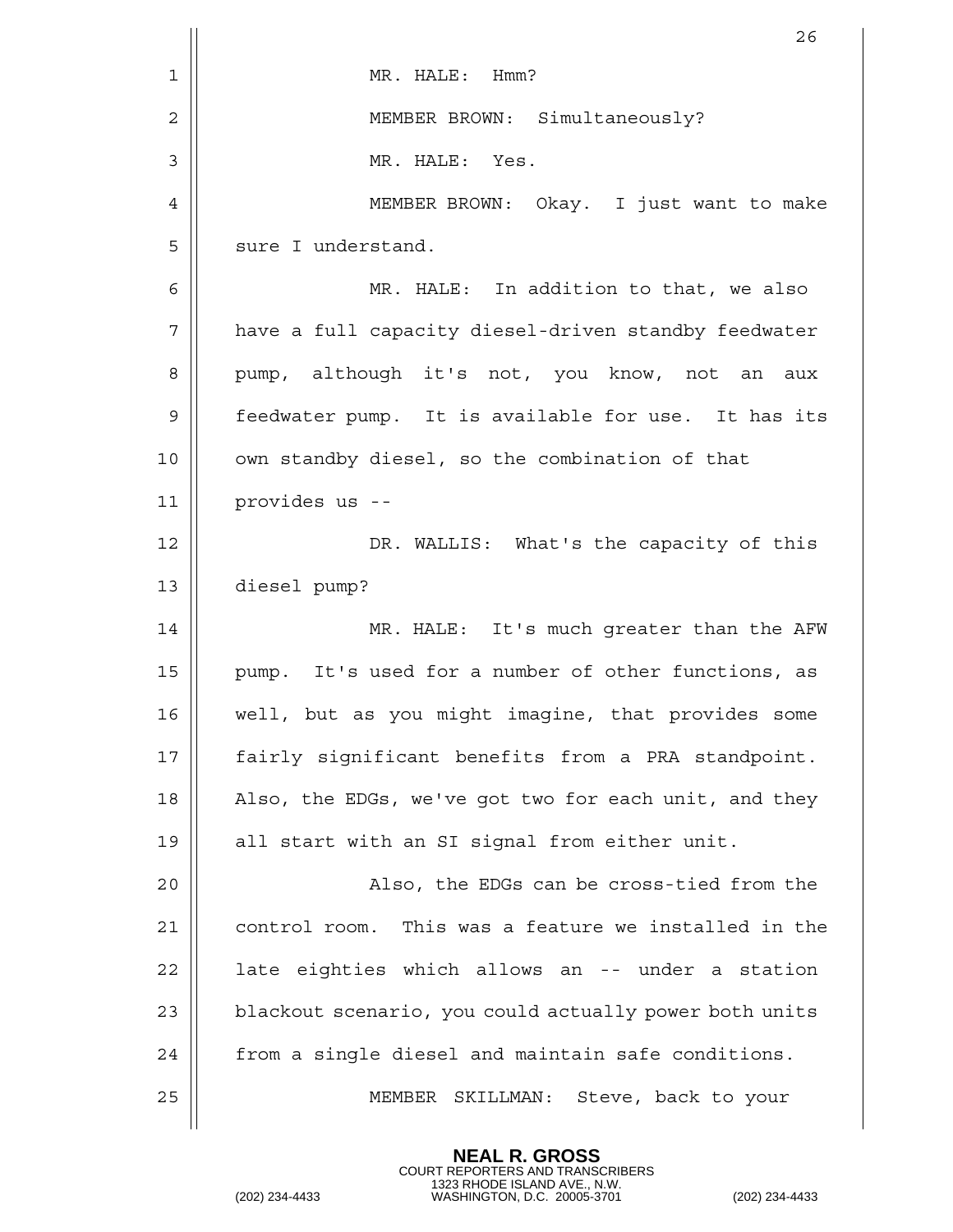|                | 27                                                    |
|----------------|-------------------------------------------------------|
| 1              | comment regarding can perform function without AC     |
| $\overline{2}$ | power, turbine-driven aux feedwater pumps are magic   |
| 3              | machines. They both consume heat and deliver coolant, |
| 4              | but they do have a control system.                    |
| 5              | MR. HALE: Right.                                      |
| 6              | MEMBER SKILLMAN: Is this a DC?                        |
| 7              | MR. HALE: Yes. Yes.                                   |
| 8              | MEMBER SKILLMAN: NI 1, Class 1 type of                |
| 9              | system?                                               |
| 10             | MR. HALE: Yes. Yes.                                   |
| 11             | MEMBER SKILLMAN: Thank you.                           |
| 12             | CHAIR SHACK: I was curious, your reported             |
| 13             | PRA numbers are like a factor of 40 almost lower than |
| 14             | they were when you had your license renewal SAMA      |
| 15             | stuff. Was all this equipment in place then, or is    |
| 16             | some of it newer? Is all that change due to           |
| 17             | essentially an analysis change?                       |
| 18             | MR. HALE: It's essentially an analysis                |
| 19             | change. This equipment has been in place for some     |
| 20             | time, and Mark will get into some details on the PRA  |
| 21             | and one of the reasons why, you know, Turkey Point's  |
| 22             | PRA is somewhat lower than the baseline.              |
| 23             | DR. WALLIS: Somewhat lower.                           |
| 24             |                                                       |
| 25             | MR. HALE:<br>Yes.                                     |
|                |                                                       |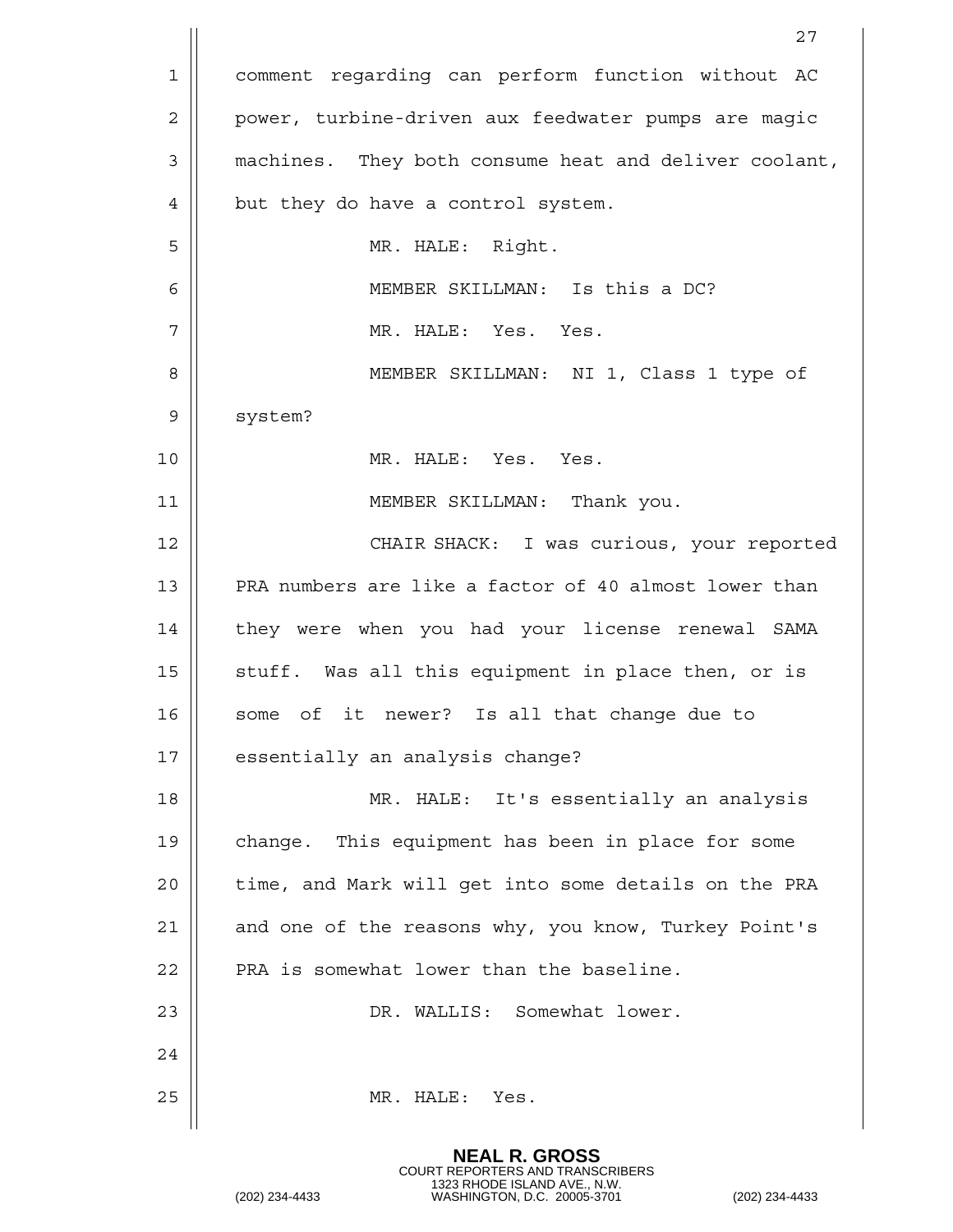|    | 28                                                     |
|----|--------------------------------------------------------|
| 1  | MEMBER SCHULTZ: Steve, with respect to                 |
| 2  | the DC power supply, what is the anticipated time of   |
| 3  | operation available for the DC power?                  |
| 4  | MR. SHAFER: This is Sam Shafer, Florida                |
| 5  | Power & Light. Right now, about 80 percent battery     |
| 6  | life will look good two hours. We do have bus load     |
| 7  | stripping to get down to the minimum essential         |
| 8  | equipment, which will give us a criteria for 80        |
| 9  | percent capacity for a two-hour run.                   |
| 10 | MR. HALE: Okay, it there are no more                   |
| 11 | questions with that, I'll turn it over to Mark, and    |
| 12 | he'll run through and provide some details on the      |
| 13 | Turkey Point probabilistic safety assessment.          |
| 14 | MEMBER SKILLMAN: Steve, before you do                  |
| 15 | that, let me ask a question. Forgive me for being new  |
| 16 | on the Committee, but since the last meeting or two    |
| 17 | I've been involved with this a question has arisen in  |
| 18 | my mind, and it might be one that's easily answered.   |
| 19 | For this uprate, did you go back and                   |
| 20 | recreate your utilization factor for cycles so that as |
| 21 | you add the uprated power, as you look at all the      |
| 22 | conditions that are going to be introduced to this     |
| 23 | rather aged unit that you know your ASME Section III   |
| 24 | Class 1 analyses are accurate in terms of U, or        |
| 25 | utilization, thermal cycles?                           |
|    |                                                        |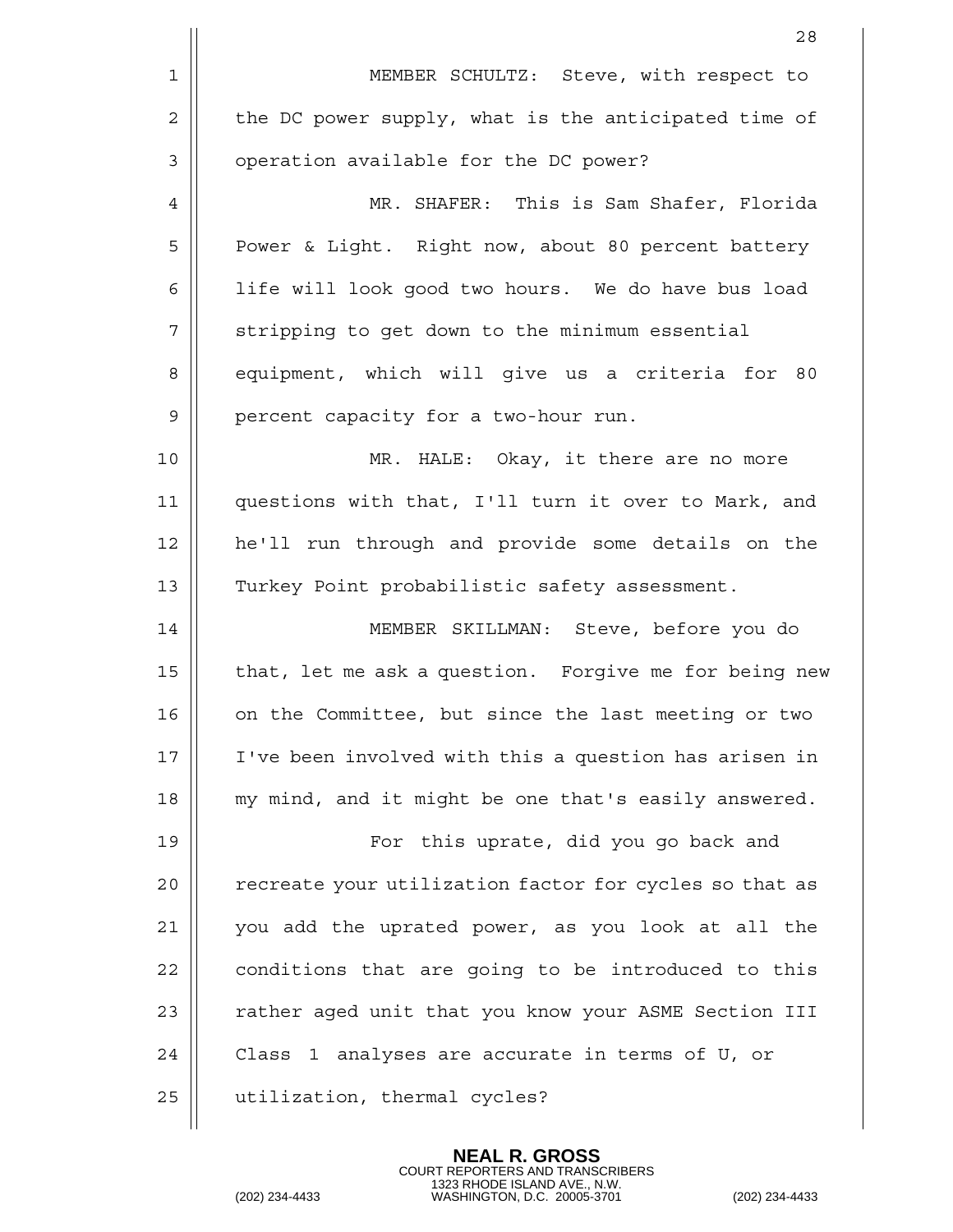|    | 29                                                     |
|----|--------------------------------------------------------|
| 1  | MR. HALE: Yes. Yes.                                    |
| 2  | MEMBER SKILLMAN: If I could ask, how did               |
| 3  | you do that, please?                                   |
| 4  | MR. HALE: Well, you basically look at                  |
| 5  | temperatures. At Turkey Point, our fatique analysis    |
| 6  | is specifically related to Class 1 components, you     |
| 7  | know, steam generators.                                |
| 8  | We did an extensive view of fatigue and                |
| 9  | utilization factors for license renewal. We got into   |
| 10 | and we did a detailed review of TUFs. We also looked   |
| 11 | at our historical performance on transients and looked |
| 12 | at a projection of our transients for 60 years.        |
| 13 | Now, when you look at an EPU, you've got               |
| 14 | to look at the temperatures, and what you see is       |
| 15 | there's relatively minor changes in overall transient  |
| 16 | temperatures with regard to Class 1 components and     |
| 17 | fatigue, but we did address that, and, fortunately, as |
| 18 | a result of license renewal we had updated all those   |
| 19 | analyses, so it was a fairly simple exercise to go     |
| 20 | back and look at the impact of the changes in          |
| 21 | temperature regarding EPU relative to that fatigue     |
| 22 | analysis.                                              |
| 23 | MEMBER SKILLMAN:<br>Thank you, Steve.                  |
| 24 | MR. HALE: Yes.                                         |
| 25 | MEMBER SKILLMAN:<br>Thank you.                         |
|    |                                                        |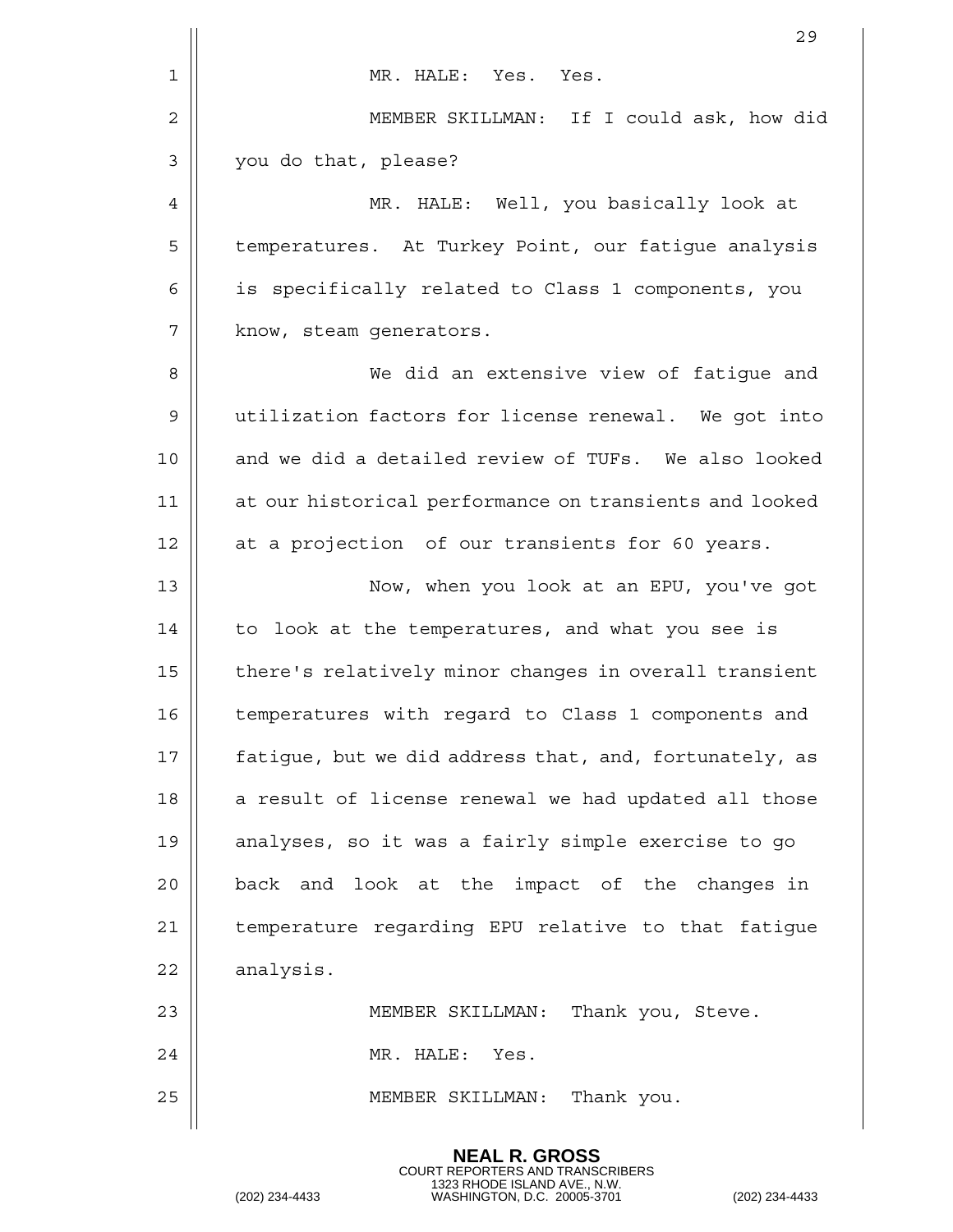|             | 30                                                                 |
|-------------|--------------------------------------------------------------------|
| $\mathbf 1$ | MR. HALE: Go ahead, Mark.                                          |
| 2           | MR. AVERETT: My name is Mark Averett.                              |
| 3           | I'm a Lead PR Analyst for Turkey Point. You want to                |
| 4           | change the slide? Thank you.                                       |
| 5           | Even though EPU is not formally a risk-                            |
| 6           | conformed submittal, we risk-conformed it, anyway.                 |
| 7           | The risk of the EPU was calculated using the Turkey                |
| 8           | Point duel unit internal events PRA model, and that                |
| 9           | was last updated in March 2010. The data is current                |
| 10          | through the end of 2006, and we quantified core damage             |
| 11          | frequency and large early release frequency.                       |
| 12          | What we used for internal flooding was the                         |
| 13          | IPE screening analysis, because at the time that's the             |
| 14          | best we had. Next slide.                                           |
| 15          | For external events analysis, we used the                          |
| 16          | IPEEE for seismic; we were in a low-seismicity area.               |
| 17          | We were -- all we had was -- I wouldn't say all we                 |
| 18          | had. IPEEE walkdowns were considered sufficient to                 |
| 19          | address it, and that's what we used.                               |
| 20          | Internal fire events, we used the IPEEE                            |
| 21          | screening analysis, which did contain component-                   |
| 22          | capable mapping to fire zones, and we actually                     |
| 23          | quantified core damage frequency for those with a 10 <sup>-6</sup> |
| 24          | screening cutoff.                                                  |
| 25          | High winds, external<br>floods,                                    |
|             |                                                                    |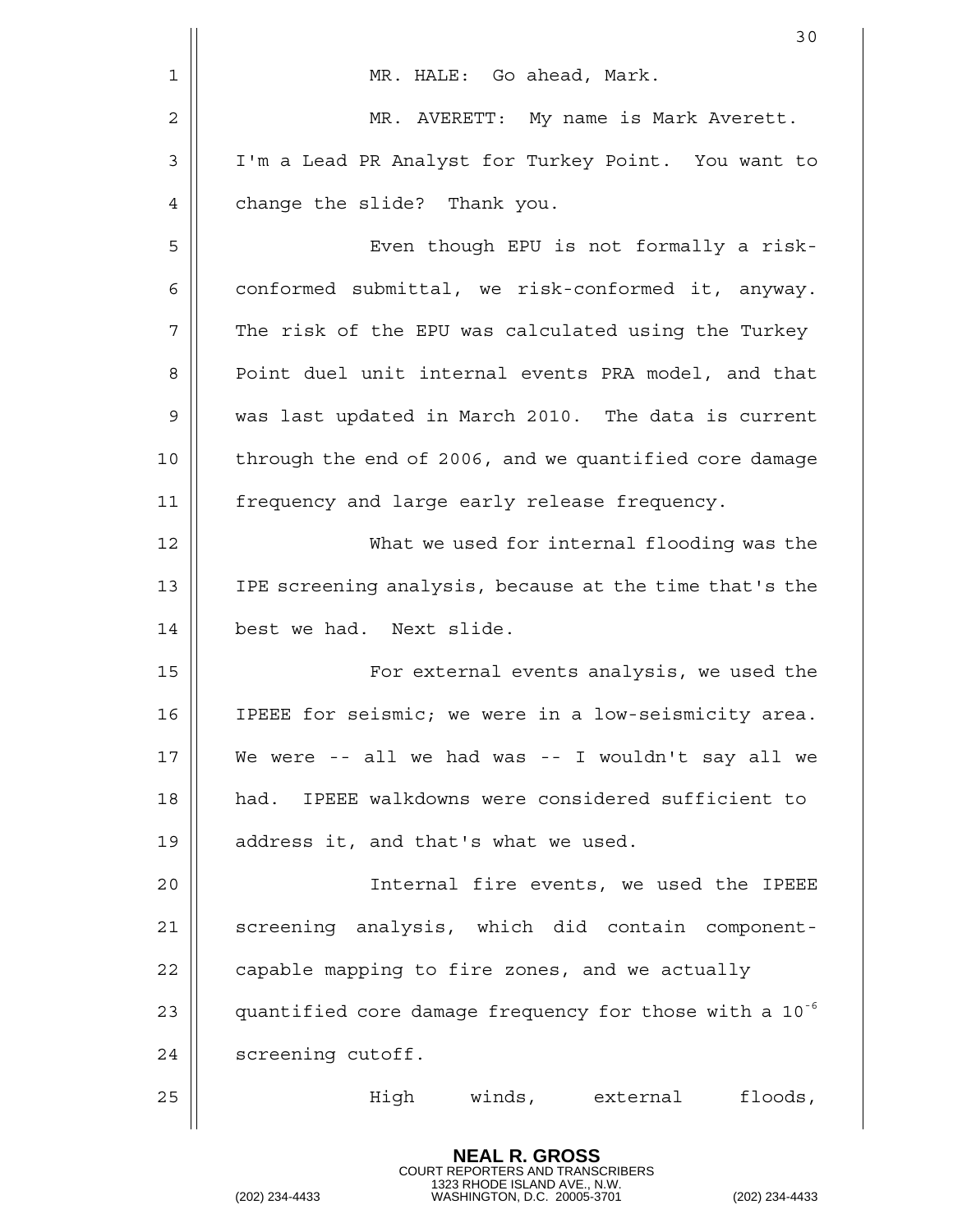|    | 31                                                     |
|----|--------------------------------------------------------|
| 1  | transportation events also from the IPEEE. Those were  |
| 2  | pretty much looking at the initiating event            |
| 3  | frequencies and looking at -- doing a qualitative      |
| 4  | assessment looking at the design features in place to  |
| 5  | withstand the event.                                   |
| 6  | For shut-down risk, we don't have a shut-              |
| 7  | down PRA like a lot of utilities. We address shut-     |
| 8  | down risk with a defense-inducted procedure based on   |
| 9  | NUMARC-9106 and implemented at the site.               |
| 10 | Okay. For the actual internal events                   |
| 11 | analysis, we did four things to modify the internal    |
| 12 | events PRA. We actually changed the logic models to    |
| 13 | reflect the physical changes that were being made for  |
| 14 | the EPU.                                               |
| 15 | We did a human liability analysis update               |
| 16 | to reflect the EPU-related timing changes, which       |
| 17 | pretty much reduced some of the available times to the |
| 18 | operator to recover or to perform actions that were    |
| 19 | modeled in the PRA.                                    |
| 20 | There were some minor success criteria                 |
| 21 | changes for the LOCAs, and offsite power recovery      |
| 22 | credit was revised to reflect EPU. Again, this         |
| 23 | related to the timing issues available to recover      |
| 24 | offsite power before, basically, it was too late.      |
| 25 | CHAIR SHACK: Those LOCA success criteria,              |
|    |                                                        |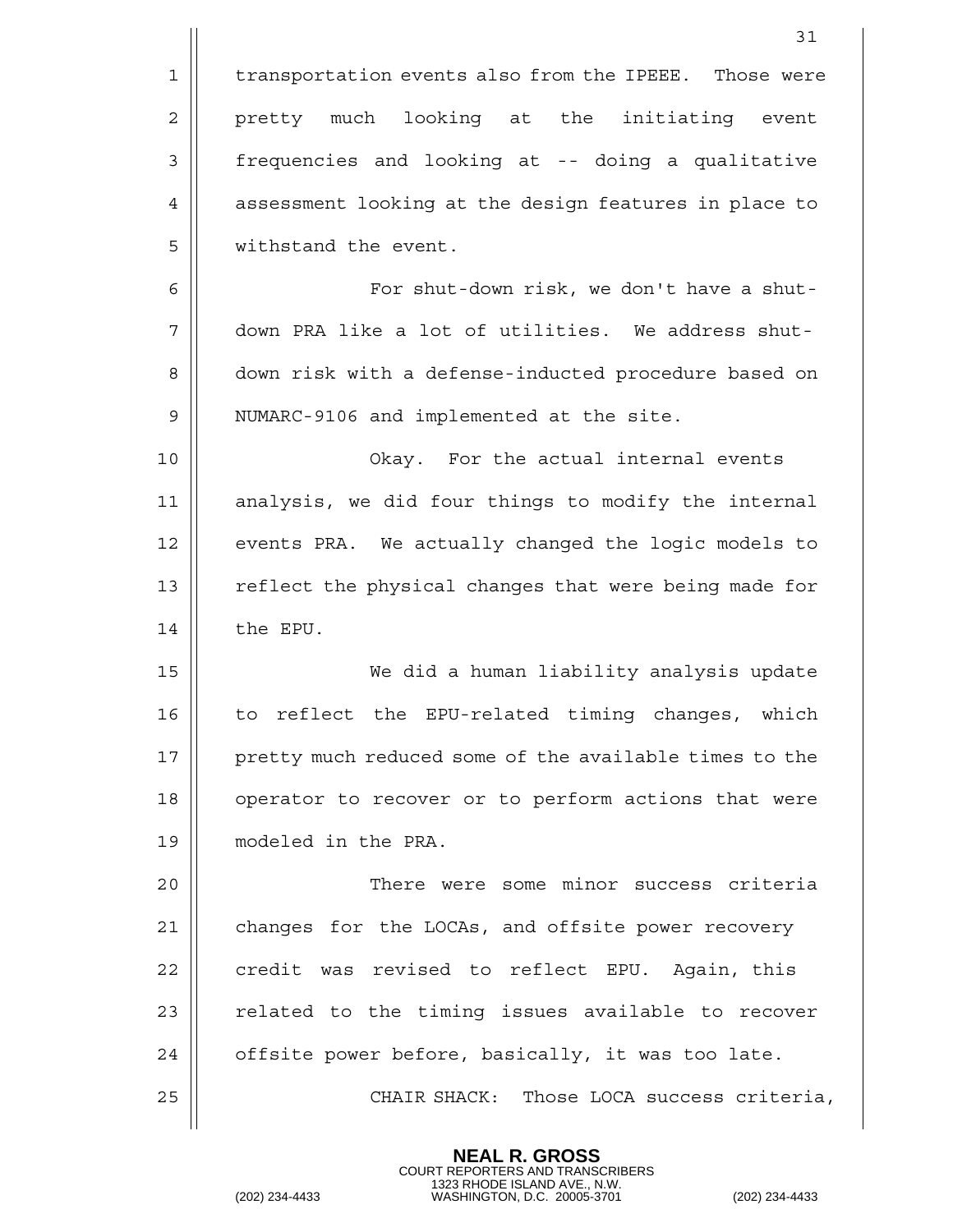|    | 32                                                    |
|----|-------------------------------------------------------|
| 1  | you've got four categories of LOCA.                   |
| 2  | MR. AVERETT: Right.                                   |
| 3  | CHAIR SHACK: You didn't change the                    |
| 4  | criteria for the small-small. You changed it for the  |
| 5  | small, medium, and large. Then I looked, and as I     |
| 6  | expected, the frequencies for the medium and large    |
| 7  | went up.                                              |
| 8  | MR. AVERETT: The core damage frequency?               |
| 9  | CHAIR SHACK: The core damage frequency,               |
| 10 | and it went down for the small and the small-small.   |
| 11 | Now, I would have thought it would have -- because I  |
| 12 | have more restrictive success criteria, I expected to |
| 13 | see them go up or be unchanged. I was puzzled why the |
| 14 | small went down.                                      |
| 15 | MR. AVERETT: The small LOCA went down?                |
| 16 | The small LOCA went down,<br>CHAIR SHACK:             |
| 17 | yes.                                                  |
| 18 | MR. AVERETT: I thought the success                    |
| 19 | criteria changes were pretty much just limited to     |
| 20 | medium and large LOCA.                                |
| 21 | CHAIR SHACK: Well, it's --                            |
| 22 | MR. AVERETT: I thought they were --                   |
| 23 | CHAIR SHACK: It said that there was a                 |
| 24 | minor -- you know, it's where you inject. It was      |
| 25 | coldleg injection --                                  |
|    |                                                       |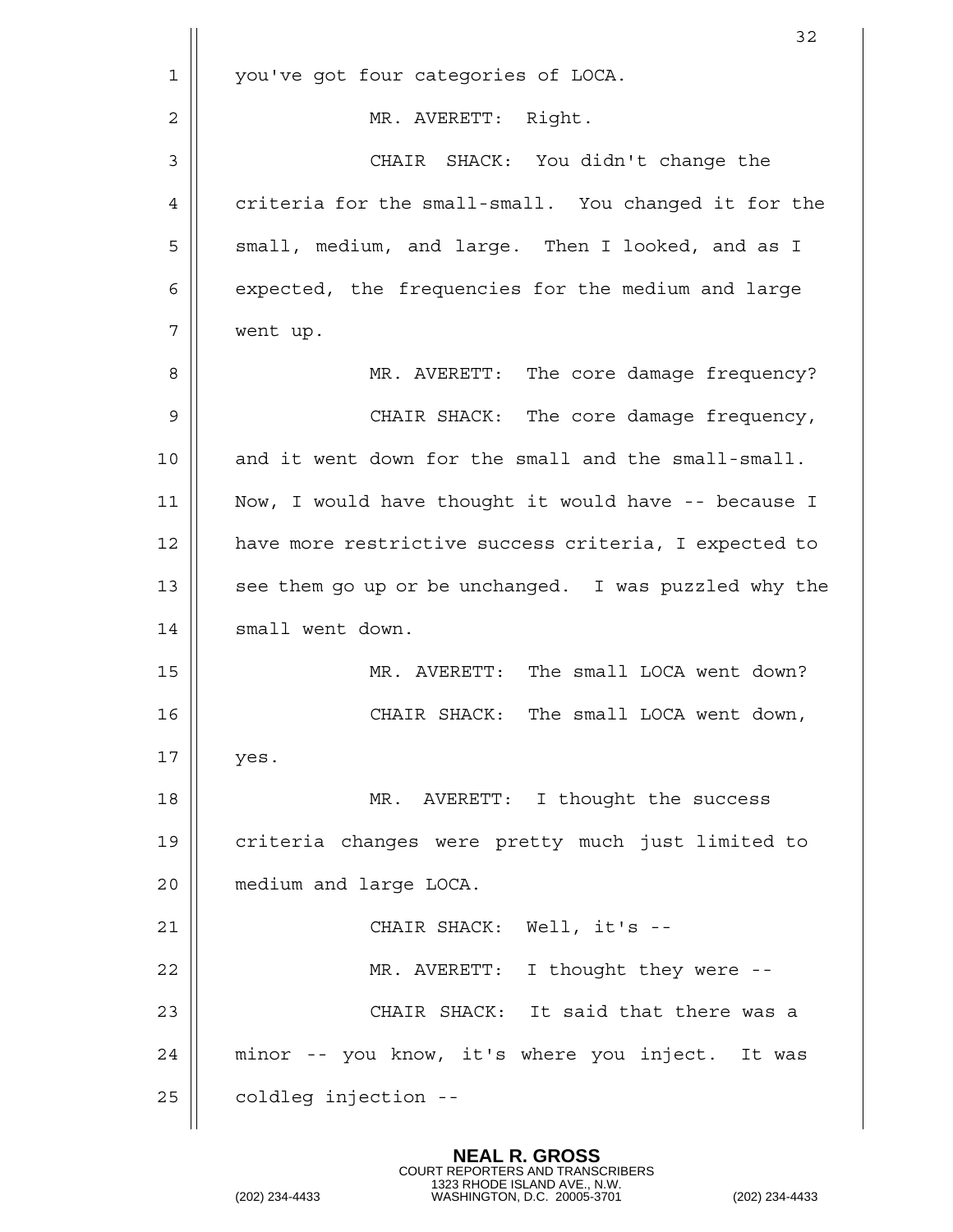|    | 33                                                    |
|----|-------------------------------------------------------|
| 1  | MR. AVERETT: Right.                                   |
| 2  | CHAIR SHACK: -- was what you had in                   |
| 3  | previous, and you had to change that for the --       |
| 4  | MR. AVERETT: I thought it was just for                |
| 5  | the medium and large break LOCAs, and it had to do    |
| 6  | with the number of lines you required, or it may have |
| 7  | actually been for the high-head safety injection and  |
| 8  | recirculation, the number of pumps you needed.        |
| 9  | CHAIR SHACK: Yes, it was high-end safety              |
| 10 | injection.                                            |
| 11 | MR. AVERETT: I'm sorry, I don't remember              |
| 12 | these in excruciating detail, but --                  |
| 13 | CHAIR SHACK: Let's see.                               |
| 14 | MR. AVERETT: But you're right. I                      |
| 15 | wouldn't have expected small LOCA to go down.         |
| 16 | Down, yes, and it did, and<br>CHAIR SHACK:            |
| 17 | I was just curious as to why that happened. Now, of   |
| 18 | course, I can't find that number. Oh, there it is.    |
| 19 | MR. AVERETT: We actually reported the                 |
| 20 | individual recording frequencies by initiating event. |
| 21 | CHAIR SHACK: By initiating event.                     |
| 22 | MR. AVERETT: We did, and the CDFs went                |
| 23 | down for small.                                       |
| 24 | CHAIR SHACK: Yes, went from $8.7 \times 10^8$ to      |
| 25 | 7.1 x $10^{-8}$ , which just --                       |
|    |                                                       |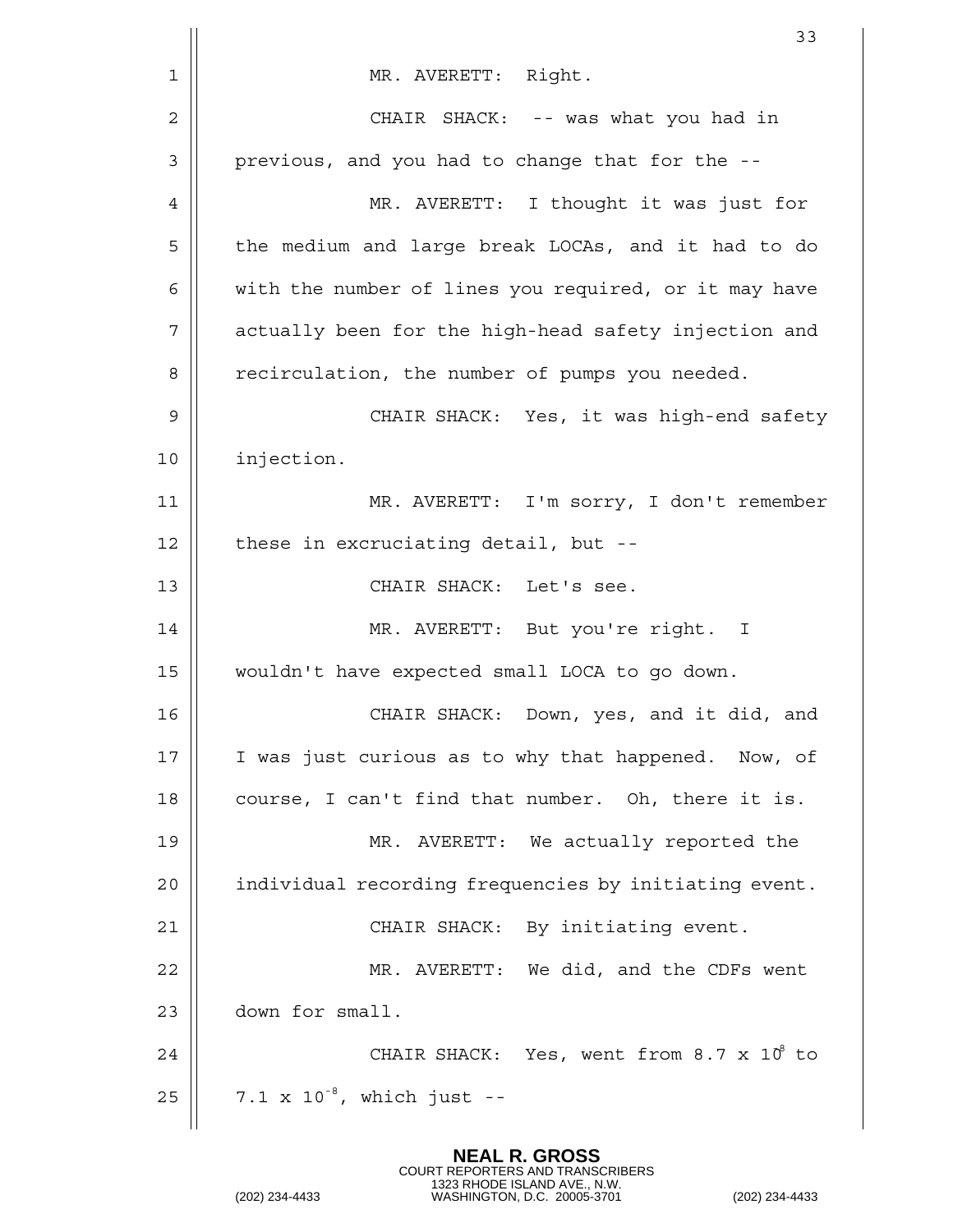|    | 34                                                    |
|----|-------------------------------------------------------|
| 1  | MR. AVERETT: Oh, you know what might have             |
| 2  | done that? If you go forward to Slide 19 -- sorry,    |
| 3  | maybe it's been -- go back one. Oh, see this changes  |
| 4  | to minimize risk increase? We changed the -- the      |
| 5  | first one wouldn't have had any effect. That's feed-  |
| 6  | and-bleed cooling. The second one might have had an   |
| 7  | effect --                                             |
| 8  | CHAIR SHACK: The second one might have                |
| 9  | had an effect.                                        |
| 10 | MR. AVERETT: -- because when you have an              |
| 11 | SI signal, and I don't know if you're familiar with   |
| 12 | this one, all the pumps come on. You have a small     |
| 13 | LOCA. The RHR pumps come on. The high-head safety     |
| 14 | injection pumps come on.                              |
| 15 | Well, the RHR pumps are just basically on             |
| 16 | recirc, and we need to shut those down within a       |
| 17 | certain amount of time. Otherwise, the water and the  |
| 18 | recirc lines get too hot, and we assume that they     |
| 19 | failed.                                               |
| 20 | So, we moved the procedure step up to                 |
| 21 | afford the operator more time to do that. Therefore,  |
| 22 | the probability of the operator failing to do that    |
| 23 | would go down, and so that could possibly explain the |
| 24 | small break LOCA effect, and it was pretty minimal, I |
| 25 | think.                                                |
|    |                                                       |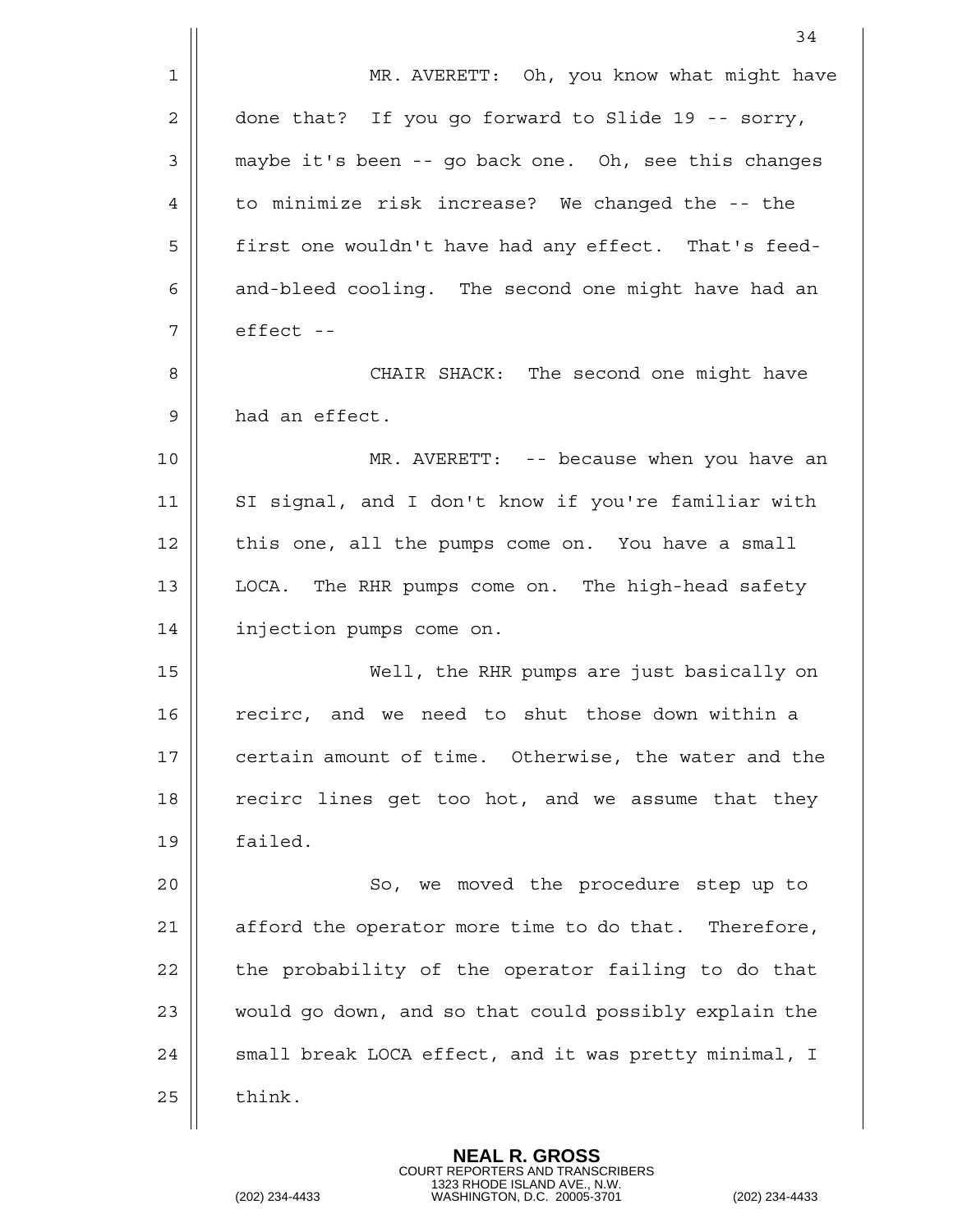|    | 35                                                     |
|----|--------------------------------------------------------|
| 1  | CHAIR SHACK: Yes, it's small. It's just                |
| 2  | counterintuitive.                                      |
| 3  | MR. AVERETT: Yes. Okay, where are we?                  |
| 4  | MEMBER SCHULTZ: Mark, I've got a                       |
| 5  | question. You say the external events were assessed    |
| 6  | qualitatively, and Steve mentioned earlier that the    |
| 7  | dual-unit loss of offsite power frequency is .02 per   |
| 8  | year. Is that something that you've looked at          |
| 9  | recently? When was the last time you evaluated that    |
| 10 | dual-unit loss of offsite power?                       |
| 11 | MR. AVERETT: You mean evaluate or came up              |
| 12 | with the frequency?                                    |
| 13 | MEMBER SCHULTZ: Came up with the                       |
| 14 | frequency.                                             |
| 15 | MR. AVERETT: That would be, I believe, on              |
| 16 | the previous slide. We had a data update that went     |
| 17 | through 2006, so the data update probably was done in  |
| 18 | late 2007, but so the offsite power date would be      |
| 19 | through 2006.                                          |
| 20 | MEMBER SCHULTZ: And is that done looking               |
| 21 | at both the events that have occurred, dual-unit,      |
| 22 | single-unit, and also the types of external events     |
| 23 | that might cause dual-unit loss of offsite power?      |
| 24 | MR. AVERETT: Well, the entire -- if you                |
| 25 | look at the industry data, as well as our data, and do |
|    |                                                        |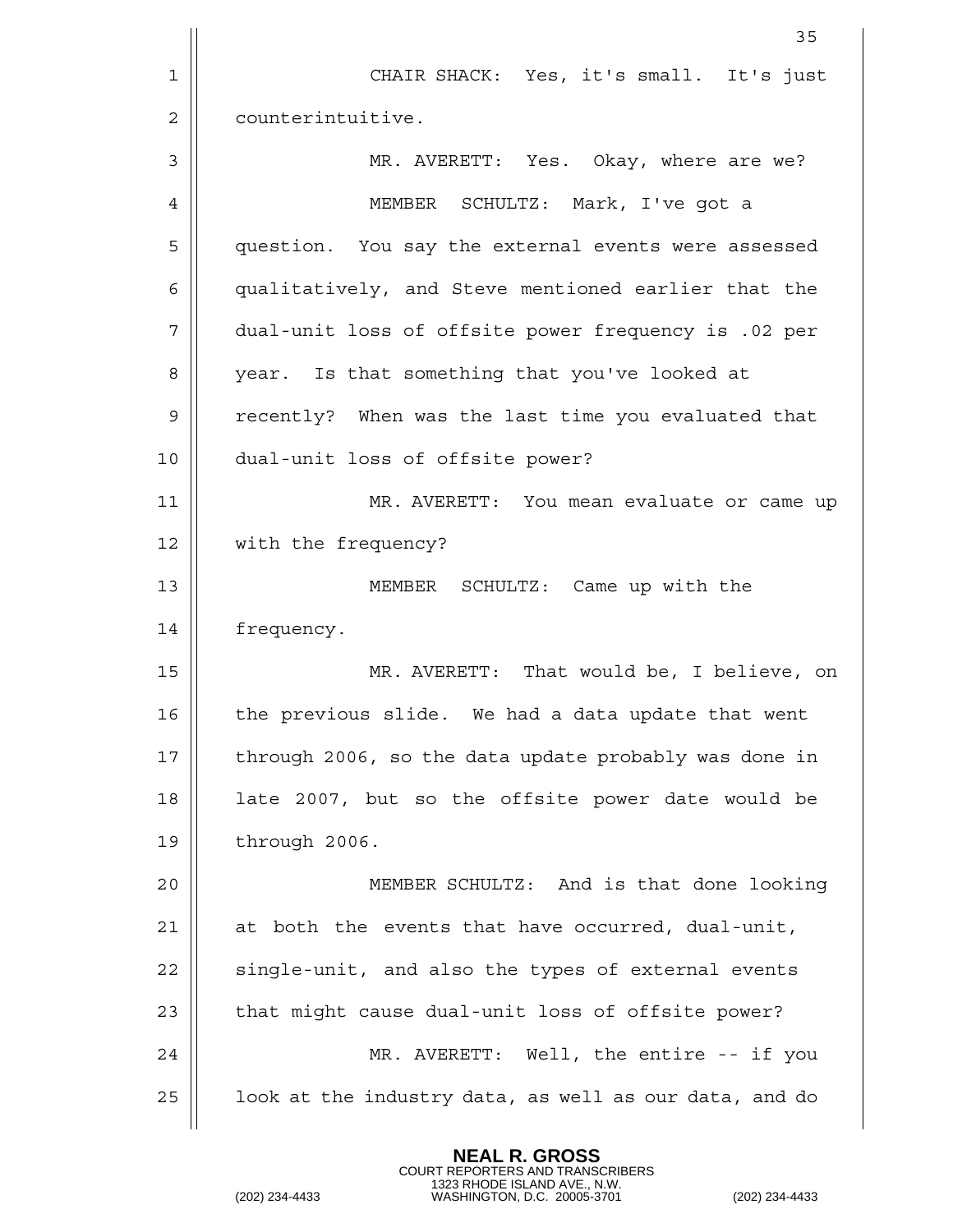|    | 36                                                     |
|----|--------------------------------------------------------|
| 1  | a Bayesian update of that data, for external events -- |
| 2  | for external events, like are we talking about fire    |
| 3  | and high winds?                                        |
| 4  | MEMBER SCHULTZ: High winds, yes,                       |
| 5  | particularly.                                          |
| 6  | MR. AVERETT: Yes, I guess the high winds               |
| 7  | would be -- yes, offsite power is kind of like an      |
| 8  | internal and an external event, so we do look at the   |
| 9  | -- from an internal event perspective, we include      |
| 10 | those losses of offsite power that are due to external |
| 11 | events, as well. Is that what you're asking?           |
| 12 | MEMBER SCHULTZ: Yes, because you just                  |
| 13 | mentioned that it's assessed qualitatively for the     |
| 14 | external events, I wanted to understand<br>the         |
| 15 | comprehensiveness of the evaluation of the dual-unit   |
| 16 | loss of offsite power.                                 |
| 17 | MR. AVERETT: Well, external events such                |
| 18 | like the high winds and external floods, I guess you   |
| 19 | would look at --                                       |
| 20 | MEMBER SCHULTZ: Sorry?                                 |
| 21 | MR. AVERETT: I think those are more --                 |
| 22 | it's a fairly high-level look at it, looking at the    |
| 23 | initiating. For example, for external floods, of       |
| 24 | course, you're looking at what can breach the grade of |
| 25 | the plant, and the conditional core damage probability |
|    |                                                        |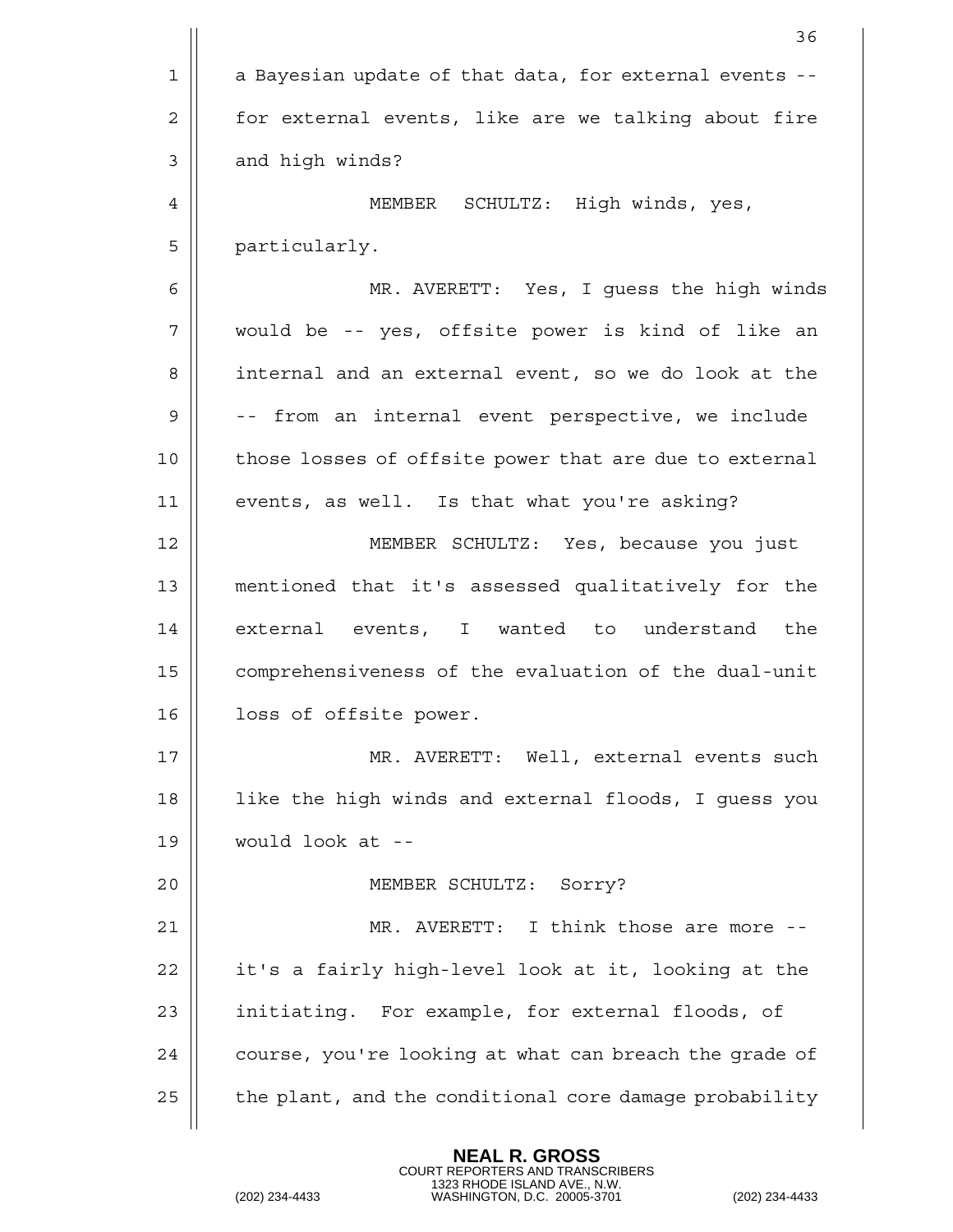1 | is pretty much assumed to be one once you do that, so 2 | really loss of offsite power doesn't play a role in 3 | external flooding. 4 | So, for fire I think we assume a loss of 5 | offsite power, given a fire. For high winds, it's the  $6 \parallel$  same thing as external flooding, looking at the  $7 \parallel$  probability to get high winds to an extent that you 8 S Start compromising the diesel generators, and we 9 || assume an offsite power, a loss of offsite power for  $10 \parallel$  that. 11 MEMBER SCHULTZ: Okay, Mark. Thank you. 12 MR. AVERETT: Okay. I think I've already 13  $\parallel$  -- we talked about external events, and IPEEE results 14 were reviewed for EPU impact, and the impact was 15 minimal. Shut-down risk, again, we addressed that 16 || through defense in depth approach. We don't have a 17 | shutdown PRA. 18 || So I know that we have an administrative 19 || procedure called Admin-51, which implements this 20 NUMARC-9106 guidelines in defense in depth, and those 21  $\parallel$  -- we are going to be looking at that and modifying it 22 | for APU impacts on color assignments, whether it's  $23$  || green, yellow, orange, or red. 24 DR. WALLIS: All these things are assessed 25 qualitatively. How do you come up with a number?

> **NEAL R. GROSS** COURT REPORTERS AND TRANSCRIBERS

1323 RHODE ISLAND AVE., N.W. (202) 234-4433 WASHINGTON, D.C. 20005-3701 (202) 234-4433

37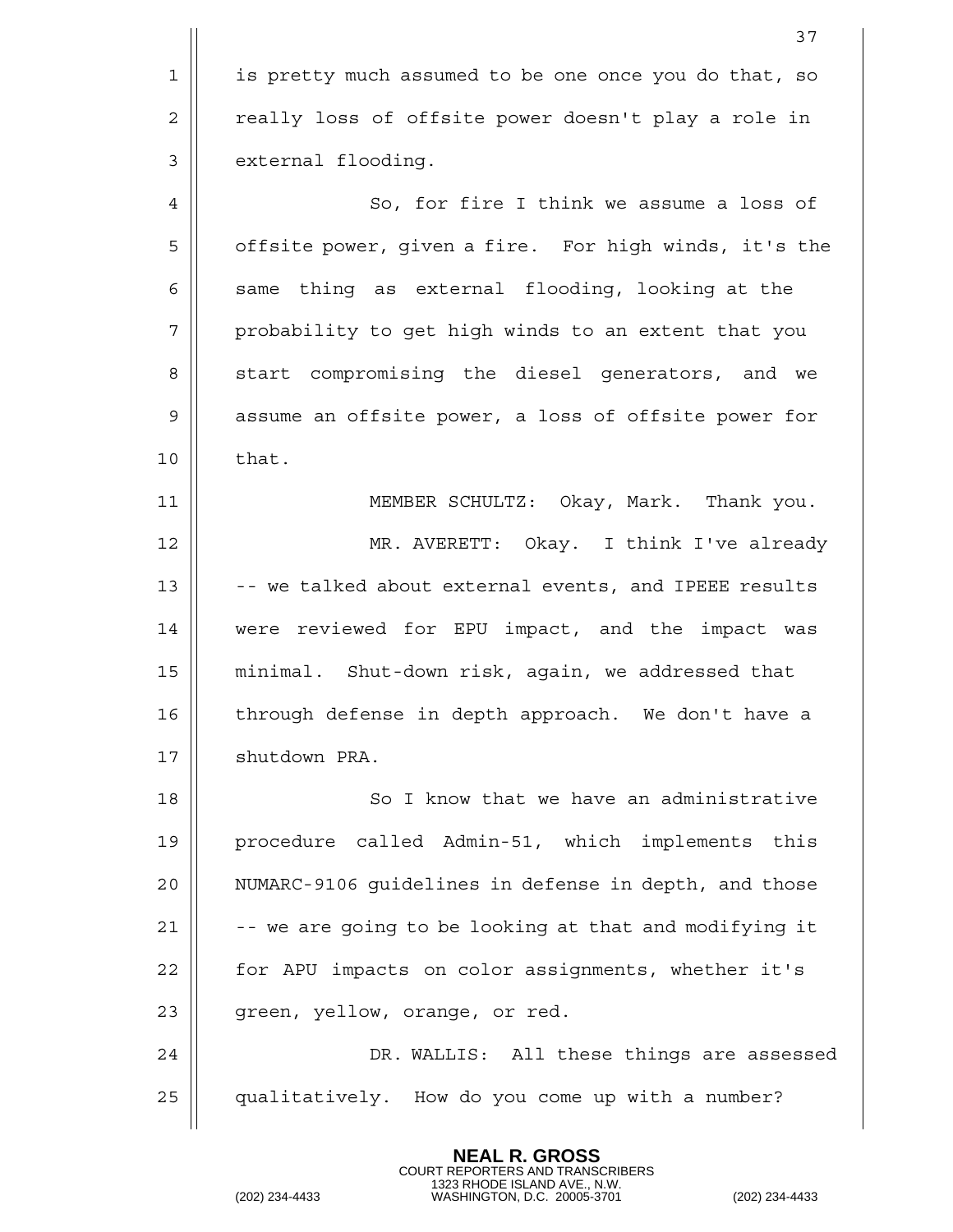|    | 38                                                    |
|----|-------------------------------------------------------|
| 1  | MR. AVERETT: We don't.                                |
| 2  | DR. WALLIS: You don't?                                |
| 3  | MR. AVERETT: Defense in depth is the                  |
| 4  | numbers associated with how many trains we --         |
| 5  | DR. WALLIS: So how do you conclude                    |
| 6  | anything?                                             |
| 7  | MR. AVERETT: From qualitative assessment,             |
| 8  | the way you concluded stuff before PRA. You look at   |
| 9  | it and give your best engineering judgment you can.   |
| 10 | DR. WALLIS: The effect is small,                      |
| 11 | something like that?                                  |
| 12 | MR. AVERETT: Yes.                                     |
| 13 | DR. WALLIS: But you've got very small                 |
| 14 | numbers, anyway, here.                                |
| 15 | MR. AVERETT: Well, yes. Some things we                |
| 16 | don't have a PRA for, though. Okay. Steve already     |
| 17 | covered a lot of this, but it does have a substantial |
| 18 | effect on the PRA, and Mr. Shack, I believe you said  |
| 19 | that you noted the CDF is quite low, and I've had to  |
| 20 | defend that many times.                               |
| 21 | CHAIR SHACK: Yes, I was going to say it               |
| 22 | looks like an AP1000.                                 |
| 23 | MR. AVERETT: But it is kind of a unique               |
| 24 | design. The first one I'd like to talk about is the   |
| 25 | offsite unit RWST injection capability. Steve talked  |
|    |                                                       |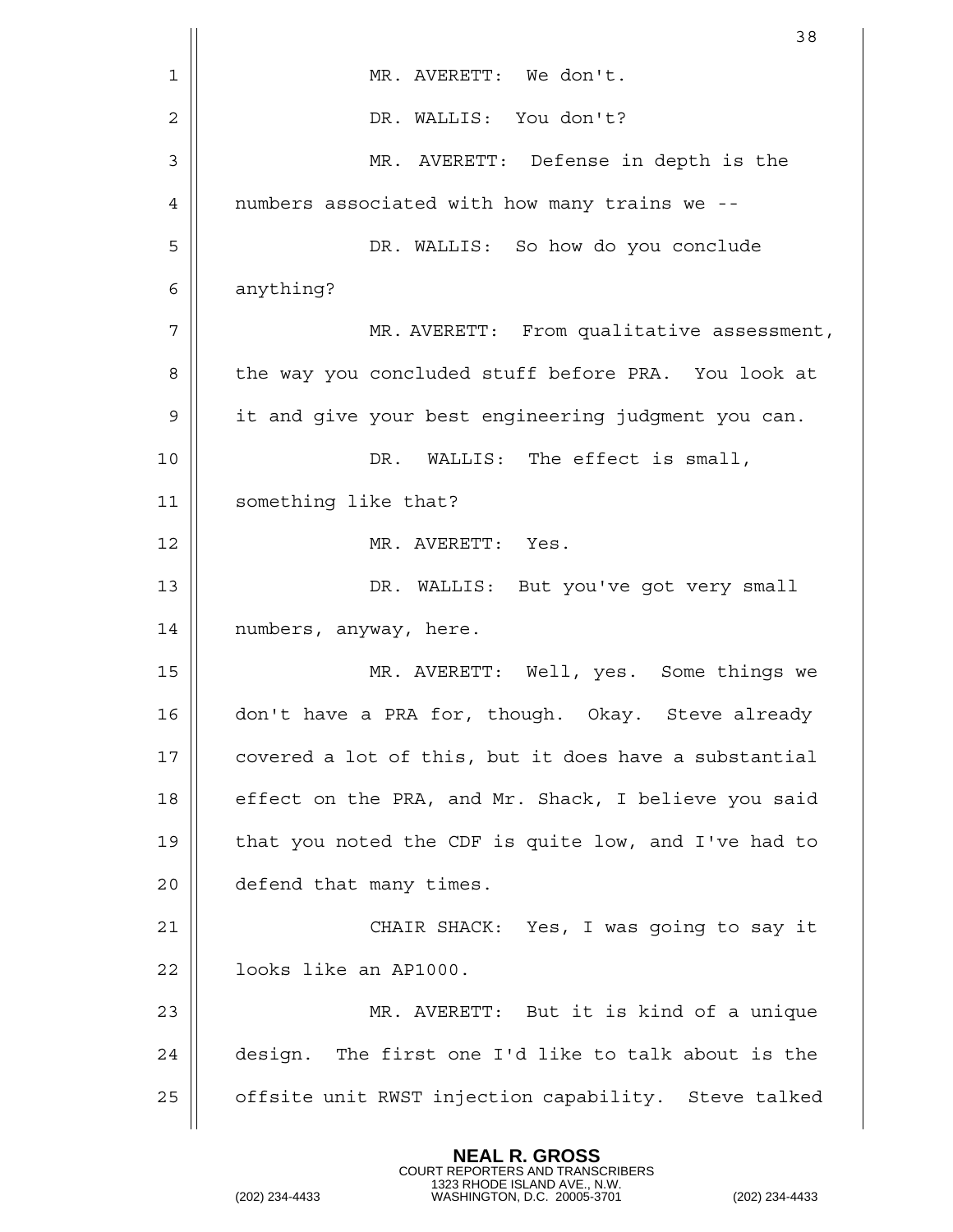|    | 39                                                     |
|----|--------------------------------------------------------|
| 1  | about the fact that you have -- say there are two      |
| 2  | units, Unit 3 and Unit 4. If you had a small LOCA on   |
| 3  | Unit 3, all four high-head safety injection pumps come |
| 4  | on and discharge into a common header, okay, so we     |
| 5  | have two-unit, three pumps, two-unit, four pumps.      |
| 6  | Unit 3 pumps take suction from the Unit 3              |
| 7  | refueling water storage tank. Unit 4 pumps take        |
| 8  | suction from the Unit 4 refueling water storage tank.  |
| 9  | Once it's noted that the Unit 3 pumps are running      |
| 10 | quite well, the Unit 4 pumps are shut down, okay.      |
| 11 | Now, in the course of the event, if you                |
| 12 | start having problems with the high-head safety        |
| 13 | injection or later on through recirculation problems,  |
| 14 | all the operator has to do, and he's procedurally      |
| 15 | directed to do this, is basically turn on the Unit 4   |
| 16 | pumps, and he has another factor of two redundancy     |
| 17 | with a brand new, nice and full refueling water        |
| 18 | storage tank. I don't know of any other plant in the   |
| 19 | United States that has that.                           |
| 20 | Station blackout cross-ties, Steve told                |
| 21 | you about the fact that we have four high-capacity     |
| 22 | diesels, only one of which is actually necessary.      |
| 23 | We'd like to have more than one, but if you only have  |
| 24 | one, you could do a safe shutdown with one bus on each |
| 25 | of the two units.                                      |
|    |                                                        |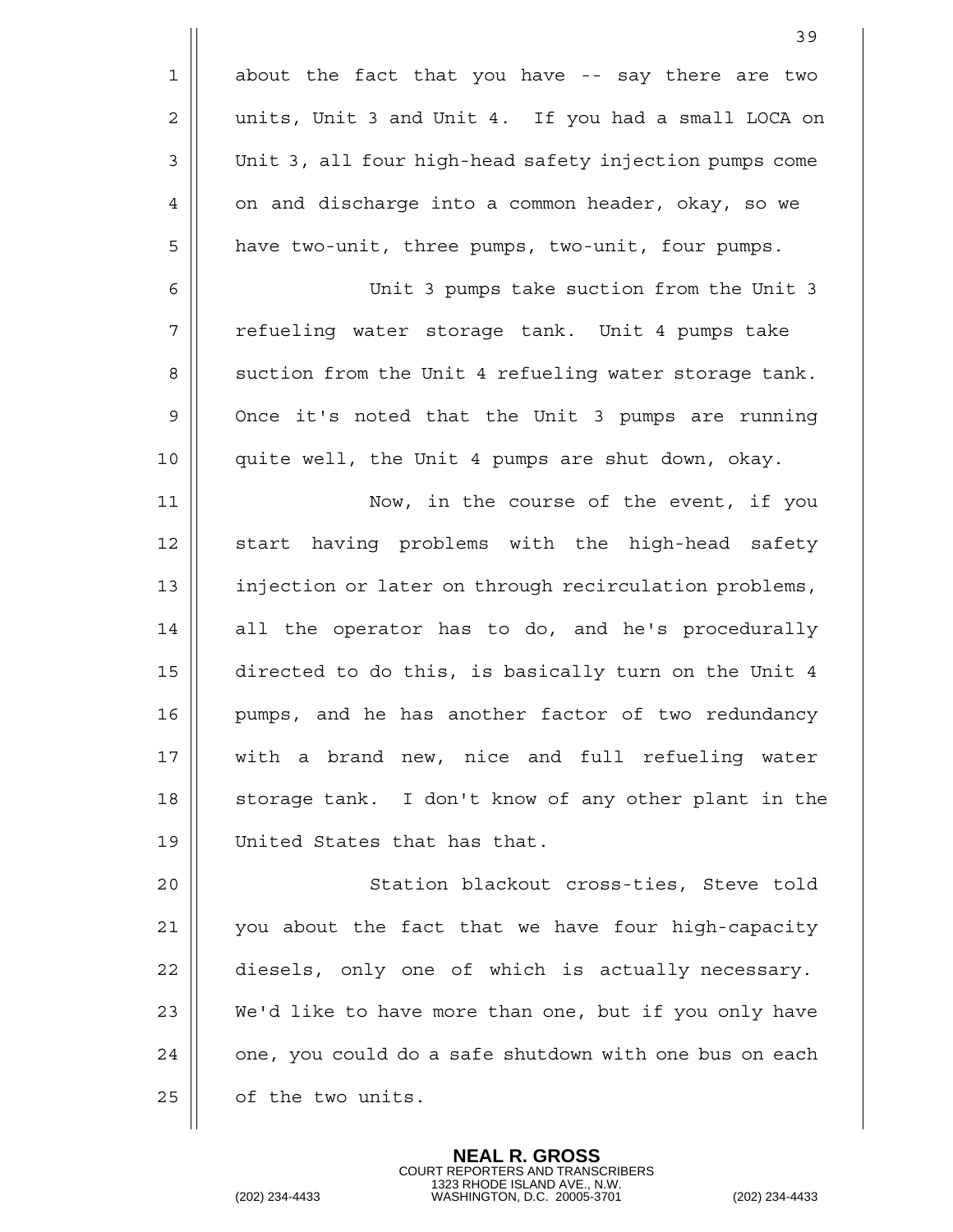|    | 40                                                     |
|----|--------------------------------------------------------|
| 1  | Also a nice feature -- oh, diesel. I'm                 |
| 2  | sorry. I'm jumping to the alternate cooling. The       |
| 3  | diesel-driven standby steamer and feedwater pump, it's |
| 4  | a separate diesel-driven standby steamer and feedwater |
| 5  | pump. It takes suction from the mineralized water      |
| 6  | storage tank. It's an extra 500,000 gallons you have   |
| 7  | right there, and, lastly, we have alternate --         |
| 8  | CHAIR SHACK: You'd still need DC power                 |
| 9  | for that to be useful, right?                          |
| 10 | MR. AVERETT: No.                                       |
| 11 | CHAIR SHACK: No?                                       |
| 12 | MR. AVERETT: It's not like they have W                 |
| 13 | pumps.                                                 |
| 14 | CHAIR SHACK: Not like the --                           |
| 15 | MR. SHAFER: It does have its own battery               |
| 16 | bank and complete diesel, stand-alone diesel.          |
| 17 | MEMBER SKILLMAN: Is that one each for                  |
| 18 | each plant?                                            |
| 19 | MR. AVERETT: No, it's not. It's one big                |
| 20 | one for both.                                          |
| 21 | MEMBER SKILLMAN: A big one for two units?              |
| 22 | MR. AVERETT: Yes.                                      |
| 23 | MEMBER SKILLMAN: And a common header that              |
| 24 | lets you direct water ever where you want it?          |
| 25 | MR. AVERETT: Exactly.                                  |
|    |                                                        |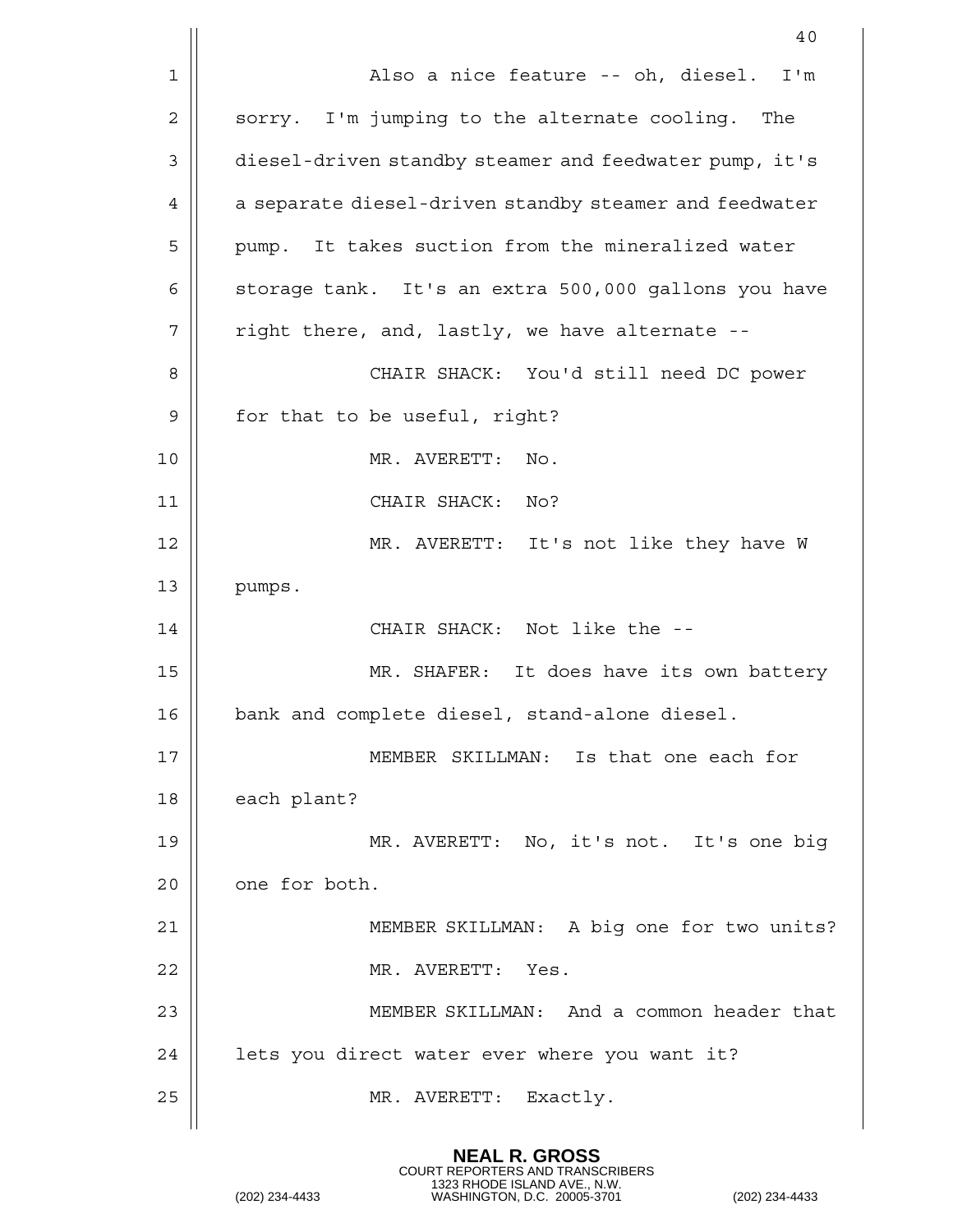|    | 41                                                     |
|----|--------------------------------------------------------|
| 1  | MEMBER BROWN: How long can it run on its               |
| 2  | own battery bank?                                      |
| 3  | MR. SHAFER: Well, once the diesel starts,              |
| 4  | it'll self-charge.                                     |
| 5  | MEMBER BROWN: It's self-powered?                       |
| 6  | MR. SHAFER: That's correct, sir.                       |
| 7  | MEMBER BROWN: All right, so it's                       |
| 8  | basically a startup battery.                           |
| 9  | MR. SHAFER: That's correct, sir.                       |
| 10 | MEMBER SKILLMAN: How much fuel do you                  |
| 11 | have for that engine?                                  |
| 12 | MR. SHAFER: It does have a skid tank on                |
| 13 | it. I'm not sure what the duration is.                 |
| 14 | MEMBER SKILLMAN: Is it 24 hours, 72                    |
| 15 | hours, ten days?                                       |
| 16 | MR. SHAFER: I think it's probably going                |
| 17 | to be greater than 24 hours, but I could get back with |
| 18 | a specific number on it.                               |
| 19 | MEMBER SKILLMAN: Curiosity question.                   |
| 20 | Thank you.                                             |
| 21 | MEMBER SIEBER: Does that diesel --                     |
| 22 | MR. SHAFER: No, it's a good question.                  |
| 23 | (Simultaneous speaking.)                               |
| 24 | MEMBER SIEBER: -- through any other                    |
| 25 | circuits in the plant?                                 |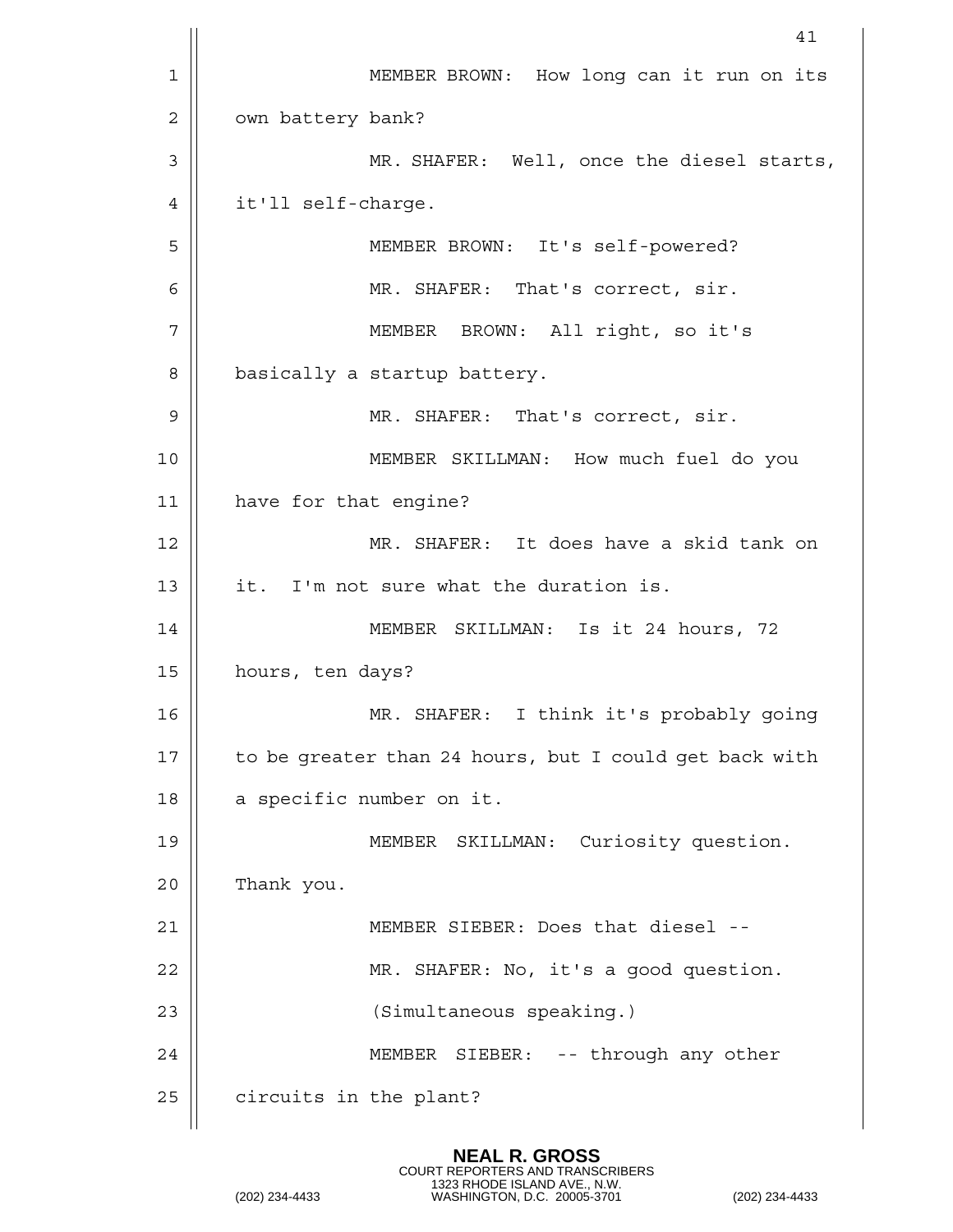|                | 42                                                     |
|----------------|--------------------------------------------------------|
| 1              | MR. SHAFER: No, sir. It's a stand-alone                |
| $\overline{2}$ | day tank.                                              |
| 3              | MEMBER SIEBER: Is it air-cooled or water-              |
| 4              | cooled?                                                |
| 5              | MR. SHAFER: Water-cooled radiator system.              |
| 6              | MEMBER SIEBER: Essentially, a railroad                 |
| 7              | locomotive, right?                                     |
| 8              | MR. SHAFER: Yes, sir.                                  |
| 9              | MEMBER SIEBER:<br>Okay.                                |
| 10             | MR. SHAFER: Tied to a pump, yes.                       |
| 11             | MEMBER SCHULTZ: Sam, I'm not sure of the               |
| 12             | timing associated with the single-unit loss of offsite |
| 13             | power events. Has the station blackout cross-tie been  |
| 14             | used, functionally used?                               |
| 15             | MR. SHAFER: Is it used? We do our PMs                  |
| 16             | every refueling outage. In addition to that, in a      |
| 17             | similar scenario we're required annually for the       |
| 18             | operators to test the time on that.                    |
| 19             | Our licensing commitment is once the                   |
| 20             | condition is recognized that we are able to cross-tie  |
| 21             | within ten minutes, and we're very successful doing    |
| 22             | that. All the controls are right in the control room.  |
| 23             | MR. HALE: In fact, I believe we                        |
| 24             | demonstrated that through the ACRS Subcommittee        |
| 25             | license renewal at Turkey Point. Remember, the         |
|                |                                                        |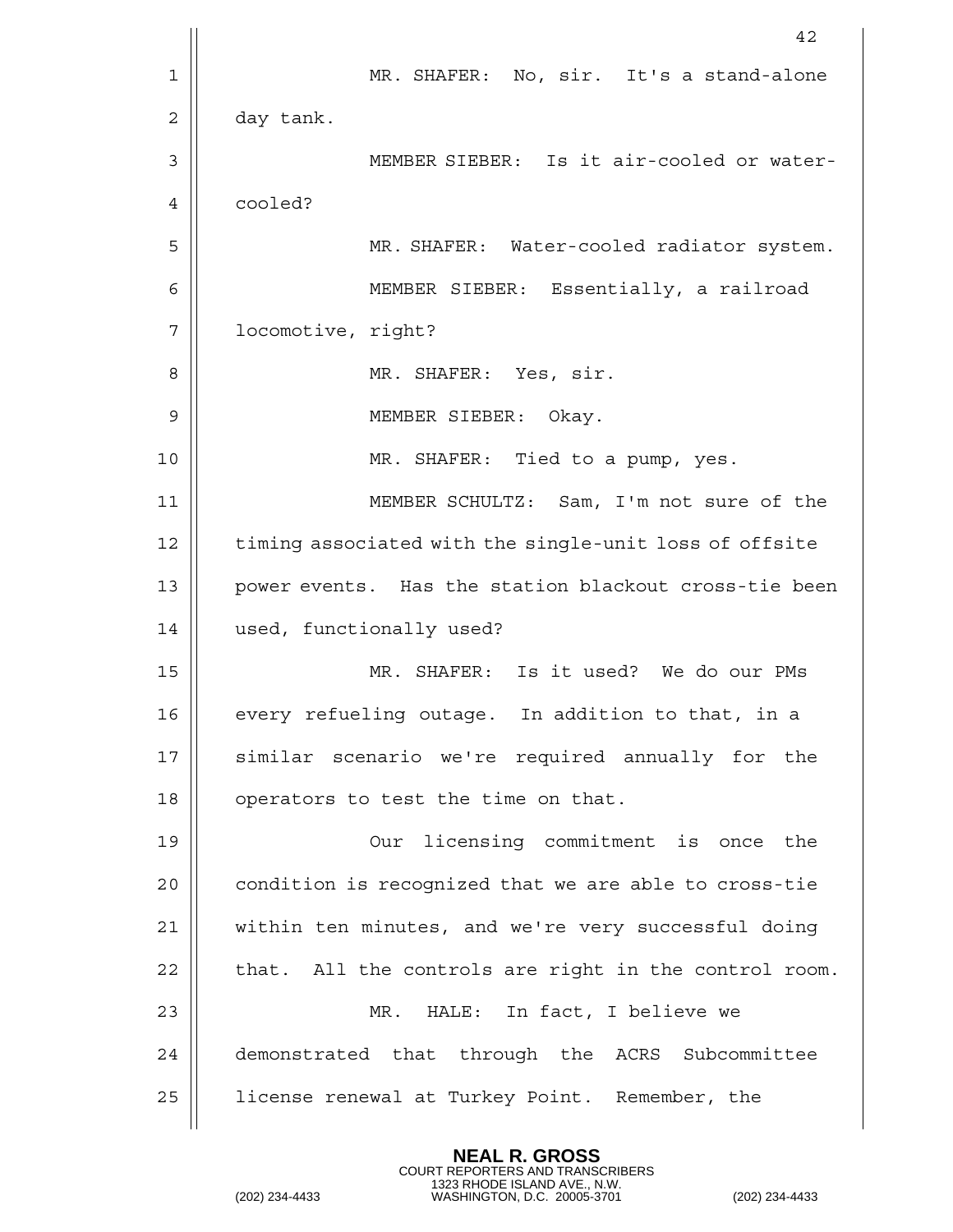|                | 43                                                     |
|----------------|--------------------------------------------------------|
| 1              | Subcommittee came to the site?                         |
| $\overline{2}$ | MEMBER SIEBER: I remember.                             |
| 3              | MR. HALE: Yes, and station blackout was                |
| 4              | coming up in terms of scope of license renewal.        |
| 5              | CHAIR SHACK: That's right. That was a                  |
| 6              | contentious issue at that time.                        |
| 7              | MR. HALE: Right, and I believe we                      |
| 8              | demonstrated to the Committee. You all came to the     |
| 9              | site, because we were the first Westinghouse plant.    |
| 10             | MEMBER SIEBER: Yes, you had just had a                 |
| 11             | storm before that that did a lot of damage.            |
| 12             | MR. HALE: Yes.                                         |
| 13             | MR. AVERETT: Okay. Now, the last thing                 |
| 14             | that's somewhat unique to Turkey Point is we have      |
| 15             | alternate cooling for the charging pumps, and this is  |
| 16             | important from an RCP seal LOCA standpoint.            |
| 17             | One of the classic RCP seal LOCA scenarios             |
| 18             | is where you have a loss of CCW, which not only takes  |
| 19             | out your charging pumps for seal injection, it also    |
| 20             | takes out your seal cooling, which causes and RCP seal |
| 21             | LOCA, and you have CCW cooling the high-head safety    |
| 22             | injection pumps, too, so you can see how the support   |
| 23             | systems are going out there and causing problems.      |
| 24             | In our case, we have alternate cooling                 |
| 25             | from the service water system for the charging pumps,  |
|                |                                                        |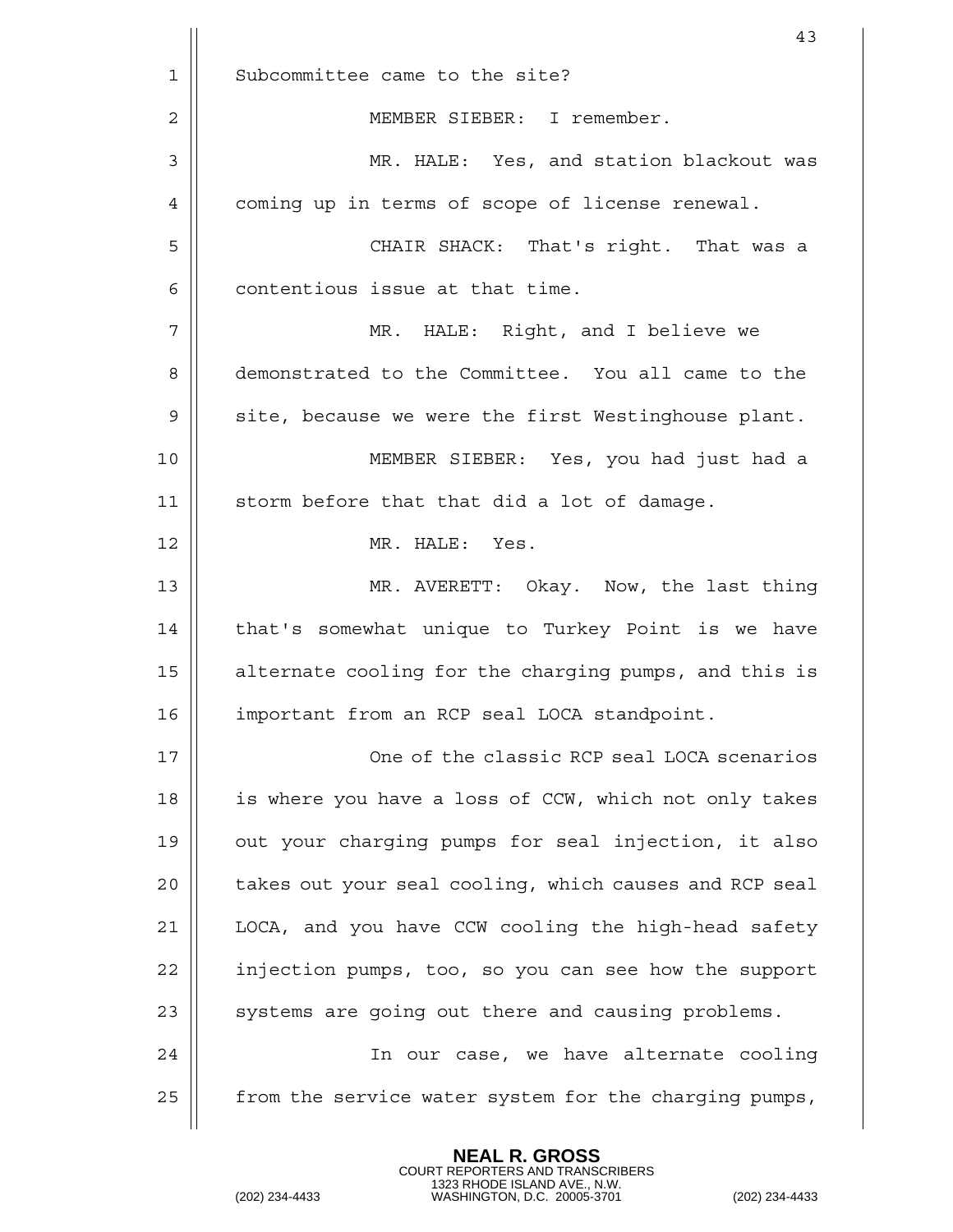1 || and it is a proceduralized practice scenario and is  $2 \parallel$  trained on, so if you have a loss of CCW, it doesn't 3 | necessarily mean you're going straight to RCP seal 4 | LOCA.

5 To address your concern about the low CDF, 6 | it's my concern, as well, initially when it first came  $7 \parallel$  out. What I did -- one thing I did was do a 8 || sensitivity analysis. I took out credit for the 9 || opposite unit RWST injection capability. I also took 10 || out credit for station blackout cross-tie, and the 11 number went up to what is typically of Westinghouse 12  $\parallel$  units like the low and mid  $E^{-5}$  range. Okay.

13 || Also, I'd like to add that we had a team 14 || from, I believe it was INL, for the SPAR model review 15 || to sit down with us, and they had your concern, as 16 well. After they left, their number was about the 17 || same as mine. And we have compared the cut sets from 18 || similar plants like Robinson, and in each case where 19  $\parallel$  there is a cut set that they have that I don't have,  $20$  || it's design, based on the design difference.

 Okay. The results of an internal event  $\parallel$  analysis showed the CDF increase was about  $5E^{-8}$  per  $\parallel$  year, and the LERF increase was 4E<sup>-9</sup> per year. This 24 || is well below the Req Guide 1174 quidelines, which  $\parallel$  have a threshold for this significance of 1E<sup>-6</sup> per

**NEAL R. GROSS**

COURT REPORTERS AND TRANSCRIBERS 1323 RHODE ISLAND AVE., N.W. (202) 234-4433 WASHINGTON, D.C. 20005-3701 (202) 234-4433

44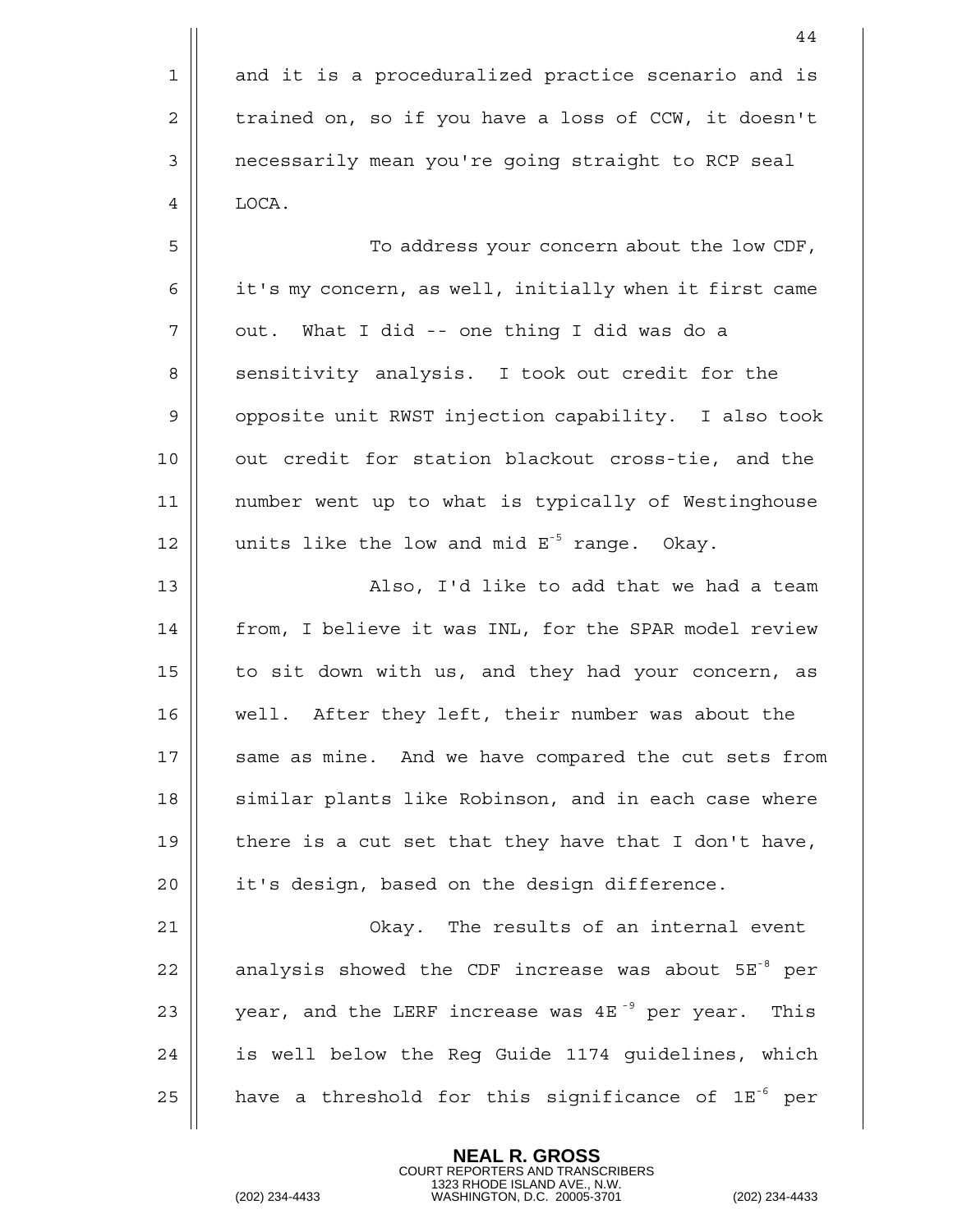|                | 45                                                     |
|----------------|--------------------------------------------------------|
| 1              | year for $CDF$ and $1E7$ for large early release       |
| $\overline{2}$ | frequency.                                             |
| 3              | One thing we did to minimize this risk                 |
| 4              | increase was we changed the set point for              |
| 5              | implementation of bleed-and-feed cooling to a higher   |
| 6              | steam generator level set point, raised it from 22     |
| 7              | percent wide range to 33 percent wide range, which     |
| 8              | helped out our human error for going to bleed-and-feed |
| 9              | cooling, gave the operator more time to do so. We've   |
| 10             | already covered the second one about the RHR pumps.    |
| 11             | So, just to summarize, the small increase              |
| 12             | in risk due to EPU, it is positive, but it's well      |
| 13             | below the guidelines in Reg Guide 1174. We made some   |
| 14             | changes to minimize the risk from EPU, the ones I just |
| 15             | mentioned. I already covered the third bullet.<br>The  |
| 16             | baseline risk for Turkey Point is lower than average   |
| 17             | based on unique design features, and that's all I      |
| 18             | have.                                                  |
| 19             | MR. HALE: Any other questions from the                 |
| 20             | Committee?                                             |
| 21             | MEMBER SCHULTZ: Mark, you just mentioned               |
| 22             | that the set point for implementation of bleed-and-    |
| 23             | feed cooling was increased and that that was an        |
| 24             | assistance to the operational staff. Was that          |
| 25             | identified previously? It certainly came up as an      |
|                |                                                        |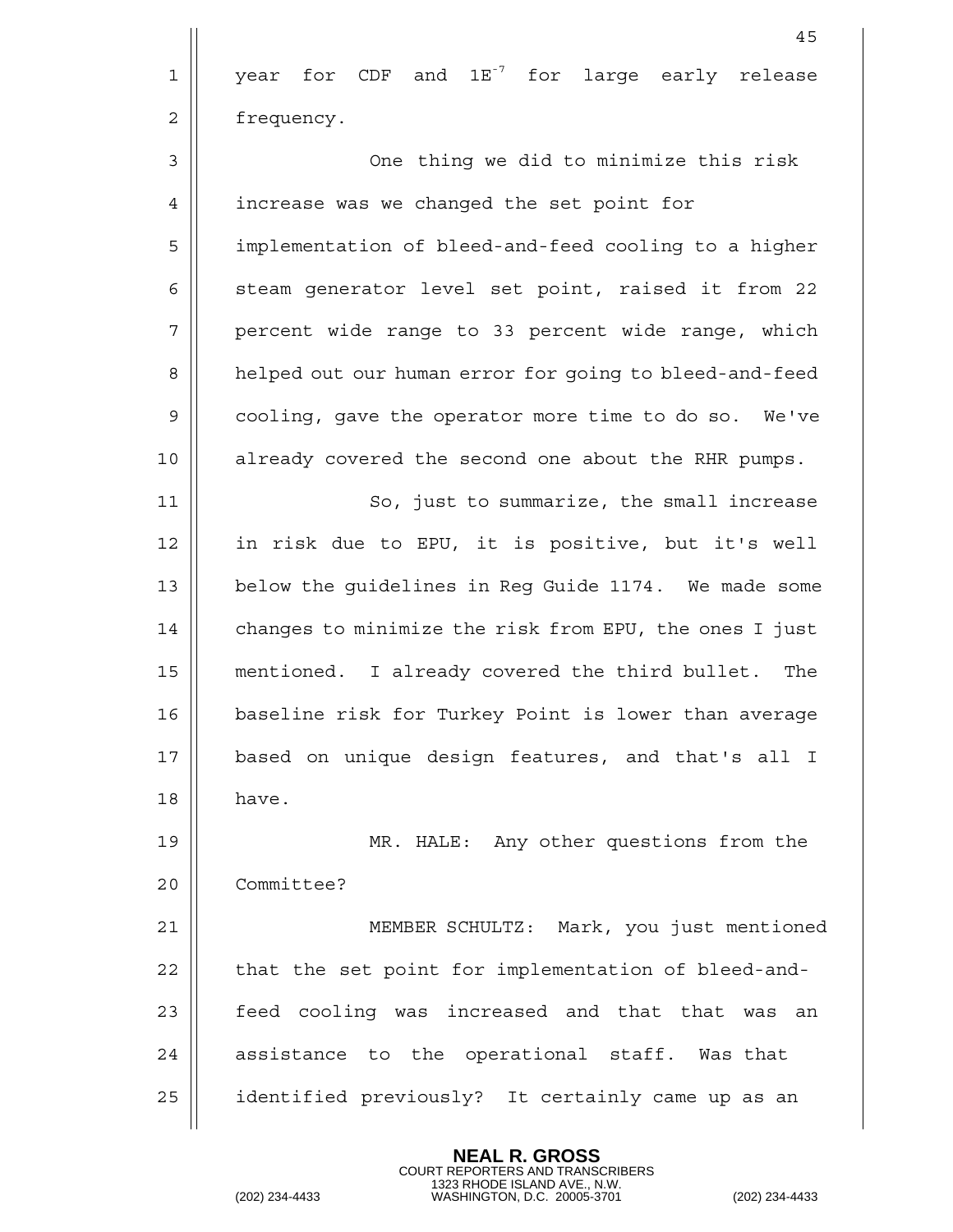|             | 46                                                                |
|-------------|-------------------------------------------------------------------|
| $\mathbf 1$ | opportunity during uprate, but is that something that             |
| 2           | you had on the books to change or examine because of              |
| 3           | the operator action times?                                        |
| 4           | MR. SHAFER: This is Sam Shafer from                               |
| 5           | Florida Power & Light. Not that I recall, sir. I                  |
| 6           | know that for EPU it's going to bring it up to 33                 |
| 7           | percent, but 22 is what we've been trained on and                 |
| 8           | what's standard for us.                                           |
| 9           | MR. AVERETT: I think it actually was a                            |
| 10          | result of our initial results of the PRA. You know,               |
| 11          | I think the increase was more than 5E <sup>-8</sup> , but it was  |
| 12          | still less than 1E <sup>-6</sup> , but they asked us, "Well, what |
| 13          | can we do to lower it?" and I just looked at the top              |
| 14          | cut sets, and I said, "Well, you know, if we had more             |
| 15          | time to do this, that could have a good impact."                  |
| 16          | So they want something similar to St.                             |
| 17          | Lucie, and so we did it at Turkey Point, and I                    |
| 18          | factored that into the human liability analysis. Sure             |
| 19          | enough, it made a substantial difference. I wish I                |
| 20          | could tell you what the difference was, but it made a             |
| 21          | non-negligible difference in the increase.                        |
| 22          | MEMBER SCHULTZ: Thank you.                                        |
| 23          | MR. HALE: That's all we had, hopefully                            |
| 24          | clarified some of the questions we had from the full              |
| 25          | Committee meeting. Okay, thank you.                               |
|             |                                                                   |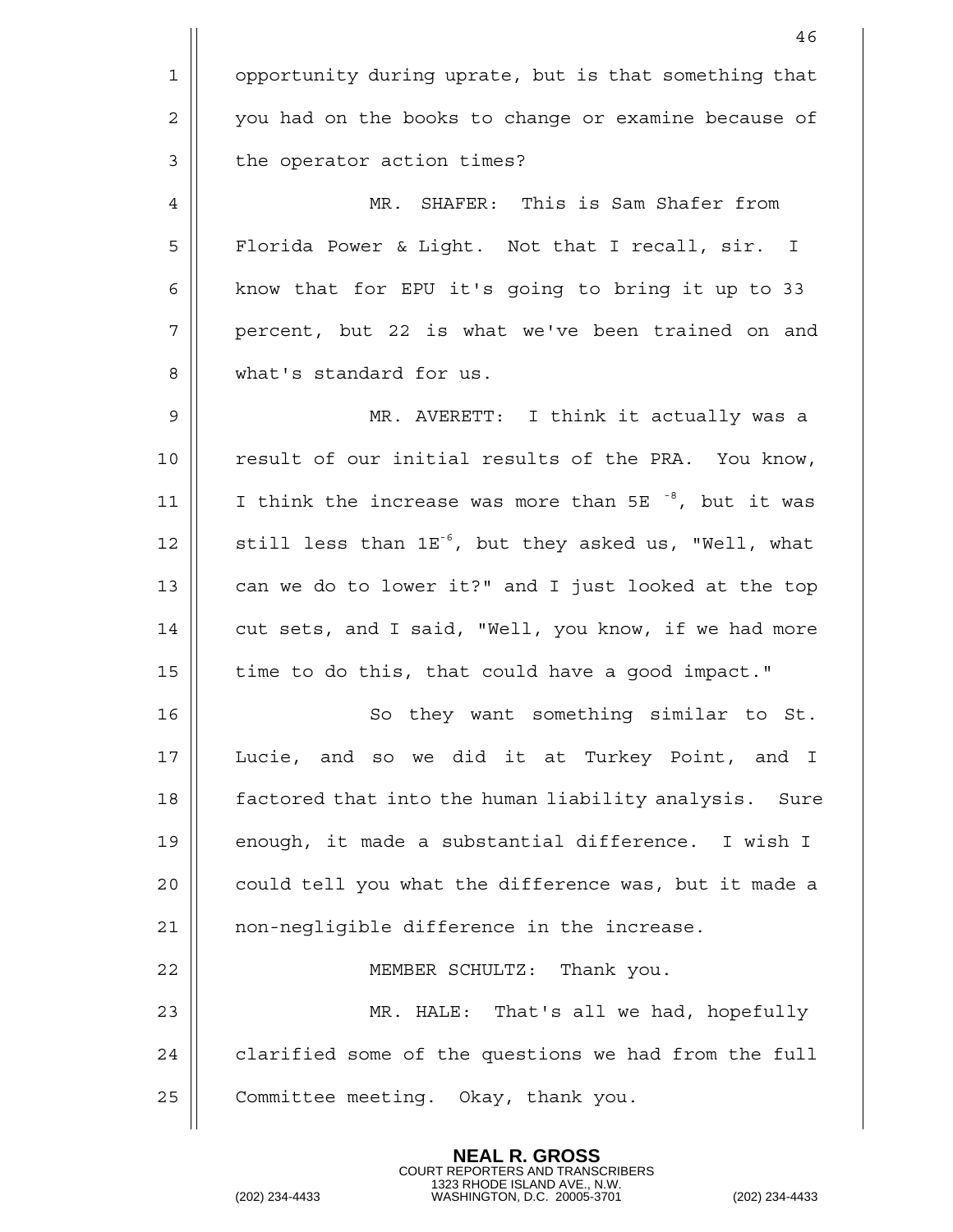|                | 47                                                    |
|----------------|-------------------------------------------------------|
| 1              | CHAIR SHACK: Just be prepared to repeat               |
| $\overline{2}$ | it when John gets back.                               |
| 3              | MR. HALE: Okay. All right.                            |
| 4              | CHAIR SHACK: We're ahead of schedule                  |
| 5              | here, but I don't think anybody will object to taking |
| 6              | a little early break so we can do a changeover to go  |
| 7              | to our proprietary session. So we'll be back at 9:35. |
| 8              | (Whereupon, the above-entitled matter went            |
| 9              | off the record at 9:20 a.m. and resumed at 9:37 a.m.) |
| 10             | CHAIR SHACK: Okay. We're going to come                |
| 11             | back into session now. Mr. Parks, I assume you'll     |
| 12             | start the show.                                       |
| 13             | MR. ULSES: Actually, Mr. Chairman, this               |
| 14             | is Anthony Ulses. I'm the Branch Chief of Reactor     |
| 15             | Systems. I just kind of want to introduce this topic  |
| 16             | briefly. One thing I wanted to touch on, as well, a   |
| 17             | little bit of the history and the time line here.     |
| 18             | We know there have been some questions                |
| 19             | about how we got to where we are, but what you're     |
| 20             | going to hear from us today is a description of the   |
| 21             | TCD impact on the specific field mechanical code, and |
| 22             | then we're going to -- then we're also going to       |
| 23             | how that impacts the downstream safety<br>discuss     |
| 24             | analysis.                                             |
| 25             | But to speak briefly about the history of             |
|                |                                                       |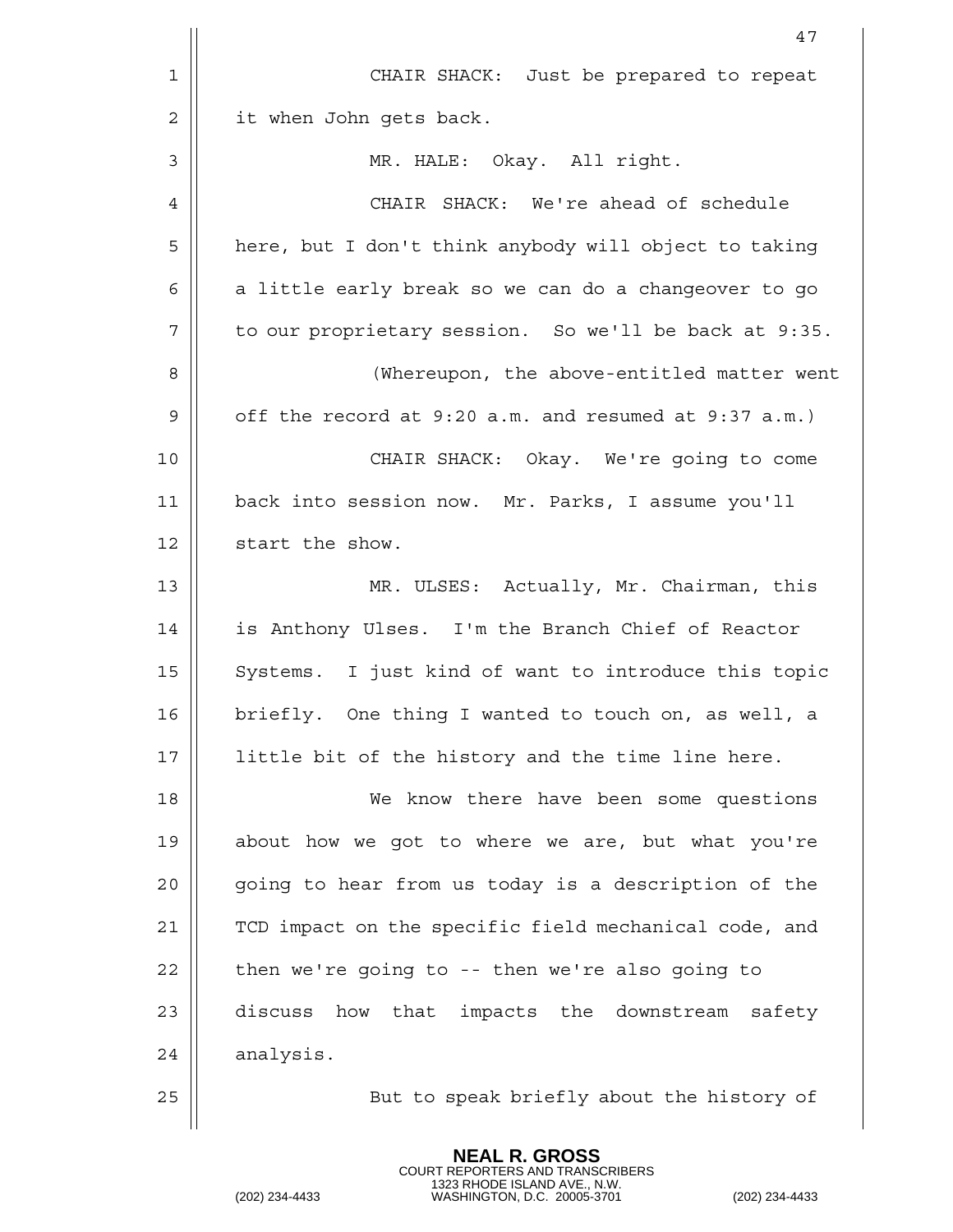|                | 48                                                    |
|----------------|-------------------------------------------------------|
| 1              | where we are now, as we've heard from the members     |
| 2              | today, this is not a new issue. You know, we've known |
| 3              | about thermal conductivity degradation for quite a    |
| 4              | while.                                                |
| 5              | What is new was the specific impact as you            |
| 6              | work the effect of the phenomena all the way through  |
| 7              | the entire evaluation model. We had never seen an     |
| 8              | actual impact assessment in a quantitative fashion    |
| $\overline{9}$ | until early December, and after we got that           |
| 10             | information, we acted very aggressively.              |
| 11             | We issued an Information Notice within                |
| 12             | five days in order to get that information out to     |
| 13             | licensees, and our expectation at that time was that  |
| 14             | they would take that information, and they would look |
| 15             | at their regulatory requirements under 10 CFR 50.46,  |
| 16             | and they would take action.                           |
| 17             | Up until about a week -- up until two or              |
| 18             | three weeks ago, we had not seen any reports of       |
| 19             | errors, as we would have -- as we would have expected |
| 20             | have seen<br>under 50.46. So, lacking that<br>to      |
| 21             | information, we were compelled to issue a series of   |
| 22             | 50.54(f) letters, which are requests for information, |
| 23             | and those information requests are specifically       |
| 24             | targeted at getting information to allow the staff to |
| 25             | verify compliance with 50.46 requirements.            |
|                |                                                       |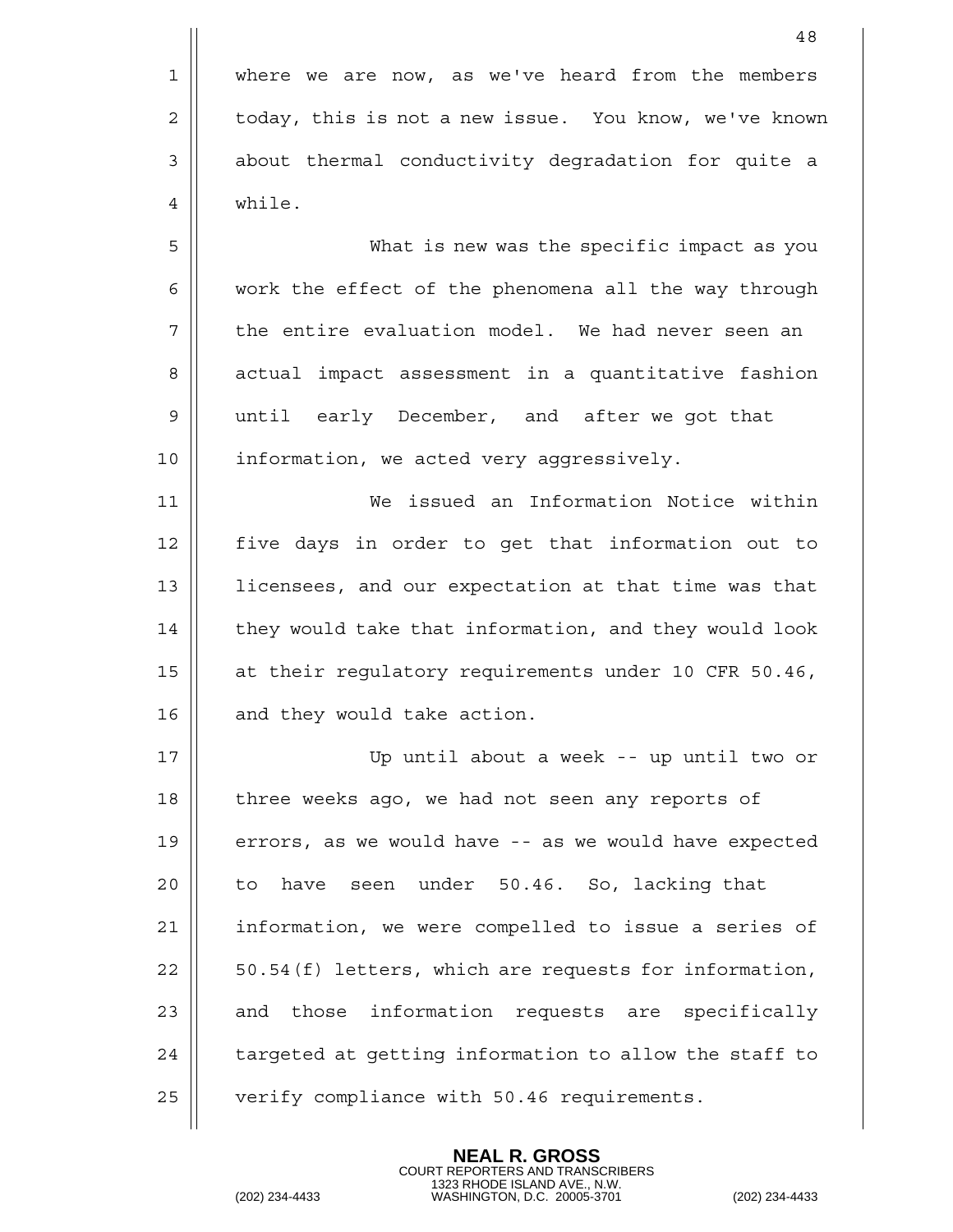49 1 | Again, ensuring compliance is a licensee 2 | responsibility. Our role is to verify compliance,  $3 \parallel$  and, you know, that again was an action that we took 4 | very expeditiously after we got to the point where we 5 | had not seen the information that we thought we were  $6 \parallel$  going to get. 7 Again, this is all at the point that we're 8 | trying to gather information so we can understand the 9 || plant-specific impact of this error and so we could 10 || ensure that the appropriate regulatory requirements 11 || are being complied with. 12 || So I just kind of wanted to go over 13 || briefly the history of how we got to where we are 14 | today, and as we heard from Mr. Howe this morning, the 15 | answers to his letters are due by 19 March, and we'll 16 assess that information, and we'll act accordingly 17 | after we get it. 18 MEMBER BANERJEE: So, Tony, what did you 19 || see, and who did the analysis in December that brought  $20$  | this to your attention? 21 MR. ULSES: Well, the actual -- the actual  $22$   $\parallel$  specific utility is proprietary. I can answer the

 $24$  |  $\circ$  once we go into closed session.

25 MEMBER BANERJEE: All right.

23 || question in, I'm assuming, a couple of minutes here

**NEAL R. GROSS** COURT REPORTERS AND TRANSCRIBERS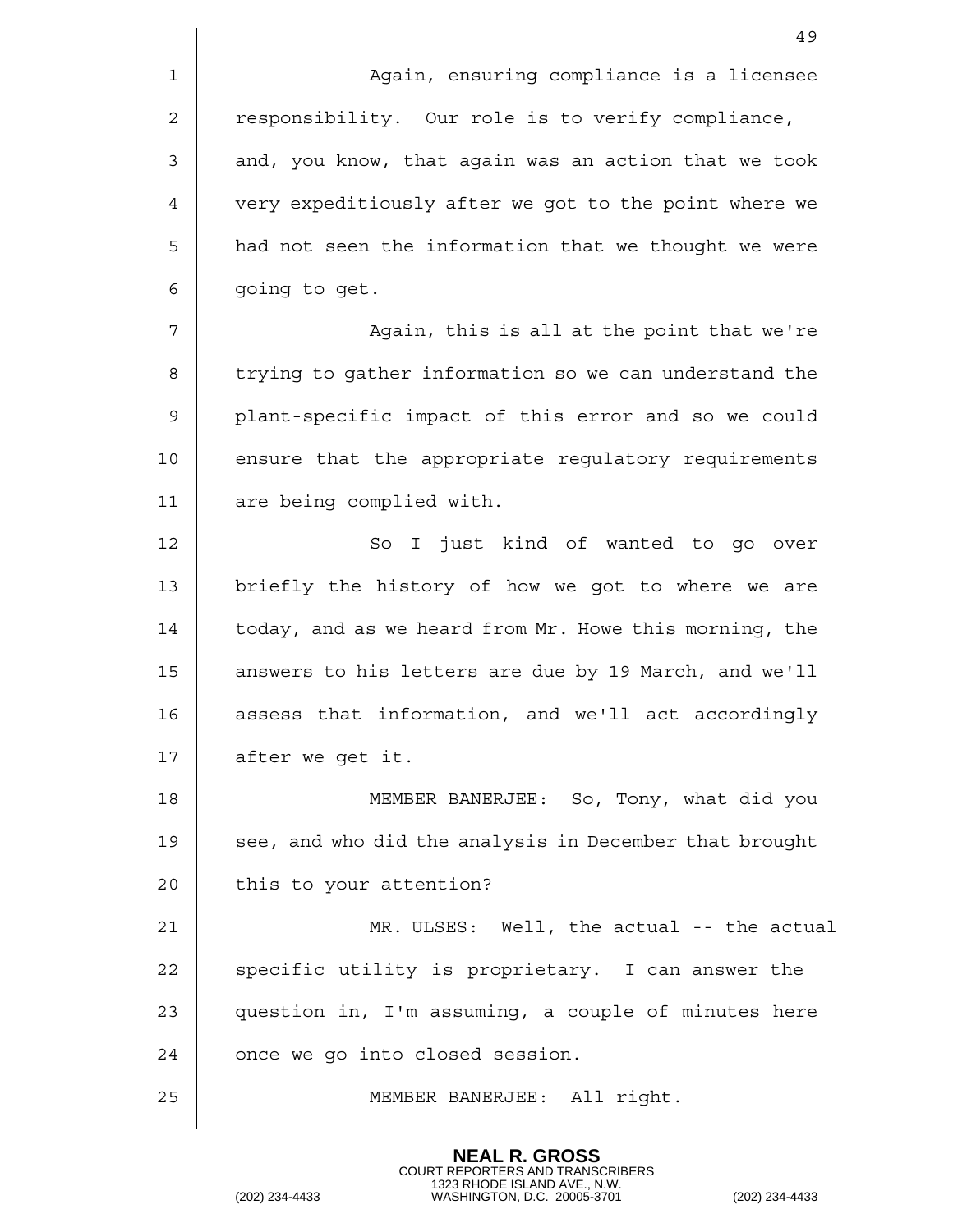|    | 50                                                     |
|----|--------------------------------------------------------|
| 1  | MEMBER ARMIJO: Well, I have a --                       |
| 2  | MEMBER BANERJEE: We can address these                  |
| 3  | questions in closed session.                           |
| 4  | MEMBER ARMIJO: I have a -- I have a                    |
| 5  | broader question is it's obvious that the thermal      |
| 6  | conductivity degradation will have a downstream effect |
| 7  | on your safety analyses, and when the -- so why did    |
| 8  | the -- why was there such complacency in addressing    |
| 9  | this problem?                                          |
| 10 | You know, if you get new data to put into              |
| 11 | your codes, you don't just stop with some very limited |
| 12 | fuel mechanical design issue. You take it all the way  |
| 13 | down to the end of the line. It seems like this is a   |
| 14 | problem that should have been addressed a long time    |
| 15 | ago, and I don't understand what arguments there are   |
| 16 | or basis for not doing it sooner.                      |
| 17 | MR. ULSES: Well, you know, I can't                     |
| 18 | specifically myself address the history of this issue, |
| 19 | but I can tell you that we have -- we did an           |
| 20 | evaluation in 2009 when we issued the Information      |
| 21 | Notice where we made the first -- you know, this is an |
| 22 | issue to licensees.                                    |
| 23 | At the time, again, you know, we had not               |
| 24 | done a -- we had not looked at the actual specific     |
| 25 | impact on all of the analysis. That was more of a      |
|    |                                                        |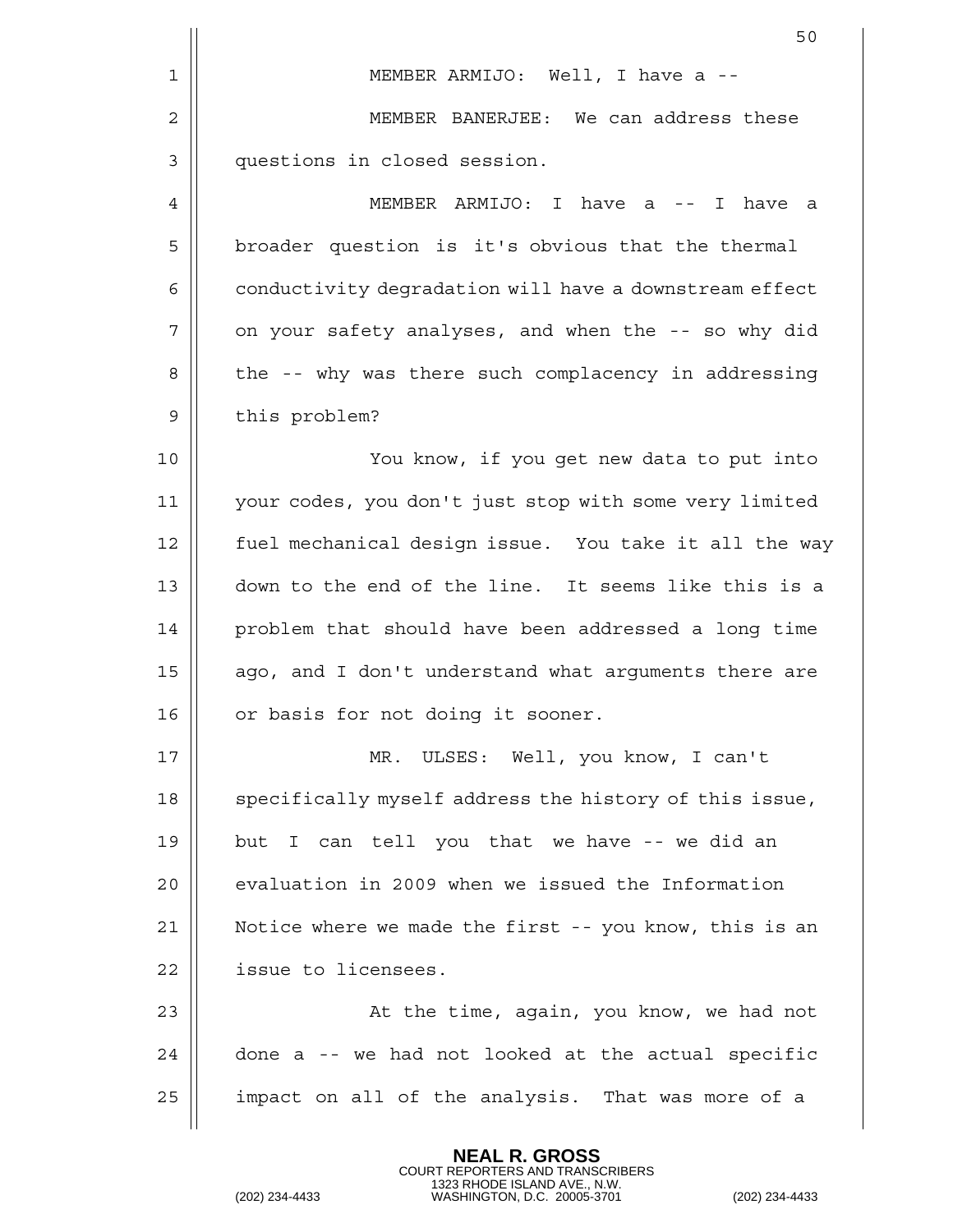|              | 51                                                    |
|--------------|-------------------------------------------------------|
| $\mathbf{1}$ | qualitative assessment, and our expectation, again,   |
| 2            | was that licensees would take that information, and   |
| 3            | they would take appropriate action, but I also think  |
| 4            | you're going to hear a little bit of discussion on    |
| 5            | this is that this is --                               |
| 6            | You know, there are -- there are many                 |
| 7            | competing effects, obviously, in all these analytical |
| 8            | tools, and it's not always entirely clear how the     |
| 9            | impact is going to manifest itself as the overall     |
| 10           | answer.                                               |
| 11           | CHAIR SHACK: But still, it seems like it              |
| 12           | should have been the first RAI you ask whenever you   |
| 13           | get an EPU, and it's up to the licensee to defend the |
| 14           | result. I mean, it's not -- yours is to ask the       |
| 15           | question, up to them to come up with a satisfactory   |
| 16           | answer.                                               |
| 17           | MR. ULSES: And we have asked RAIs on                  |
| 18           | this. You know, this particular EPU was not the first |
| 19           | point that we've actually addressed.                  |
| 20           | CHAIR SHACK: It's the first one we've                 |
| 21           | heard about.                                          |
| 22           | MR. ULSES: It's the first one where we                |
| 23           | had an issue.                                         |
| 24           | CHAIR SHACK: Why wasn't this the first                |
| 25           | RAI on this EPU? I mean, we heard about it at sort of |
|              |                                                       |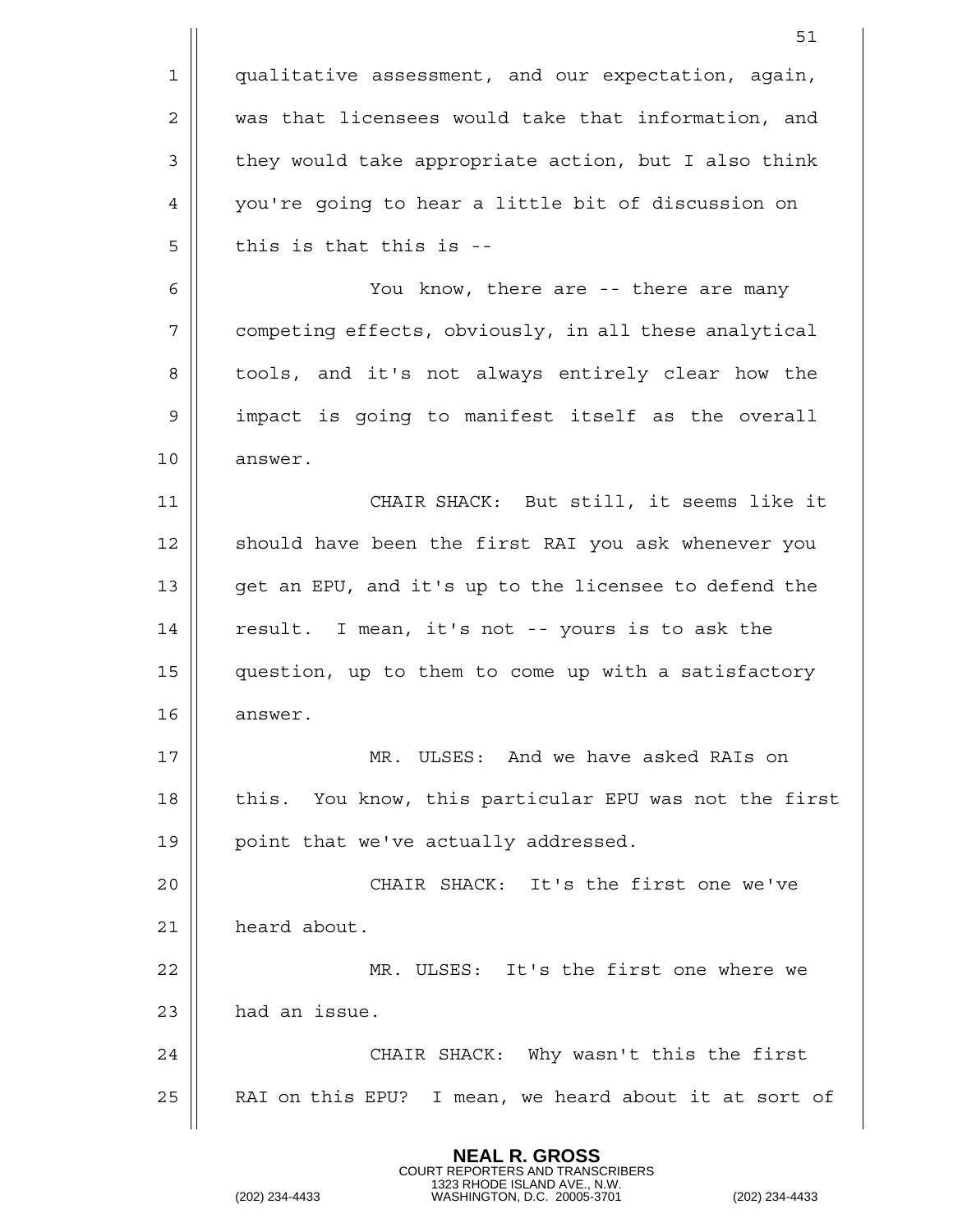|    | 52                                                     |  |  |
|----|--------------------------------------------------------|--|--|
| 1  | the end of the process, rather than at the beginning.  |  |  |
| 2  | MR. ULSES: Again, it's because of the                  |  |  |
| 3  | timing of the information received, and that was early |  |  |
| 4  | December, and that's unfortunately something we can't  |  |  |
| 5  | control is when that information comes to us, but we   |  |  |
| 6  | acted.                                                 |  |  |
| 7  | DR. WALLIS: Tony, have you seen the                    |  |  |
| 8  | letter from Sam Collins when he was the EDO, Jun 6,    |  |  |
| 9  | 2002, that said that PAD 4.0 TCD was a licensing       |  |  |
| 10 | condition for this plant?                              |  |  |
| 11 | MR. ULSES: I actually have not personally              |  |  |
| 12 | seen that.                                             |  |  |
| 13 | DR.<br>WALLIS: If that's a licensing                   |  |  |
| 14 | condition, why TCD wasn't in there right away, ten     |  |  |
| 15 | years ago?                                             |  |  |
| 16 | ULSES: You know, I have not<br>MR.                     |  |  |
| 17 | personally seen that letter, but, again, this is not   |  |  |
| 18 | a new phenomenon, as I said, and it's something that   |  |  |
| 19 | we've known about for quite a while. The data, I       |  |  |
| 20 | believe, was taken in 1996, I think, which has led to  |  |  |
| 21 | all this effort.                                       |  |  |
| 22 | ARMIJO: I think Dr. Wallis'<br>MEMBER                  |  |  |
| 23 | question is more regulatory enforcement of a letter    |  |  |
| 24 | written by the EDO that says, "Hey, this is a rule for |  |  |
| 25 | the road. Somehow it didn't get implemented."          |  |  |
|    |                                                        |  |  |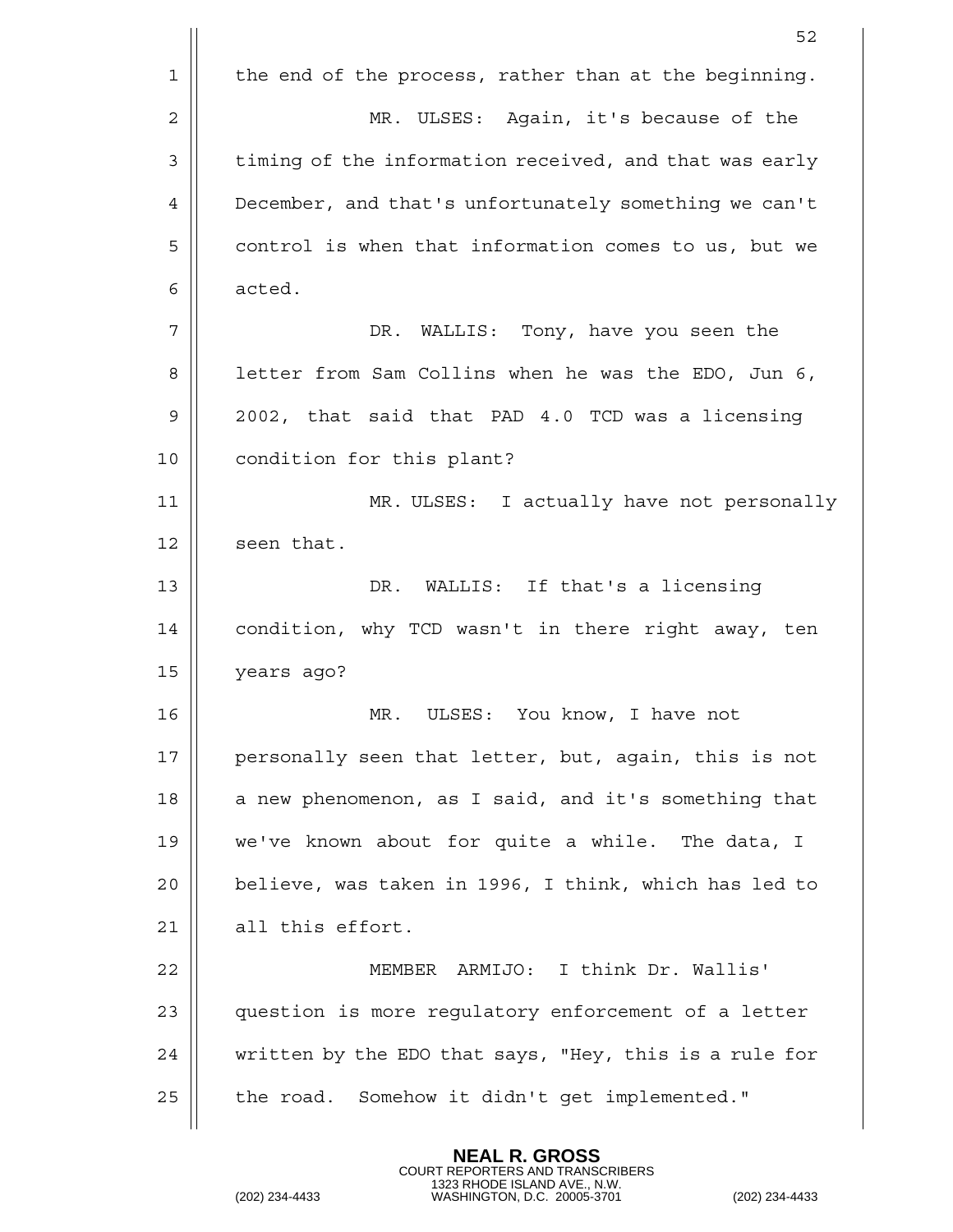|    | 53                                                    |  |  |  |
|----|-------------------------------------------------------|--|--|--|
| 1  | MEMBER BANERJEE: Well, you don't know it              |  |  |  |
| 2  | was not implemented.                                  |  |  |  |
| 3  | MEMBER ARMIJO: Well, here we are. It's                |  |  |  |
| 4  | coming up as an issue.                                |  |  |  |
| 5  | MEMBER BANERJEE: Well, it's coming up an              |  |  |  |
| 6  | issue, the EPU, right?                                |  |  |  |
| 7  | MEMBER ARMIJO: It was a licensing issue               |  |  |  |
| 8  | before EPU.                                           |  |  |  |
| 9  | MEMBER BANERJEE: Yes, it was the 2002                 |  |  |  |
| 10 | letter.                                               |  |  |  |
| 11 | MEMBER ARMIJO: Right.                                 |  |  |  |
| 12 | MR. ULSES: All I can offer on that at                 |  |  |  |
| 13 | this point is that we have undertaken an effort to    |  |  |  |
| 14 | look at the extended condition of this issue, and     |  |  |  |
| 15 | we're looking at it very aggressively, and there will |  |  |  |
| 16 | be more to come as we take a look into this.          |  |  |  |
| 17 | MEMBER SIEBER: The Halden data is the                 |  |  |  |
| 18 | trigger.                                              |  |  |  |
| 19 | CHAIR SHACK: Okay. Well, we can move on,              |  |  |  |
| 20 | I think.                                              |  |  |  |
| 21 | MEMBER REMPE: When you say that there is              |  |  |  |
| 22 | more to come, could you elaborate? I mean, we're      |  |  |  |
| 23 | going -- we're looking at the EPU now. Are you        |  |  |  |
| 24 | planning to do more with --                           |  |  |  |
| 25 | MR. ULSES: I'm sorry. The question broke              |  |  |  |
|    |                                                       |  |  |  |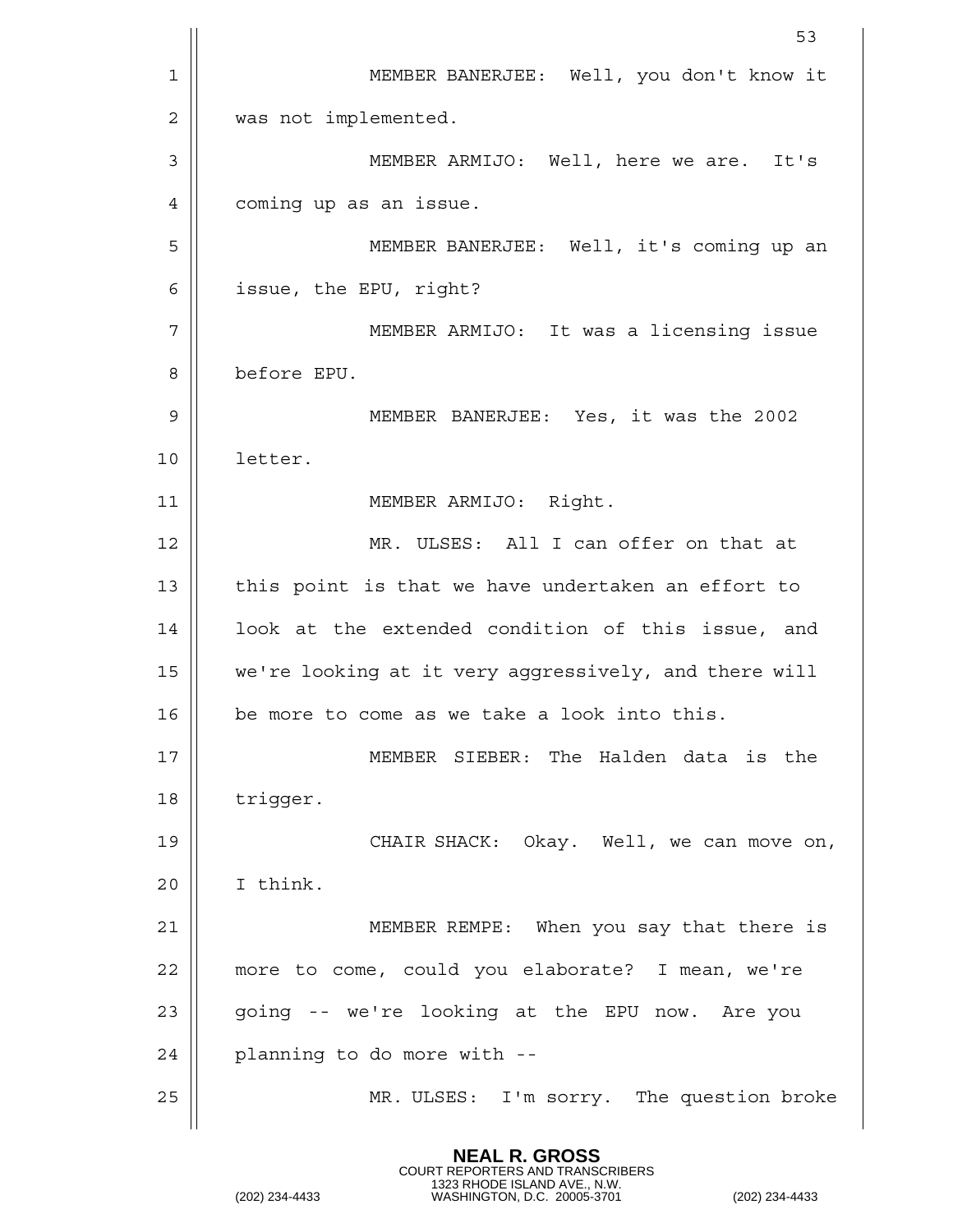|    | 54                                                    |  |  |  |
|----|-------------------------------------------------------|--|--|--|
| 1  | up, ma'am. Could you repeat that?                     |  |  |  |
| 2  | MEMBER REMPE: You said that you're                    |  |  |  |
| 3  | starting to look at this, and there will be more to   |  |  |  |
| 4  | come. Are you talking about other plants or Turkey    |  |  |  |
| 5  | Point?                                                |  |  |  |
| 6  | MR. ULSES: Not for Turkey Point                       |  |  |  |
| 7  | specifically. As you're going to see here, we're      |  |  |  |
| 8  | satisfied that Turkey Point has addressed this issue  |  |  |  |
| 9  | technically. We're looking at a broader perspective,  |  |  |  |
| 10 | looking across the industry to see how this may have  |  |  |  |
| 11 | impacted other types of analyses and other areas of   |  |  |  |
| 12 | regulatory compliance.                                |  |  |  |
| 13 | MEMBER REMPE: Okay.                                   |  |  |  |
| 14 | DR. WALLIS: Well, why is it so                        |  |  |  |
| 15 | complicated for someone like Westinghouse to put this |  |  |  |
| 16 | information into a code and use it?                   |  |  |  |
| 17 | MR. CLIFFORD: I wouldn't -- I'll address              |  |  |  |
| 18 | that. This is Paul Clifford. I wouldn't say it's      |  |  |  |
| 19 | complicated, but it takes a lot of effort. It takes   |  |  |  |
| 20 | a long time to calibrate a model, especially when     |  |  |  |
| 21 | you're talking fuel temperature, because once you     |  |  |  |
| 22 | change fuel temperature, you've got to go back and    |  |  |  |
| 23 | recalibrate all of your other models, because         |  |  |  |
| 24 | temperature is a driving force for so many other      |  |  |  |
| 25 | phenomena that occur in the fuel rod.                 |  |  |  |
|    |                                                       |  |  |  |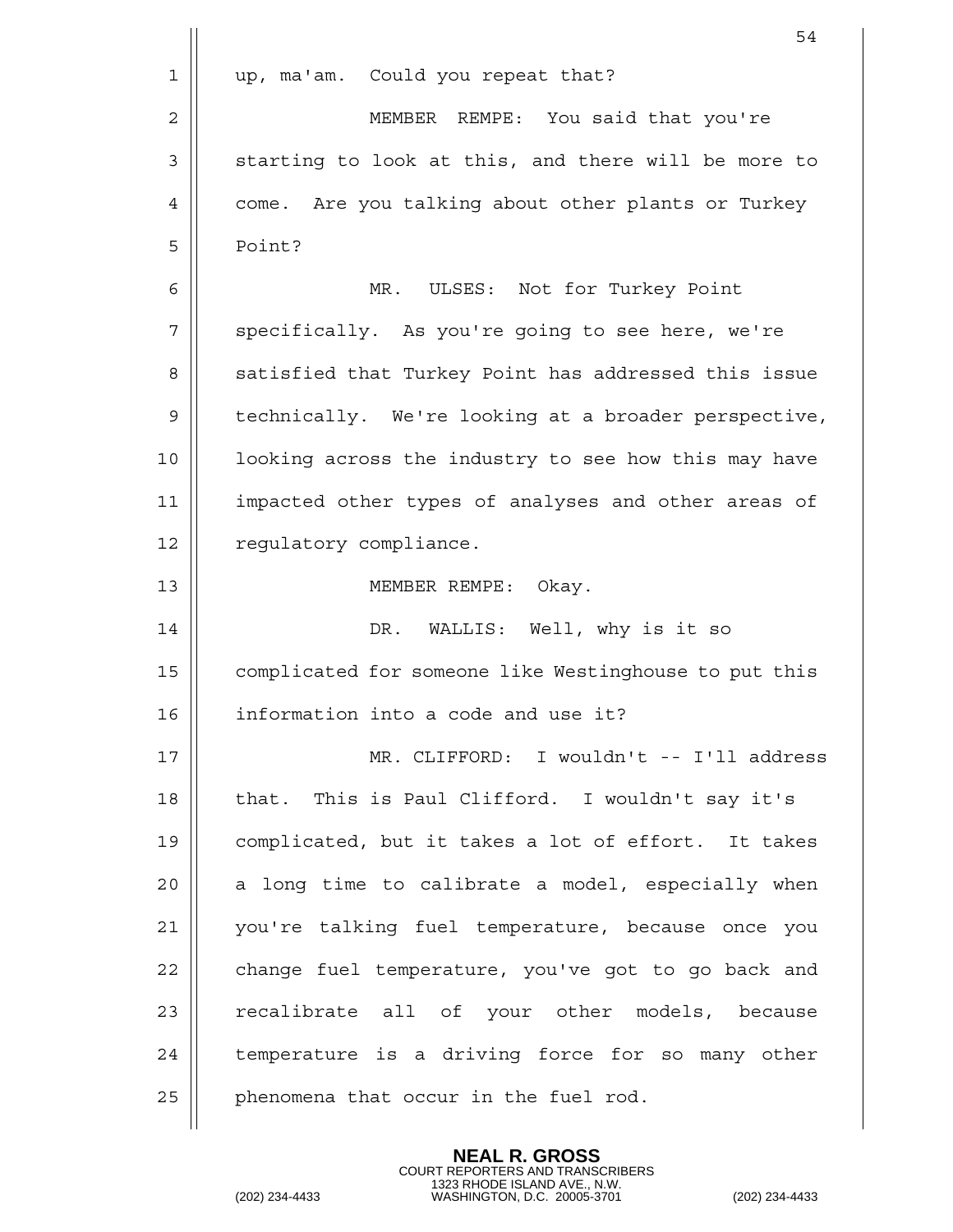|                | 55                                                     |  |  |  |
|----------------|--------------------------------------------------------|--|--|--|
| 1              | Then you need to validate those, and then              |  |  |  |
| $\overline{2}$ | you need to document it, and then you submit it to the |  |  |  |
| 3              | NRC, and then the staff needs to review that. That     |  |  |  |
| 4              | takes years of effort, and it's not like the industry  |  |  |  |
| 5              | has been stagnant on this issue. I mean, we have       |  |  |  |
| 6              | approved several codes.                                |  |  |  |
| 7              | DR. WALLIS: I don't understand. It's                   |  |  |  |
| 8              | just an input to a code.                               |  |  |  |
| 9              | MR. CLIFFORD: It's a model in a code.                  |  |  |  |
| 10             | DR. WALLIS: It's an input. You put in                  |  |  |  |
| 11             | the conductivity as it is.                             |  |  |  |
| 12             | MR. CLIFFORD: It's a model.                            |  |  |  |
| 13             | DR. WALLIS: And it's a function of                     |  |  |  |
| 14             | burnup. Maybe that's the problem. I would think it's   |  |  |  |
| 15             | a one-liner. I mean, just put it in.                   |  |  |  |
| 16             | BANERJEE:<br>Well, but it also<br>MEMBER               |  |  |  |
| 17             | affects fission gas, all sorts of things.              |  |  |  |
| 18             | DR.<br>WALLIS: It affects things, but                  |  |  |  |
| 19             | putting it in is not a problem. Putting it will put    |  |  |  |
| 20             | the effects.                                           |  |  |  |
| 21             | MEMBER BANERJEE: All the implications are              |  |  |  |
| 22             | complicated.                                           |  |  |  |
| 23             | DR. WALLIS: Seems like a homework problem              |  |  |  |
| 24             | to me.                                                 |  |  |  |
| 25             | CHAIR SHACK: We're starting as sophomores              |  |  |  |
|                |                                                        |  |  |  |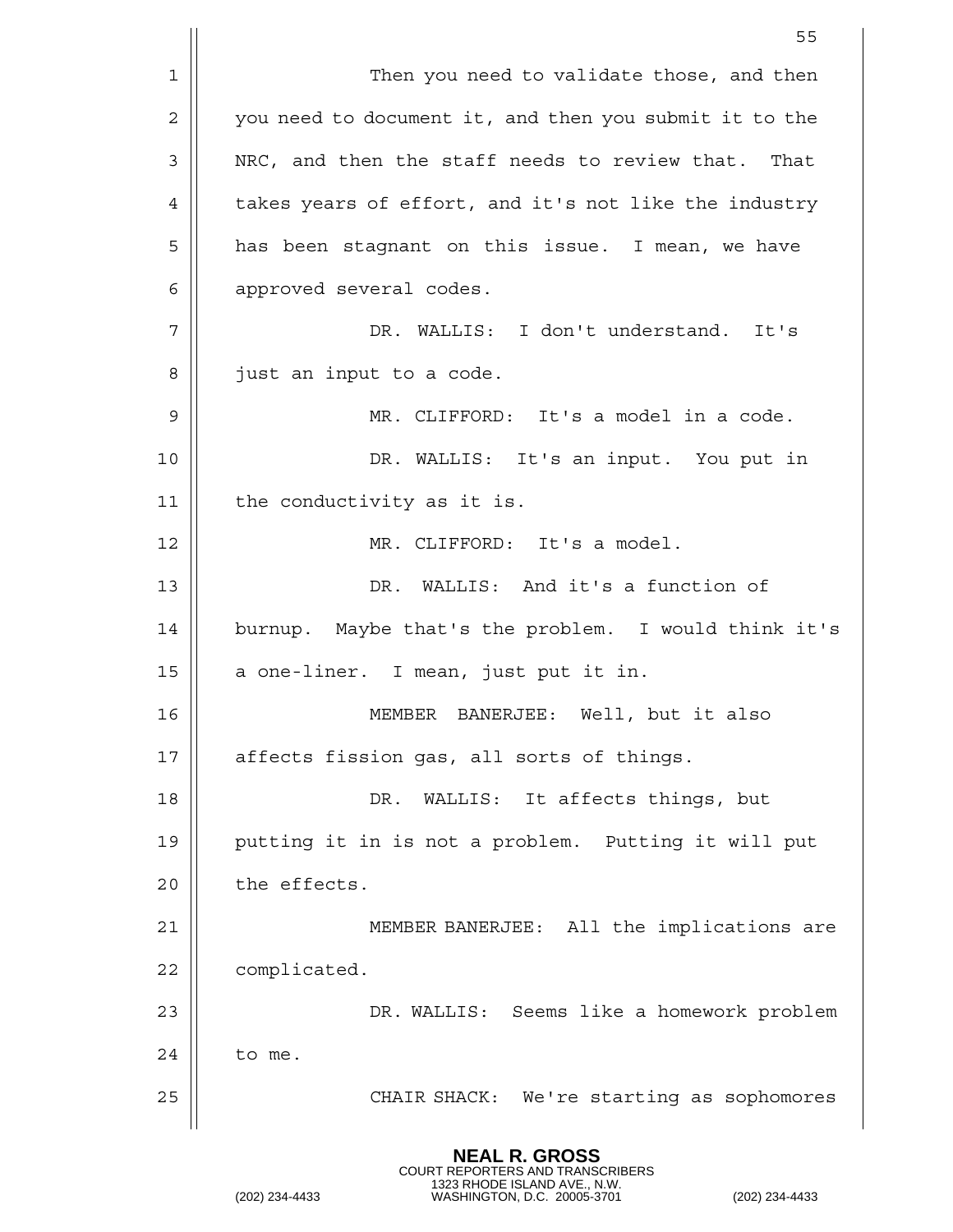|    | 56                                                     |  |  |  |
|----|--------------------------------------------------------|--|--|--|
| 1  | again.                                                 |  |  |  |
| 2  | MR. CLIFFORD: Okay, I'll begin this                    |  |  |  |
| 3  | presentation describing the interim solution that FP&L |  |  |  |
| 4  | took to address thermal conductivity degradation.      |  |  |  |
| 5  | That will involve a revision to the PAD4 code and some |  |  |  |
| 6  | benchmark calculations performed by the staff using    |  |  |  |
| 7  | FRAPCON to verify the accuracy of the new version of   |  |  |  |
| 8  | the code.                                              |  |  |  |
| 9  | I'll be followed by Ben Parks, who will be             |  |  |  |
| 10 | talking about the downstream effects, and, finally,    |  |  |  |
| 11 | Shih-Liang Wu will talk about fuel seismic design      |  |  |  |
| 12 | requirements.                                          |  |  |  |
| 13 | MEMBER ARMIJO: Paul, before you go                     |  |  |  |
| 14 | forward, I want to back you up just a little bit. It   |  |  |  |
| 15 | was these Halden experiments that really gave us       |  |  |  |
| 16 | quantitative data on the degradation of -- thermal     |  |  |  |
| 17 | conductivity degradation.                              |  |  |  |
| 18 | re-looked at those documents, and the<br>I.            |  |  |  |
| 19 | highest burnup fuel rod that they tested, instrumented |  |  |  |
| 20 | fuel rod, was, I think, about 30,000 megawatts-day per |  |  |  |
| 21 | Did they go higher than that? Did they go as<br>ton.   |  |  |  |
| 22 | high as -- how high did they go?                       |  |  |  |
| 23 | MR. CLIFFORD: I know there are rods up                 |  |  |  |
| 24 | over 60 gigawatts-day.                                 |  |  |  |
| 25 | MEMBER ARMIJO: Okay, so that was my big                |  |  |  |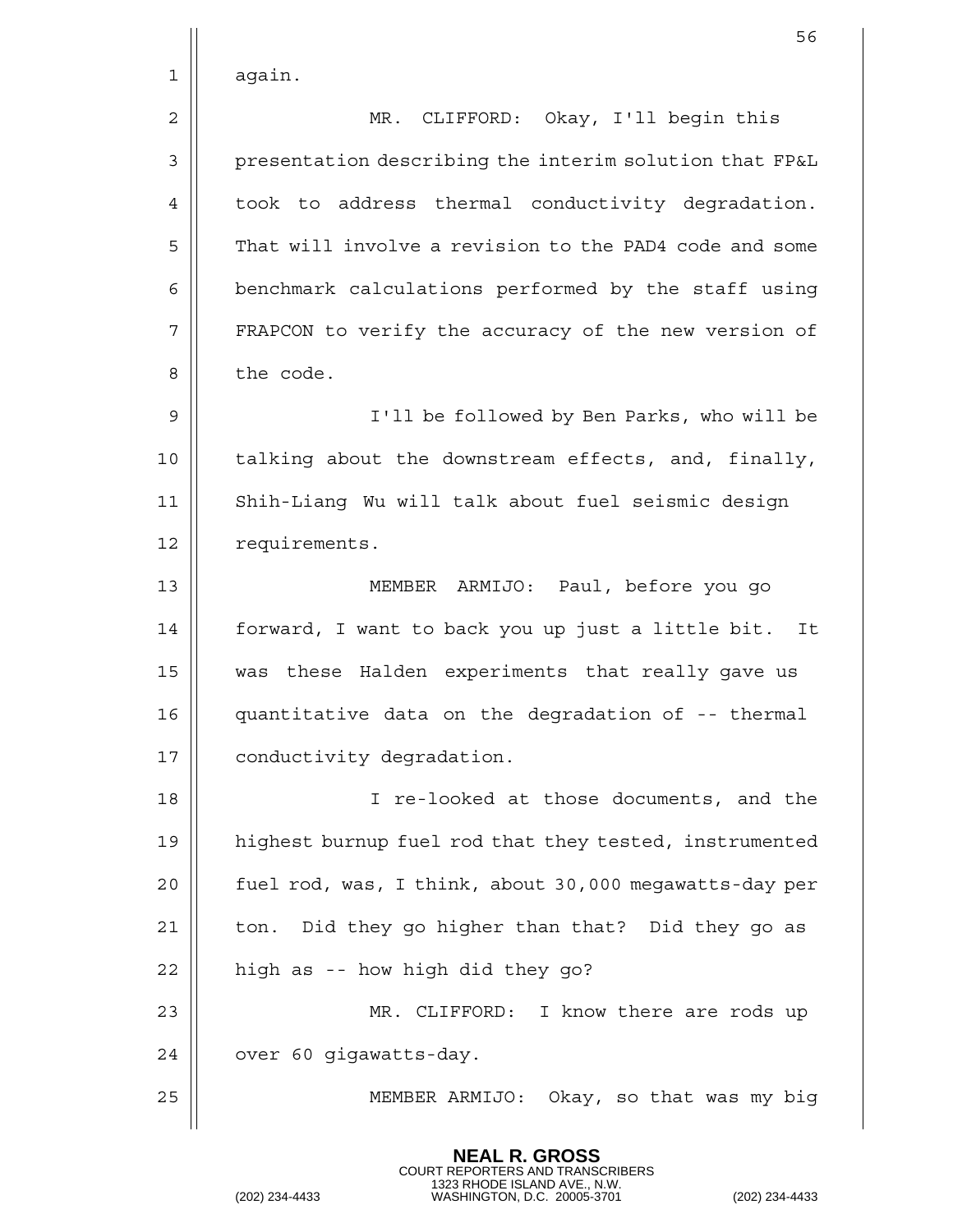|                | 57                                                     |  |  |  |
|----------------|--------------------------------------------------------|--|--|--|
| 1              | concern is that we cover the whole burnup range of     |  |  |  |
| $\overline{2}$ | interest today.                                        |  |  |  |
| 3              | MR. CLIFFORD: Right. Right, I could                    |  |  |  |
| 4              | provide you with the NUREG/CR-7022, which is the       |  |  |  |
| 5              | FRAPCON validation, which describes the empirical      |  |  |  |
| 6              | database for Halden.                                   |  |  |  |
| 7              | MEMBER ARMIJO: You don't need to do that.              |  |  |  |
| 8              | As long as it went up to a height of 60, 70 gigawatts- |  |  |  |
| $\mathsf 9$    | day per ton, that makes me happy.                      |  |  |  |
| 10             | MEMBER BANERJEE: If I remember, though,                |  |  |  |
| 11             | with the higher burnups it sort of flattens out,       |  |  |  |
| 12             | right? The thermal conductivity comes --               |  |  |  |
| 13             | MR. CLIFFORD: Yes, I have a slide on that              |  |  |  |
| 14             | you'll see.                                            |  |  |  |
| 15             | MR. KERSTING: This is Paul Kersting from               |  |  |  |
| 16             | Westinghouse. The IFA 562 tests had burnups over       |  |  |  |
| 17             | 80,000, so they were fairly high burnup, and there are |  |  |  |
| 18             | other IFA series tests that also were up over 60,000   |  |  |  |
| 19             | to 70,000.                                             |  |  |  |
| 20             | MEMBER ARMIJO: Okay, good. Thank you.                  |  |  |  |
| 21             | MR. CLIFFORD: Okay. The original License               |  |  |  |
| 22             | Amendment Request submitted by FP&L to support the     |  |  |  |
| 23             | Turkey Point EPU used the approved version of PAD, PAD |  |  |  |
| 24             | $4.0.$                                                 |  |  |  |
| 25             | Excuse me, Mr. Chairman.<br>MR. WANG:<br>T             |  |  |  |
|                |                                                        |  |  |  |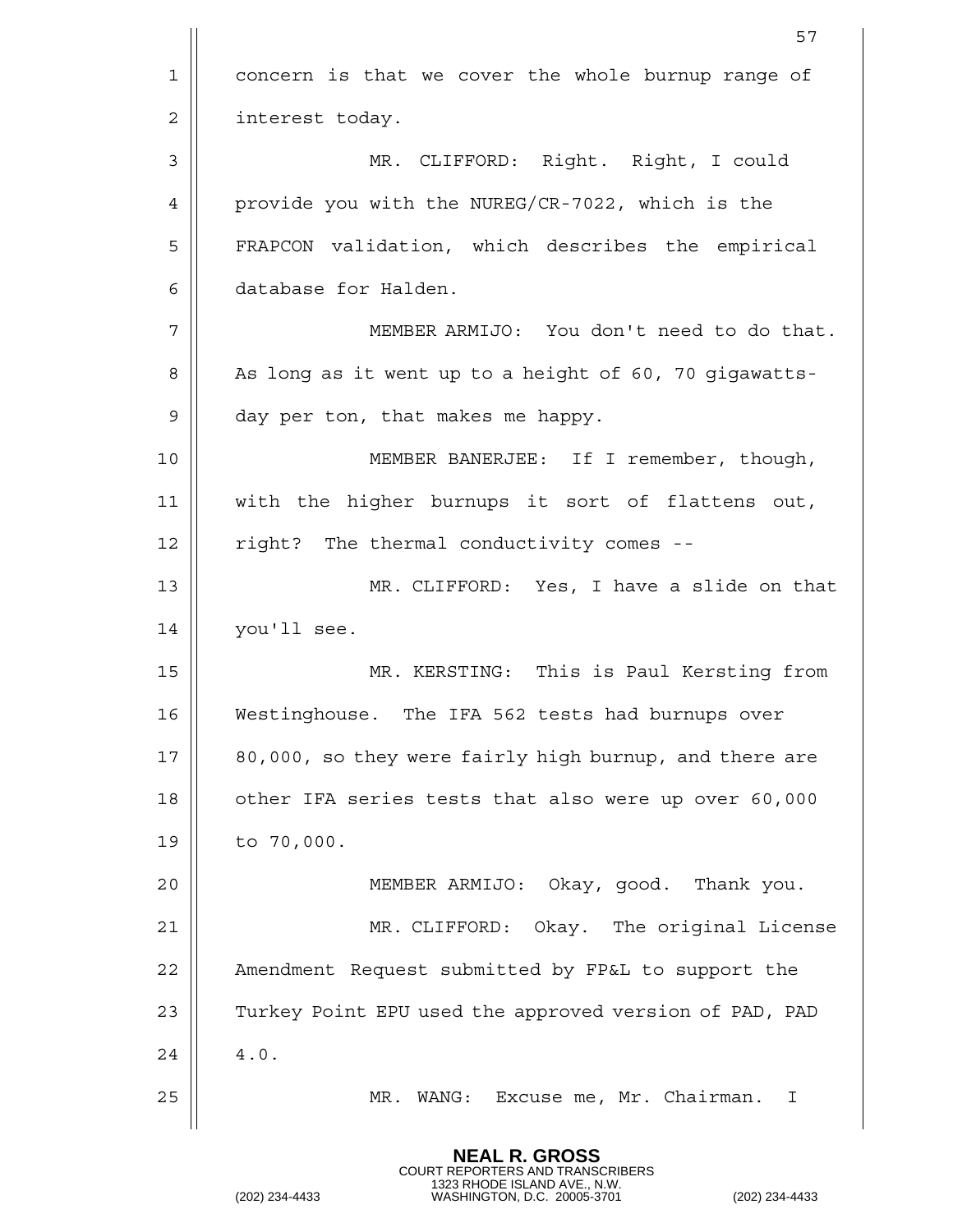|    | 58                                                     |  |  |  |
|----|--------------------------------------------------------|--|--|--|
| 1  | think we are going to closed or -                      |  |  |  |
| 2  | MR. CLIFFORD: I think the next slide                   |  |  |  |
| 3  | starts. The next starts. Okay, so the original --      |  |  |  |
| 4  | the currently approved version of PAD, PAD 4.0, does   |  |  |  |
| 5  | not account for TCD.                                   |  |  |  |
| 6  | In response to staff concerns in REIs,                 |  |  |  |
| 7  | FP&L proposed an interim solution whereby they would   |  |  |  |
| 8  | modify the version of PAD and then use the modified    |  |  |  |
| 9  | version of PAD for the fuel mechanical design and all  |  |  |  |
| 10 | -- and to generate input to all downstream safety      |  |  |  |
| 11 | analysis, for example, LOCA stored energy. That's an   |  |  |  |
| 12 | interim path forward, and for the long term FP&L has   |  |  |  |
| 13 | committed to implement the formal revision to PAD once |  |  |  |
| 14 | it becomes available.                                  |  |  |  |
| 15 | CHAIR SHACK: Okay. I think we're going                 |  |  |  |
| 16 | to go into closed session now.                         |  |  |  |
| 17 | (Whereupon, the above-entitled matter went             |  |  |  |
| 18 | off the record at 9:49 a.m.)                           |  |  |  |
| 19 |                                                        |  |  |  |
| 20 |                                                        |  |  |  |
| 21 |                                                        |  |  |  |
| 22 |                                                        |  |  |  |
| 23 |                                                        |  |  |  |
| 24 |                                                        |  |  |  |
| 25 |                                                        |  |  |  |
|    |                                                        |  |  |  |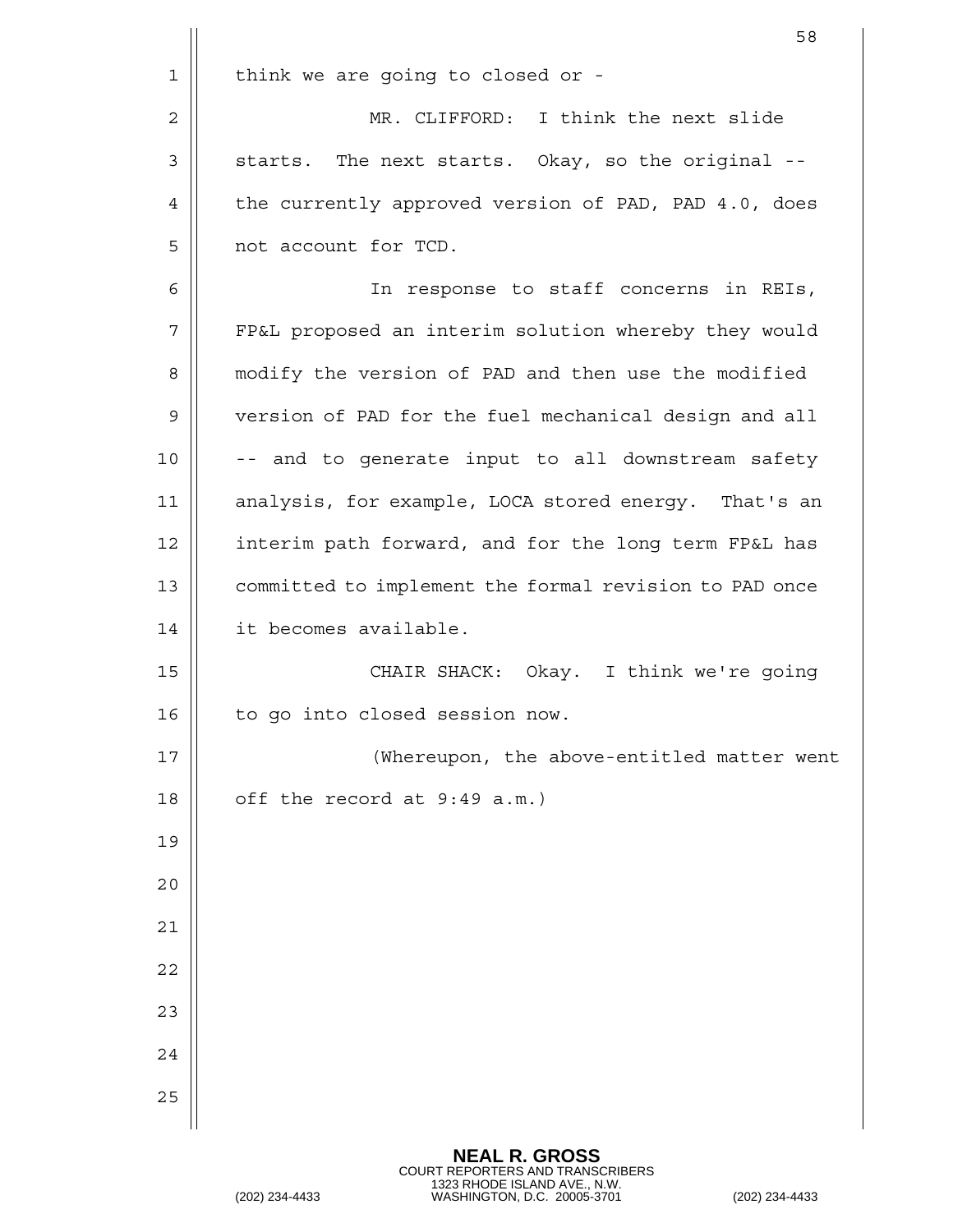

#### **Turkey Point Extended Power Uprate (EPU) ACRS Subcommittee**

**February 24, 2012**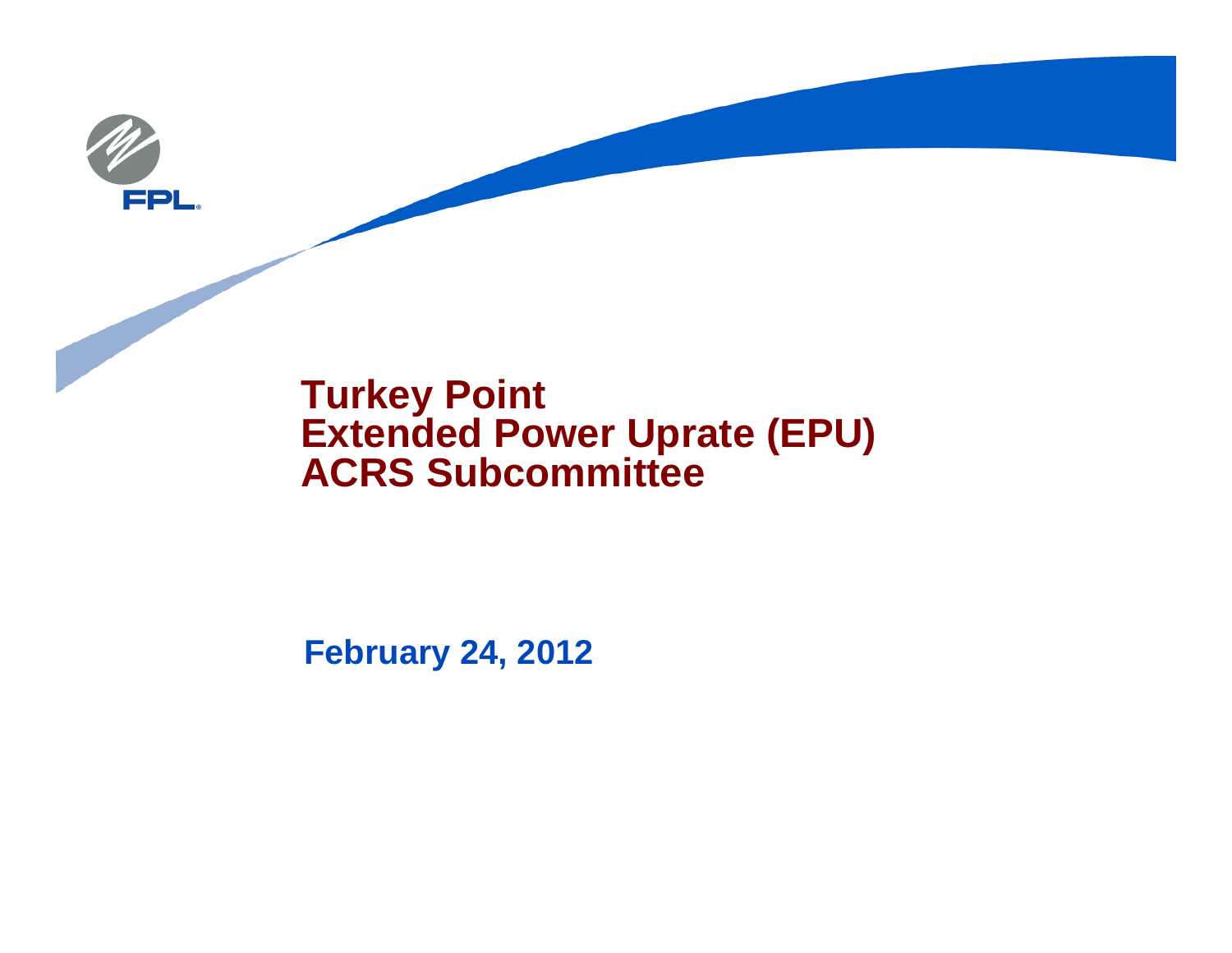# **Agenda**

| • Status of Review Steve Hale                   |  |
|-------------------------------------------------|--|
| • Discussion Topics from ACRS Full Committee    |  |
| - Loss of Load Overview Steve Hale              |  |
| - Loss of Off Site Power Overview Steve Hale    |  |
| - Shared Systems Overview Steve Hale            |  |
| - Probabilistic Safety Assessment  Mark Averett |  |

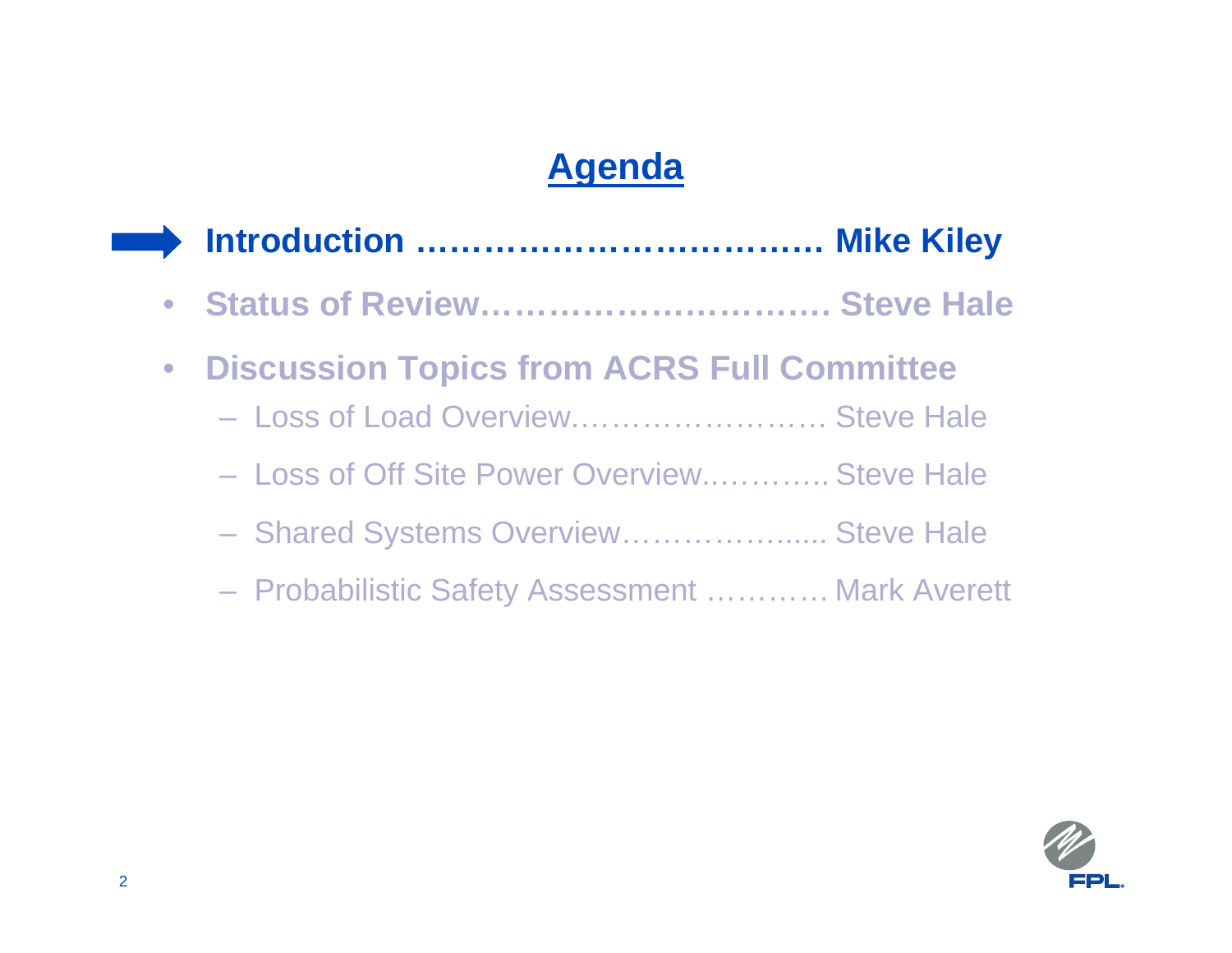

- $\bullet$  **FPL appreciates the opportunity to discuss the EPU License Amendment Request for Turkey Point with the ACRS Subcommittee**
- $\bullet$  **Since the last ACRS Subcommittee and Full Committee meetings, FPL and NRC Staff have been working diligently to close the open items**
- $\bullet$  **FPL recognizes and appreciates the importance of the Staff's questions, particularly those on Thermal Conductivity Degradation (TCD)**
	- NRC Staff performed a detailed review of FPL's analysis including a multi-day audit where FPL provided Staff with its analyses
	- This audit and the others performed by NRC Staff have been invaluable to the result of a thorough and comprehensive review of the proposed EPU
- $\bullet$  **The open items have been addressed and FPL looks forward to answering any remaining questions**

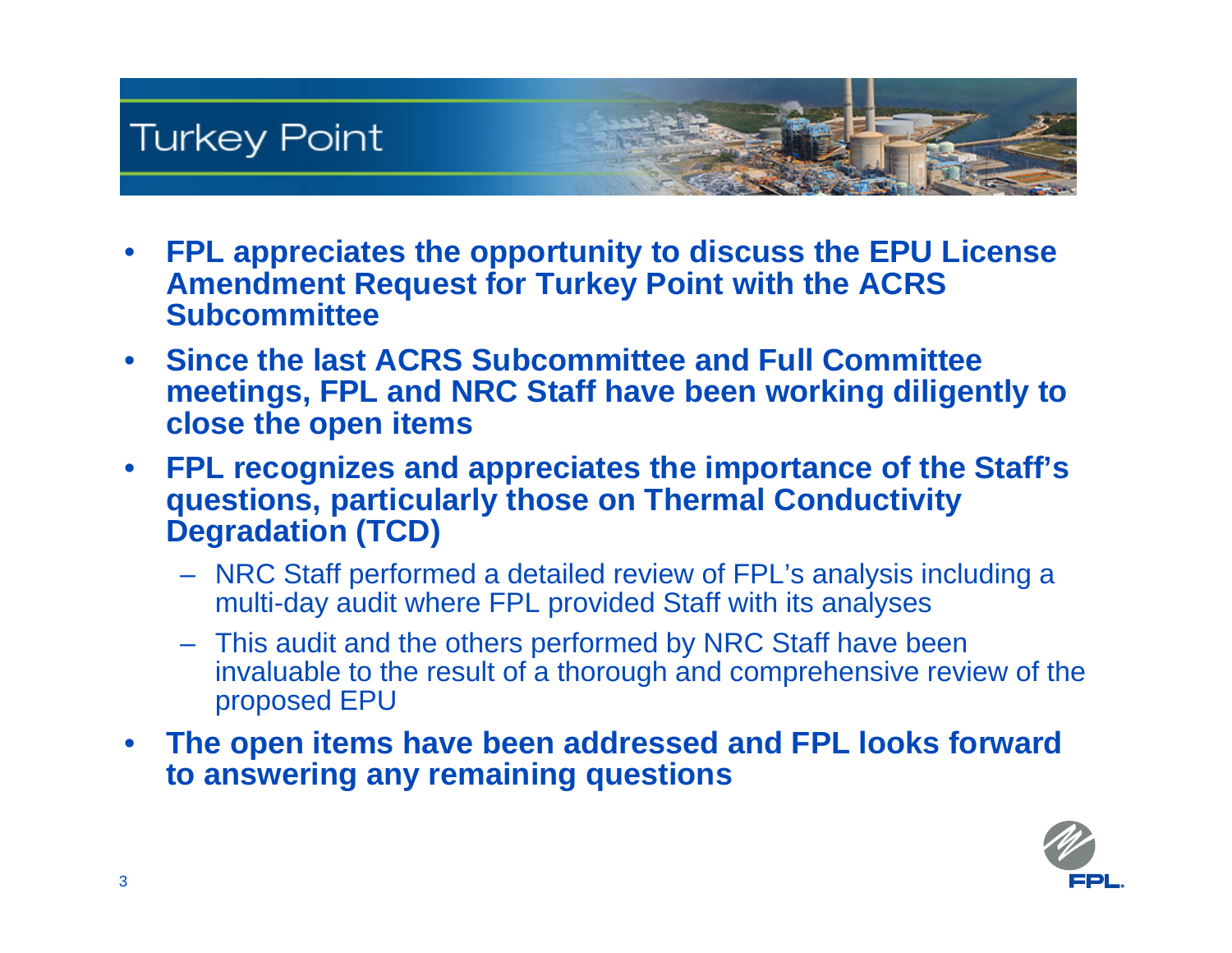# **Agenda**

 $\bullet$  **Introduction ……………………………… Mike Kiley Status of Review…………………………. Steve Hale**  $\bullet$  **Discussion Topics from Full Committee** – Loss of Load Overview.…………………… Steve Hale– Loss of Off Site Power Overview..……….. Steve Hale Shared Systems Overview....................... Steve Hale Probabilistic Safety Assessment ………… Mark Averett

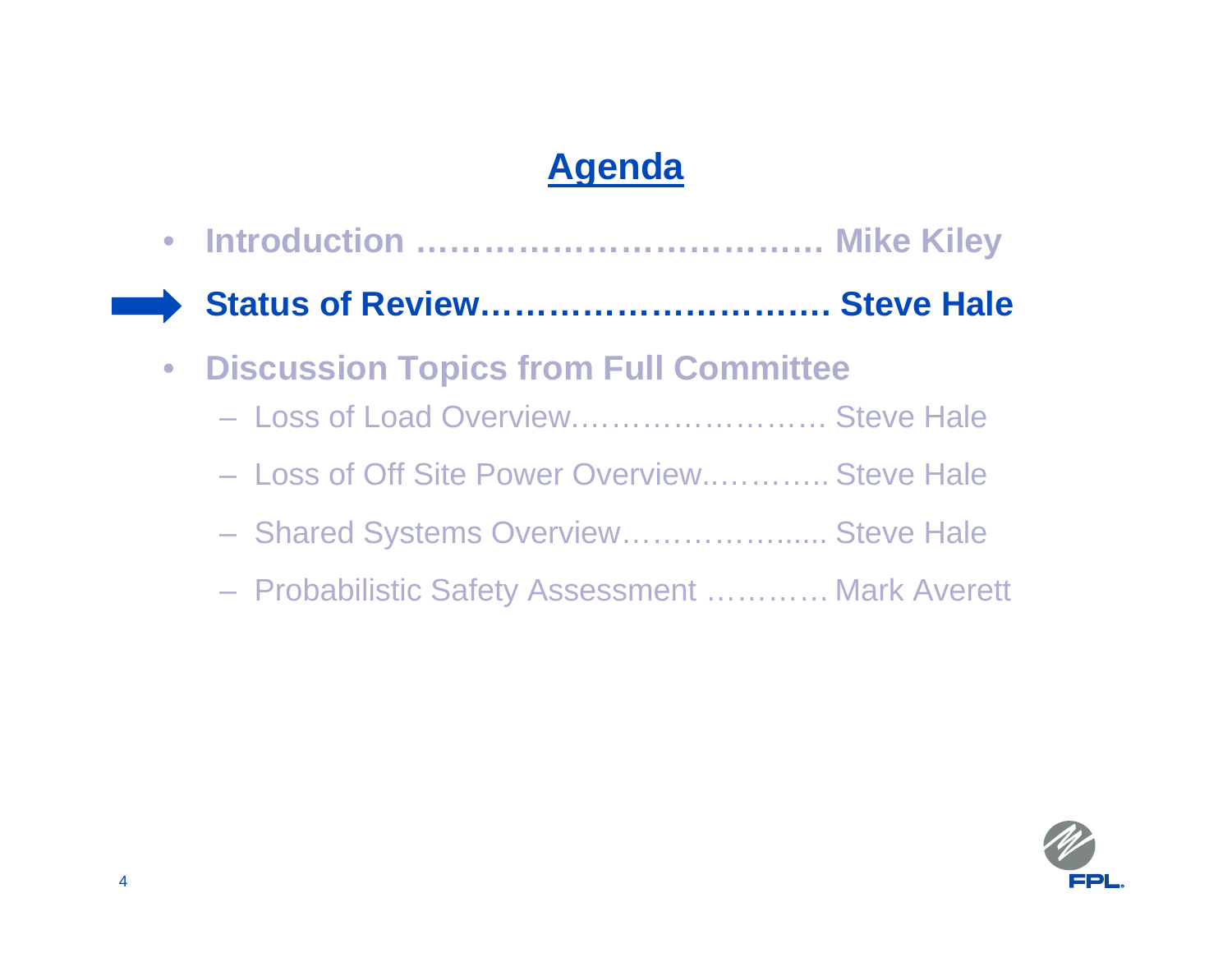#### **FPL provided responses to close the draft Safety Evaluation open items**

- **At the ACRS Full Committee Meeting, there were 4 open items related to the Turkey Point EPU Safety Evaluation (SE)**
	- New Fuel Storage Area Technical Specification (TS)
	- Nuclear Fuel Thermal Conductivity Degradation (TCD)
	- Fuel Seismic/LOCA loading
	- I&C RAIs
- **FPL provided input to NRC Staff to address remaining open items, RAIs and actions from ACRS Meetings**
- **NRC Staff issued the revised draft SE**

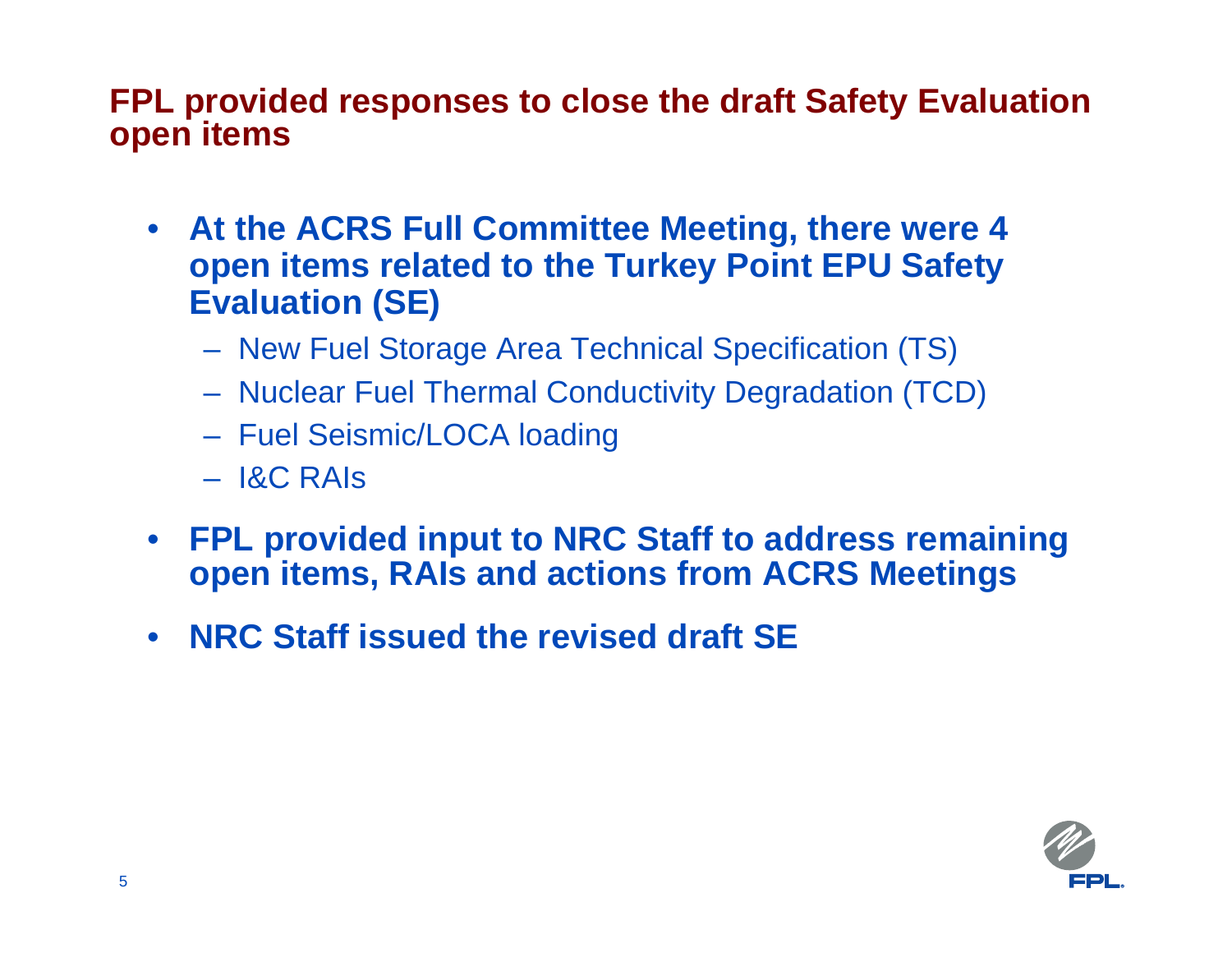## **Agenda**

 $\bullet$  **Introduction ……………………………… Mike Kiley**  $\bullet$  **Status of Review…………………………. Steve Hale Discussion Topics from Full Committee** – Loss of Load Overview.…………………… Steve Hale – Loss of Off Site Power Overview..……….. Steve Hale Shared Systems Overview....................... Steve Hale Probabilistic Safety Assessment ………… Mark Averett

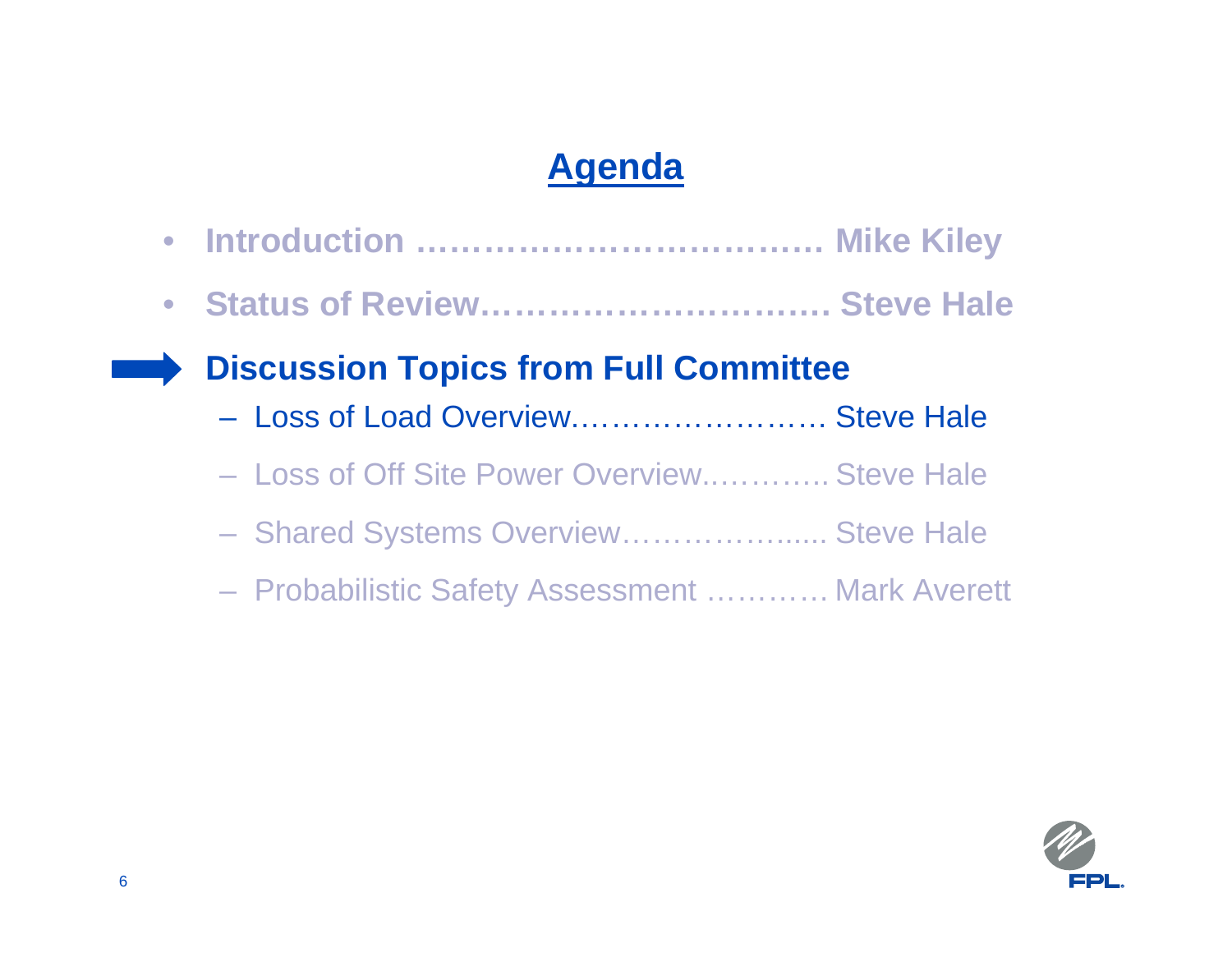#### **Loss of load analysis results assuming higher initial pressurizer pressure confirms lower pressure is conservative**

• **Action Item – Perform loss of load analysis assuming nominal pressurizer pressure plus maximum pressure uncertainty vs. current analysis which assumes nominal pressurizer pressure minus maximum pressure uncertainty**

| <b>Event</b>                                                                  | <b>Licensing</b><br><b>Report Case</b> | <b>High Initial</b><br><b>Pressurizer</b><br><b>Pressure Case</b> |
|-------------------------------------------------------------------------------|----------------------------------------|-------------------------------------------------------------------|
|                                                                               | Time (sec.)                            | Time (sec.)                                                       |
| <b>Loss of Load/Turbine Trip Initiated</b>                                    | 0.0                                    | 0.0                                                               |
| <b>High Pressurizer Pressure Reactor Trip</b><br>setpoint (2455 psia) reached | 6.3                                    | 4.9                                                               |
| <b>Rod motion begins</b>                                                      | 8.3                                    | 6.9                                                               |
| <b>Peak RCS pressure occurs</b>                                               | 8.9<br>(2746.6 psia)                   | 7.5<br>(2713.8 psia)                                              |

• **Results – Earlier reactor trip reduces severity**

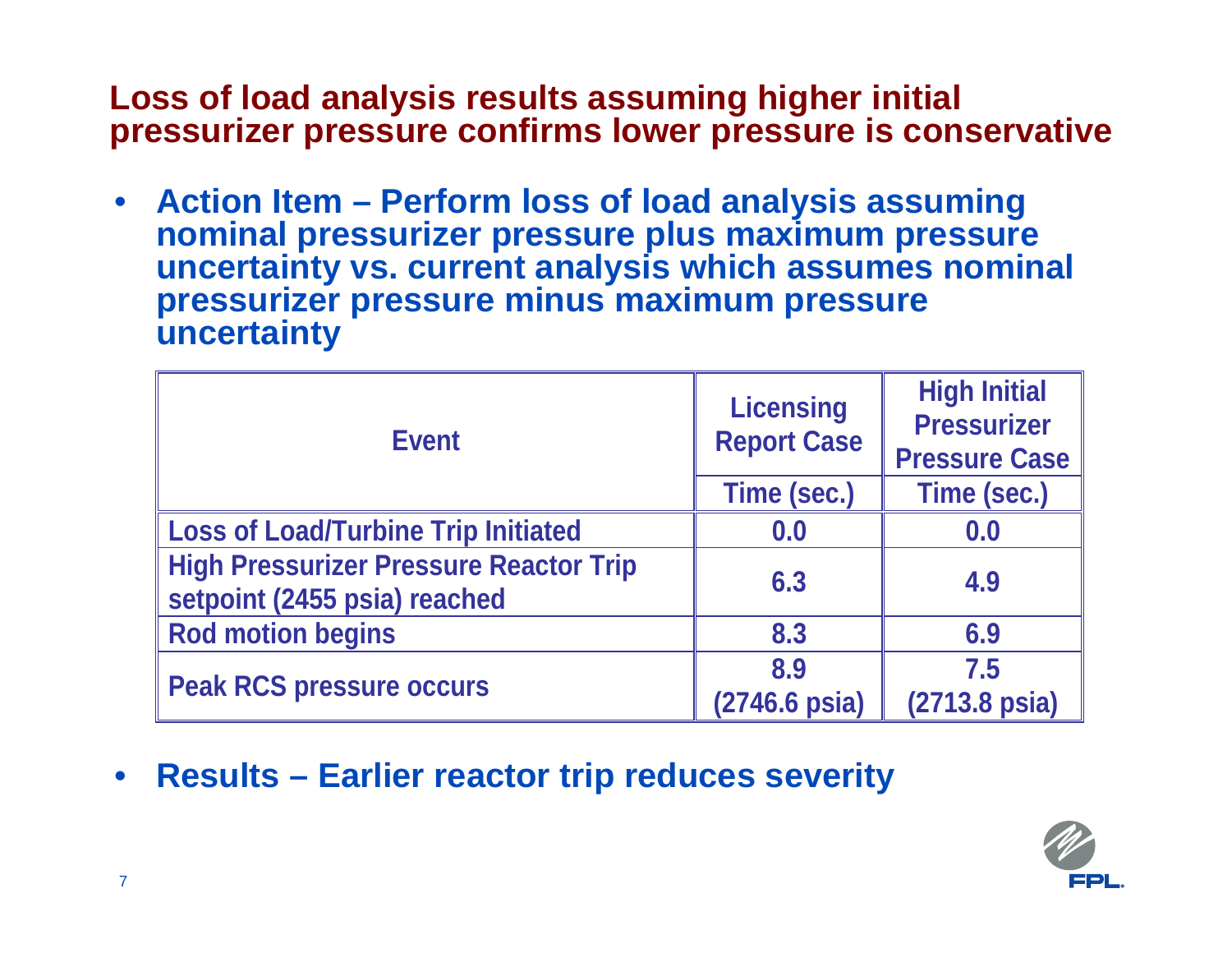#### **Loss of load analysis results assuming higher initial pressurizer pressure confirms lower pressure is conservative**



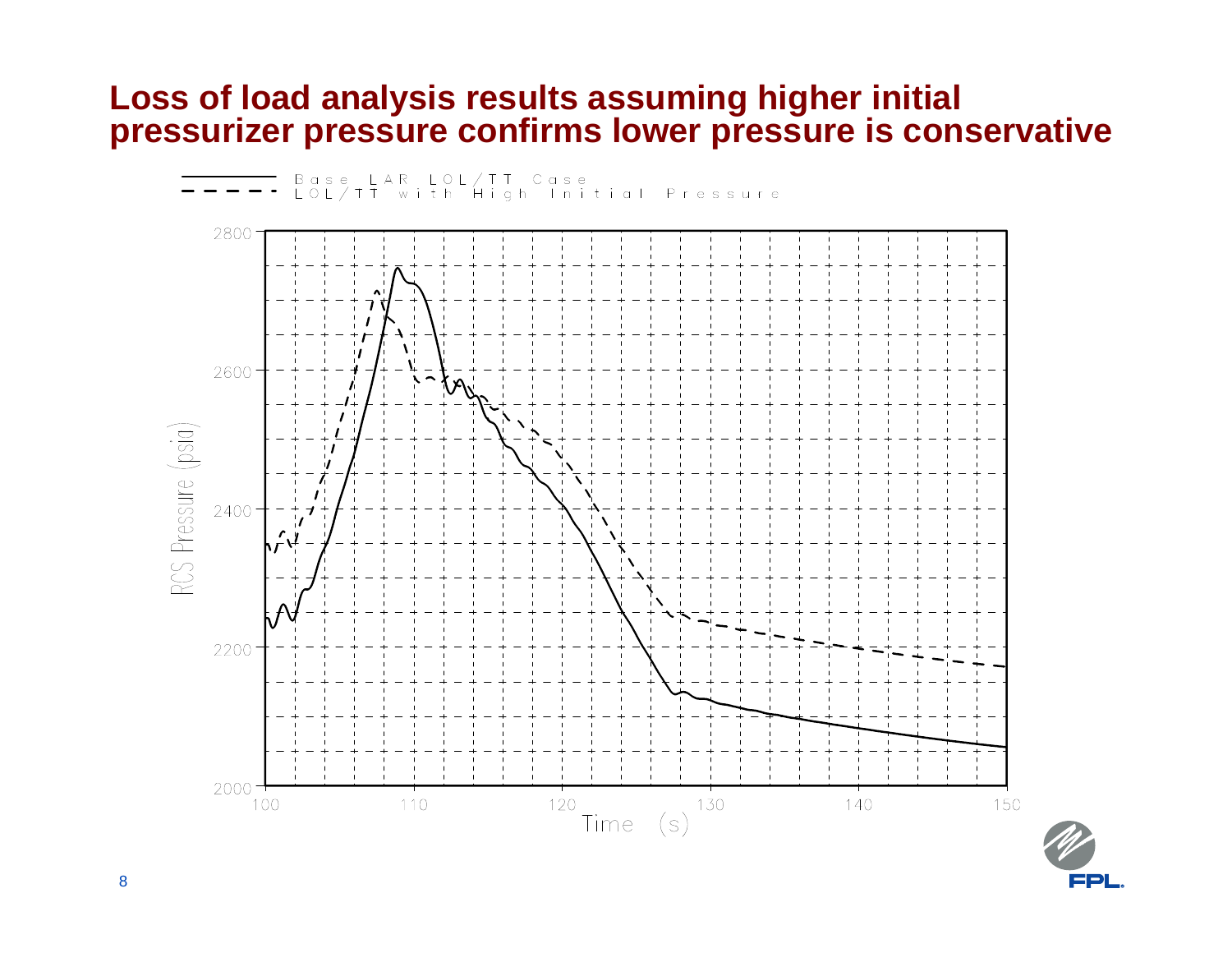## **Agenda**

 $\bullet$  **Introduction ……………………………… Mike Kiley**  $\bullet$  **Status of Review…………………………. Steve Hale Discussion Topics from Full Committee** – Loss of Load Overview.…………………… Steve Hale– Loss of Off Site Power Overview..……….. Steve Hale Shared Systems Overview....................... Steve Hale Probabilistic Safety Assessment ………… Mark Averett

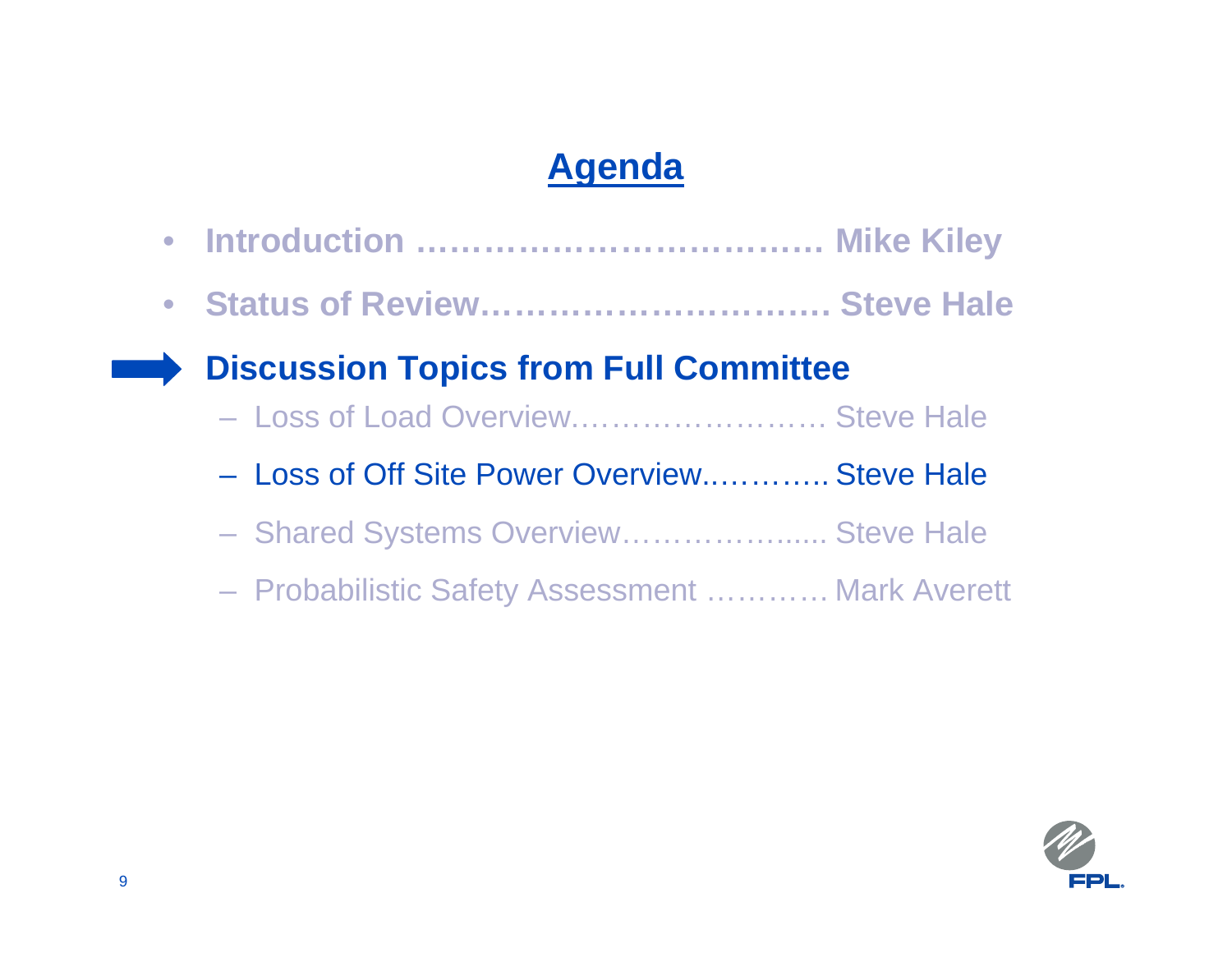#### **Although highly unlikely, dual unit loss of offsite power (LOOP) will not result in the pressurizer filling**

- $\bullet$  **Since 1990, only one dual-unit LOOP**
	- August 1992, as a result of Hurricane Andrew
	- Both units placed in a safe shutdown condition prior to onset of hurricane force winds
- **4 single unit LOOP events, 2 on each unit**
	- Caused by unit internal or switchyard faults/failures
	- Not initiated from the grid
- **Risk associated with a dual-unit LOOP**
	- Dual-unit LOOP frequency = 0.02 per year
	- CDF (dual-unit LOOP) = 8E-08 per year
- $\bullet$  **Transient analysis demonstrates that the pressurizer will not fill with a LOOP**
	- Results are comparable to current licensing basis
- $\bullet$ **No new Operator actions added for LOOP as a result of EPU**

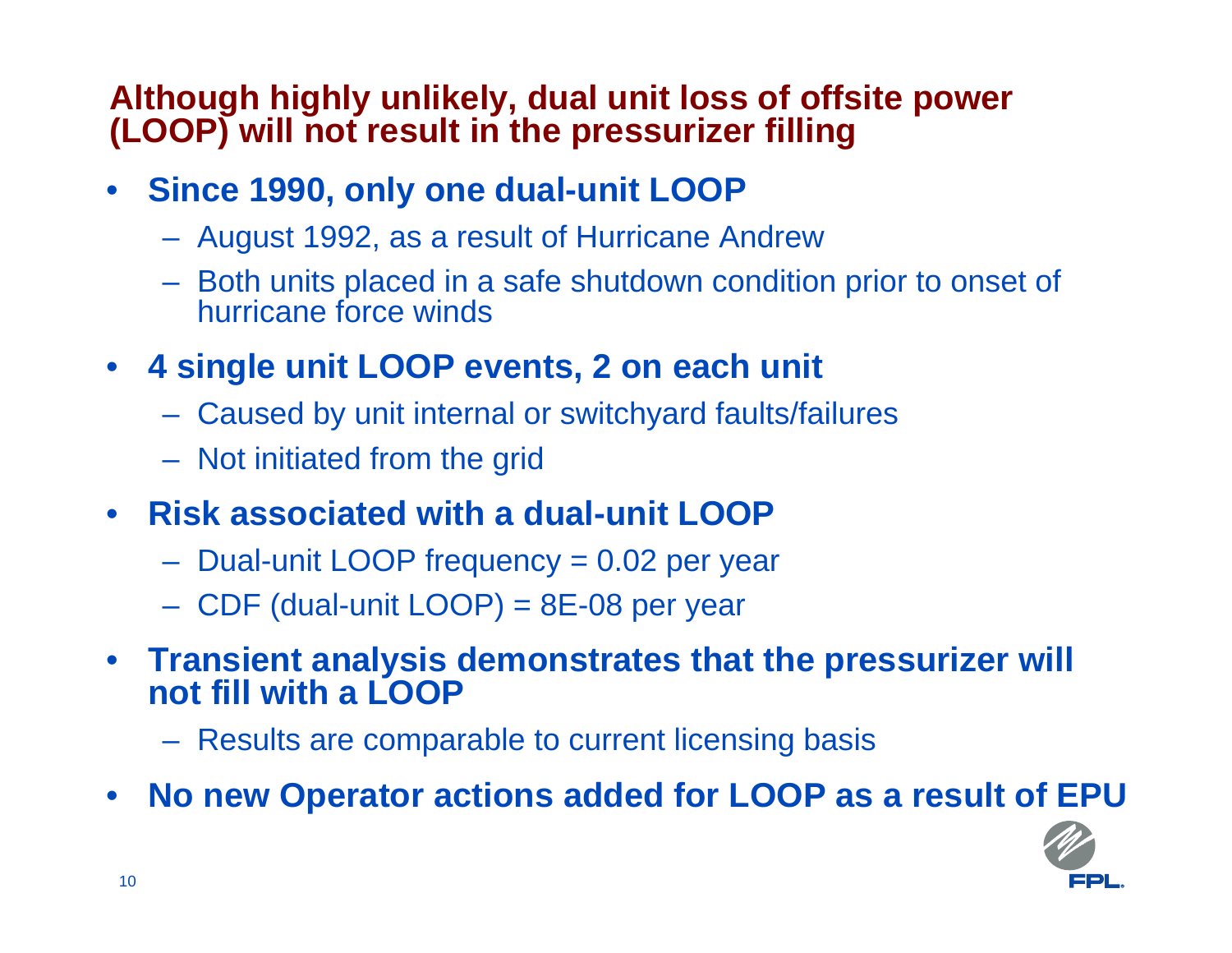# **Agenda**

|           | • Introduction  Mike Kiley                      |                   |
|-----------|-------------------------------------------------|-------------------|
| $\bullet$ |                                                 |                   |
|           | • Status of Review Steve Hale                   |                   |
|           | <b>Discussion Topics from Full Committee</b>    |                   |
|           | - Loss of Load Overview                         | <b>Steve Hale</b> |
|           | - Loss of Off Site Power Overview               | <b>Steve Hale</b> |
|           | - Shared Systems Overview                       | <b>Steve Hale</b> |
|           | - Probabilistic Safety Assessment  Mark Averett |                   |

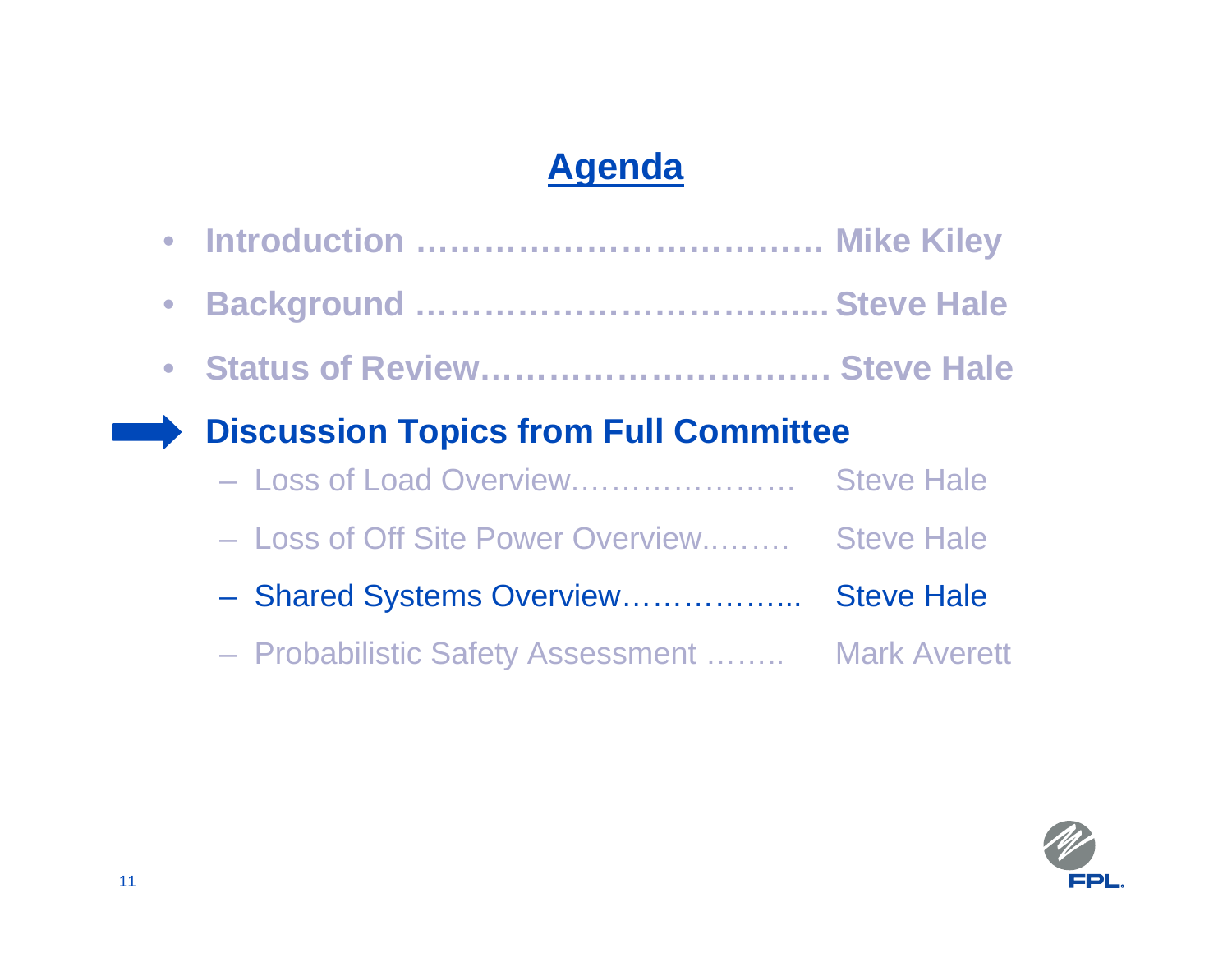### **Shared Systems for Turkey Point Units 3 and 4 The shared systems provide flexibility and safety benefits**

#### $\bullet$ **Emergency Core Cooling System**

- 4 pumps which all start on SI signal from either unit
	- 2 required for LOCA, only 1 required for other events
	- -- Each pump aligned to separate emergency diesel generator

#### • **Auxiliary Feedwater System**

- 3 turbine driven pumps
	- 1 required to satisfy heat removal requirements of both units
	- Capable of performing design function without AC power
- 1 diesel driven standby feedwater pump
- **Emergency Diesel Generators (EDGs)**
	- 4 EDGs, 2 for each unit; all start on SI signal from either unit
	- EDGs can be cross tied from the Control Room
	- Each EDG has sufficient capacity to maintain both units in a safe shutdown condition

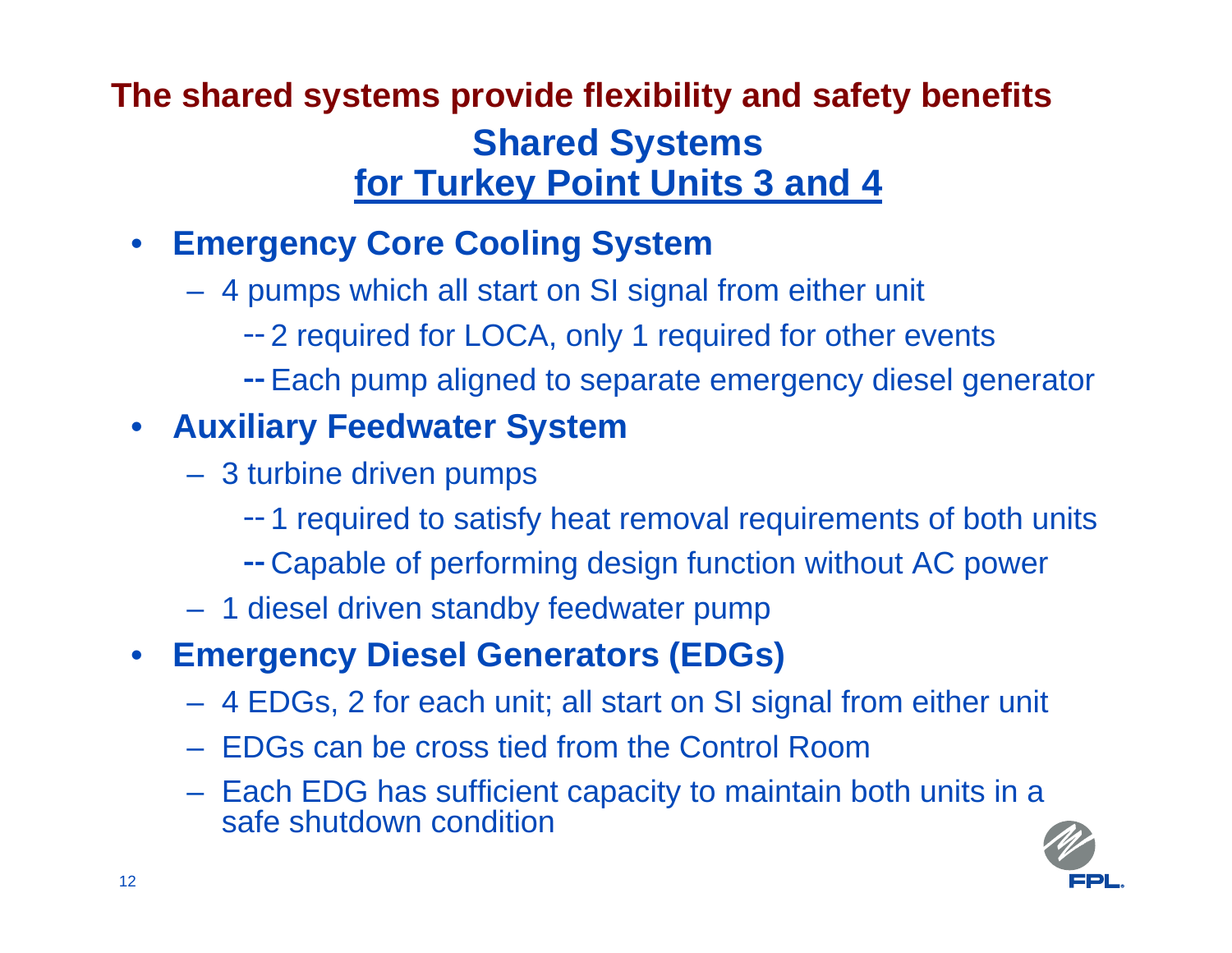## **Agenda**

 $\bullet$  **Introduction ……………………………… Mike Kiley**  $\bullet$  **Status of Review…………………………. Steve Hale Discussion Topics from Full Committee** – Loss of Load Overview.…………………… Steve Hale– Loss of Off Site Power Overview..……….. Steve Hale Shared Systems Overview....................... Steve Hale Probabilistic Safety Assessment ………… Mark Averett

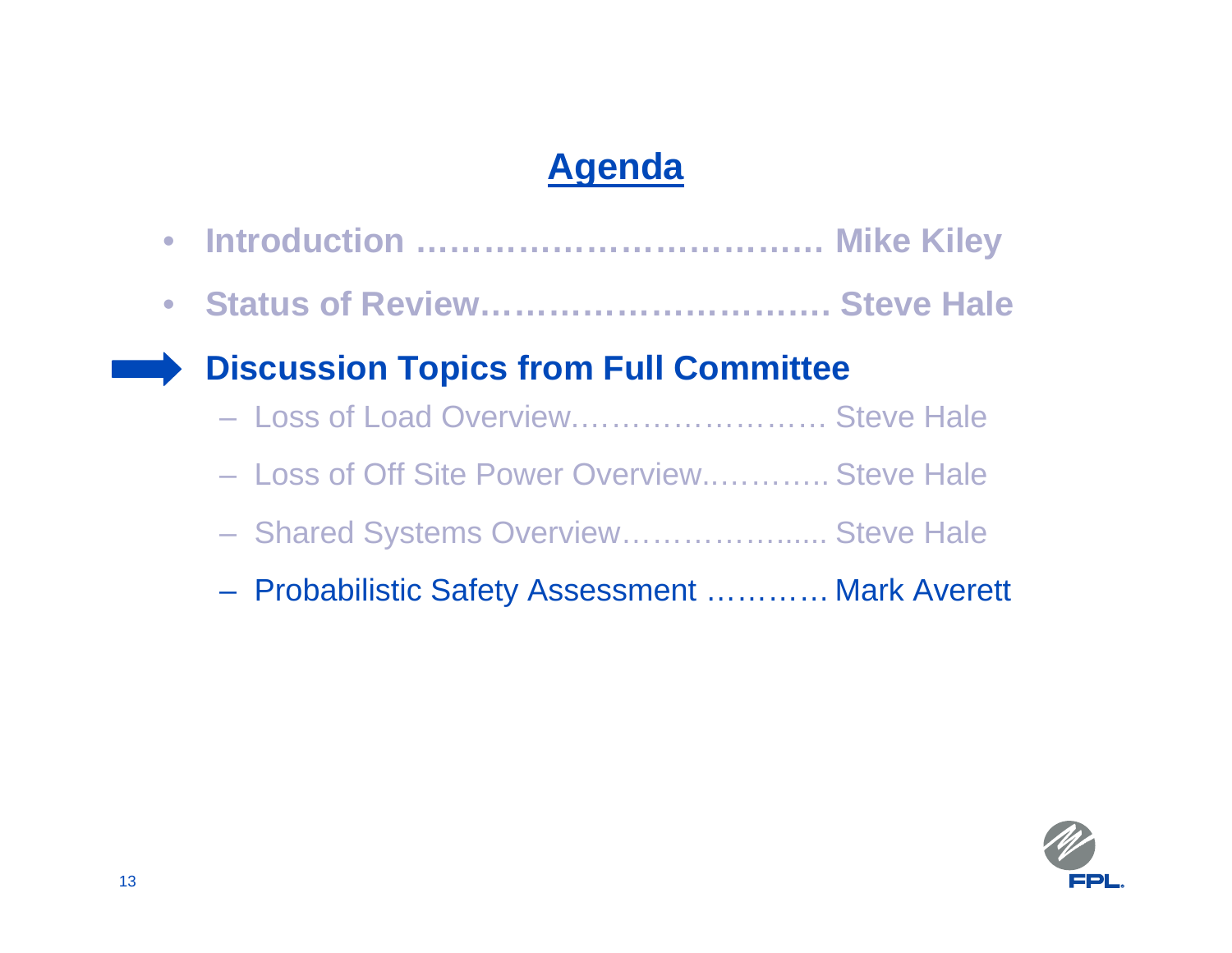**Probabilistic Risk Assessment (PRA) was used to calculate the EPU's impact on risk**

#### **PRA Risk Assessment of EPU**

- **EPU is not a risk-informed submittal**
- $\bullet$  **Risk impact of EPU was calculated using the Turkey Point dual-unit, internal events PRA model**

#### $\bullet$ **Internal Events PRA Model**

- Updated in March 2010
- Data current through December 31, 2006
- Quantifies Core Damage Frequency (CDF) and Large Early Release Frequency (LERF)
- **Internal Flooding**
	- IPE screening analysis

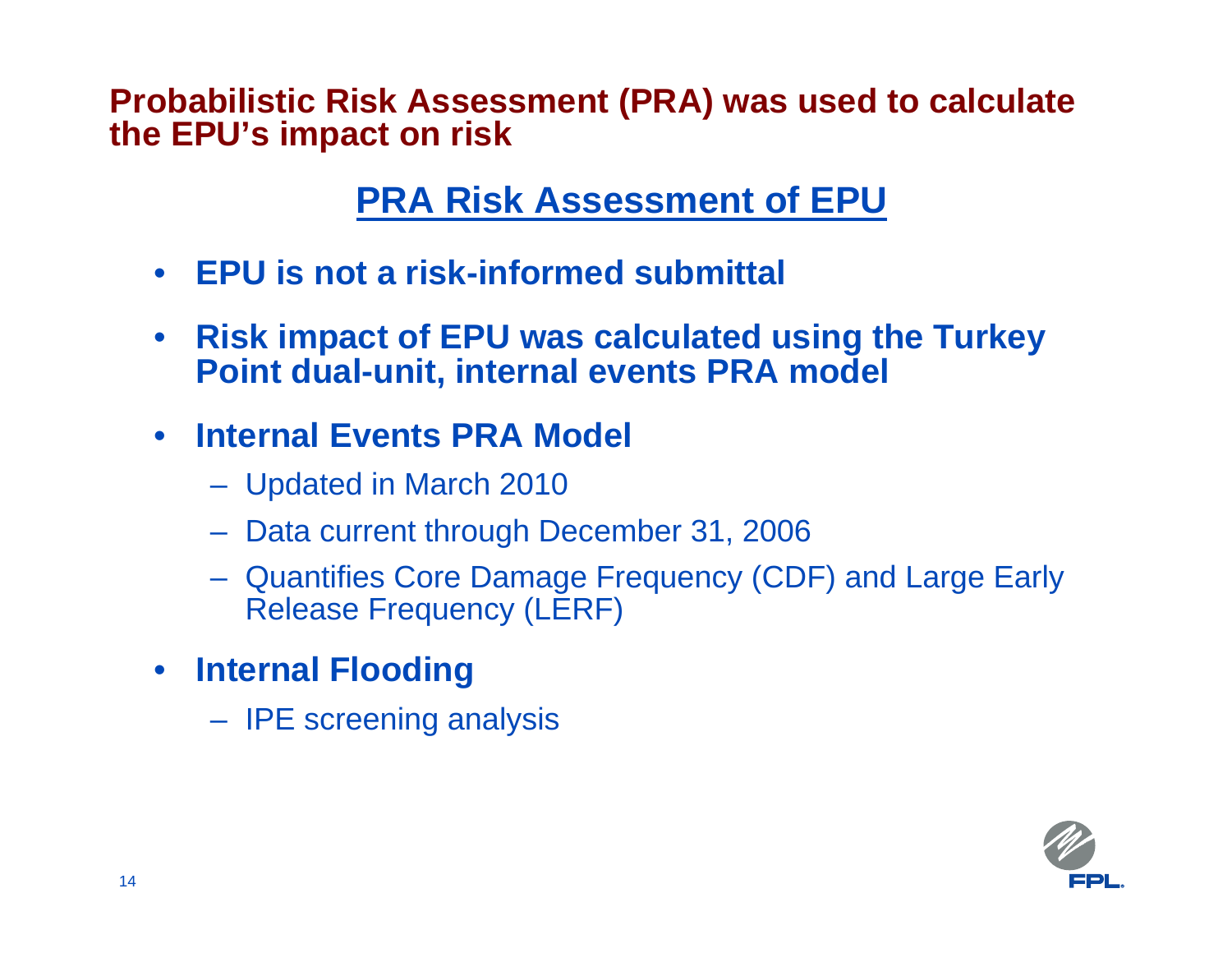**The assessment also included external events and shutdown risks**

#### **PRA Risk Assessment of EPU - External Events / Shutdown Risk**

- **External Events**
	- Seismic (low seismicity area, IPEEE walkdowns)
	- Internal Fire Events (IPEEE)
	- High winds, External floods, Transportation events (IPEEE)
- **Shutdown Risk**
	- Defense-in-depth
	- Implemented procedurally

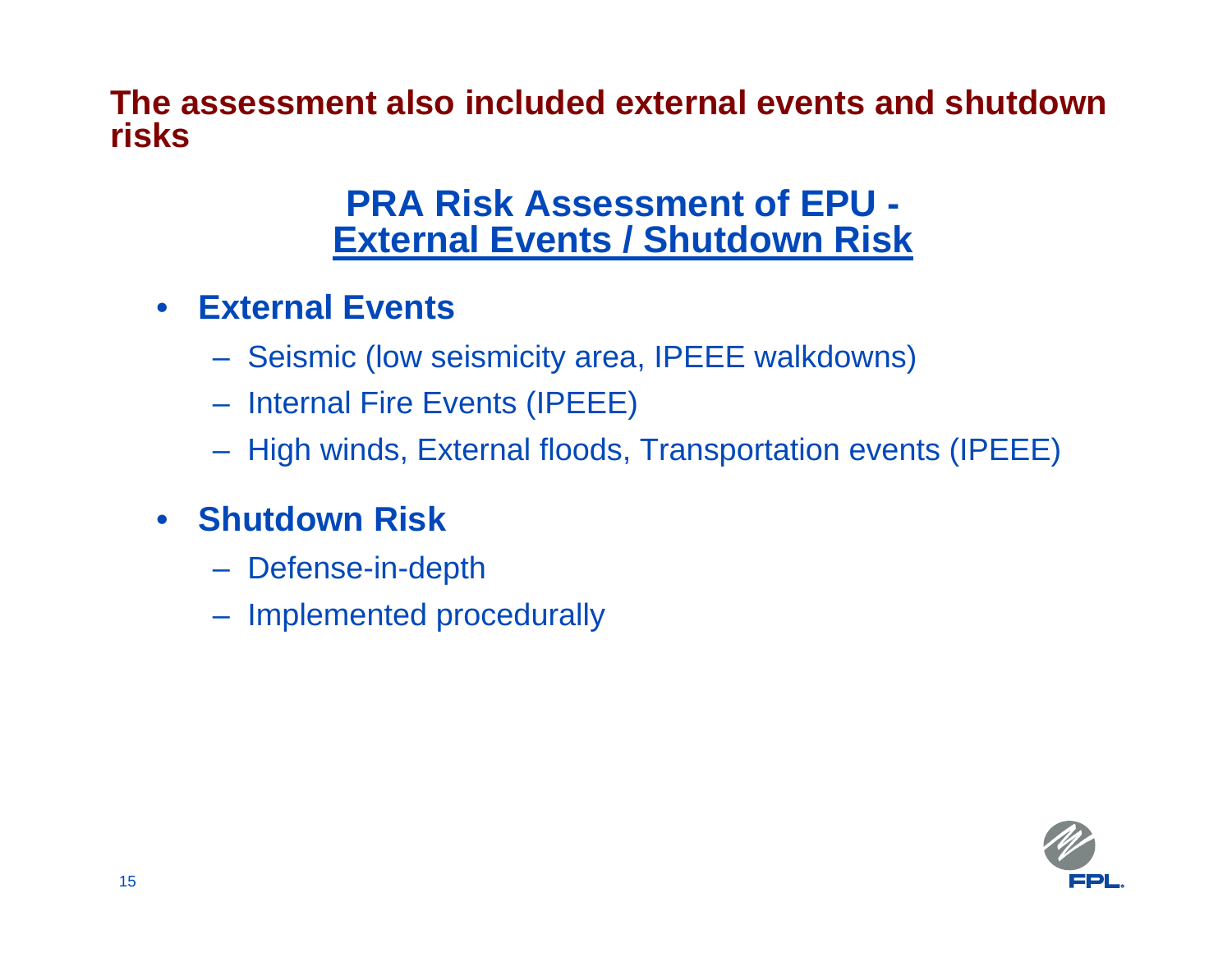#### **The baseline models were updated for EPU conditions**

#### **Method**

- $\bullet$  **Updated Baseline Internal Events Models for EPU**
	- Logic models changed to reflect physical changes planned for EPU
	- Human Reliability Analysis (HRA) updated to reflect EPUrelated timing changes
	- LOCA success criteria revised
	- Offsite power recovery credit revised to reflect EPU
- $\bullet$  **External Events**
	- Assessed qualitatively
- **Shutdown Risk**
	- Assessed qualitatively

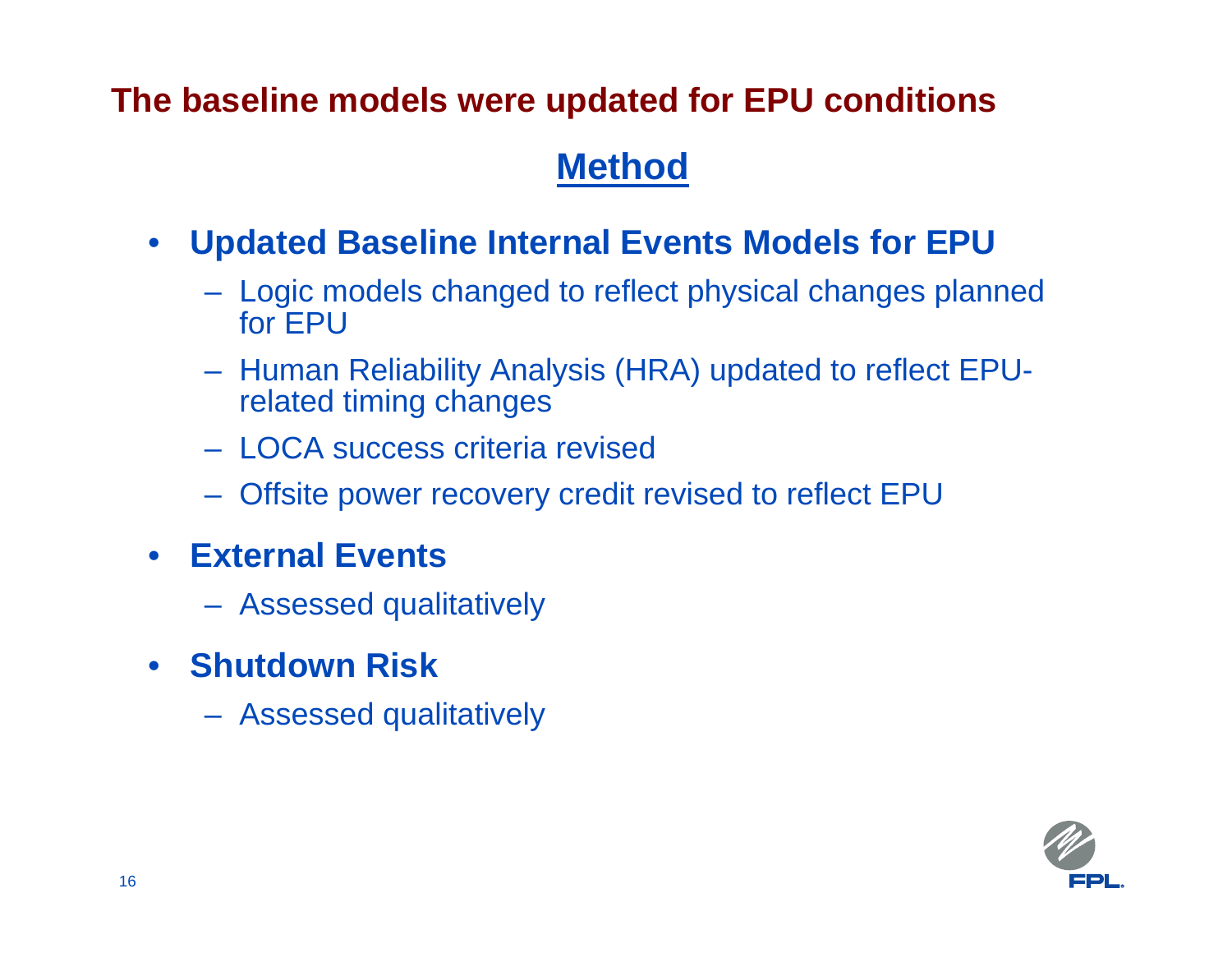**Turkey Point's CDF is lower than most Westinghouse units**

### **Turkey Point Unique Safety Features**

- $\bullet$ **Opposite-unit RWST injection capability**
- $\bullet$  **Redundancy level of four for high-pressure injection for small-break LOCAs and bleed-and-feed cooling**
- •**Station Blackout (SBO) Crosstie**
- $\bullet$  **Diesel-driven Standby Steam Generator Feedwater (SSGFW)**
- **Alternate cooling for charging pumps**

**Removing credit for opposite-unit RWST injection and SBO crosstie results in a higher CDF which is more typical of Westinghouse units**

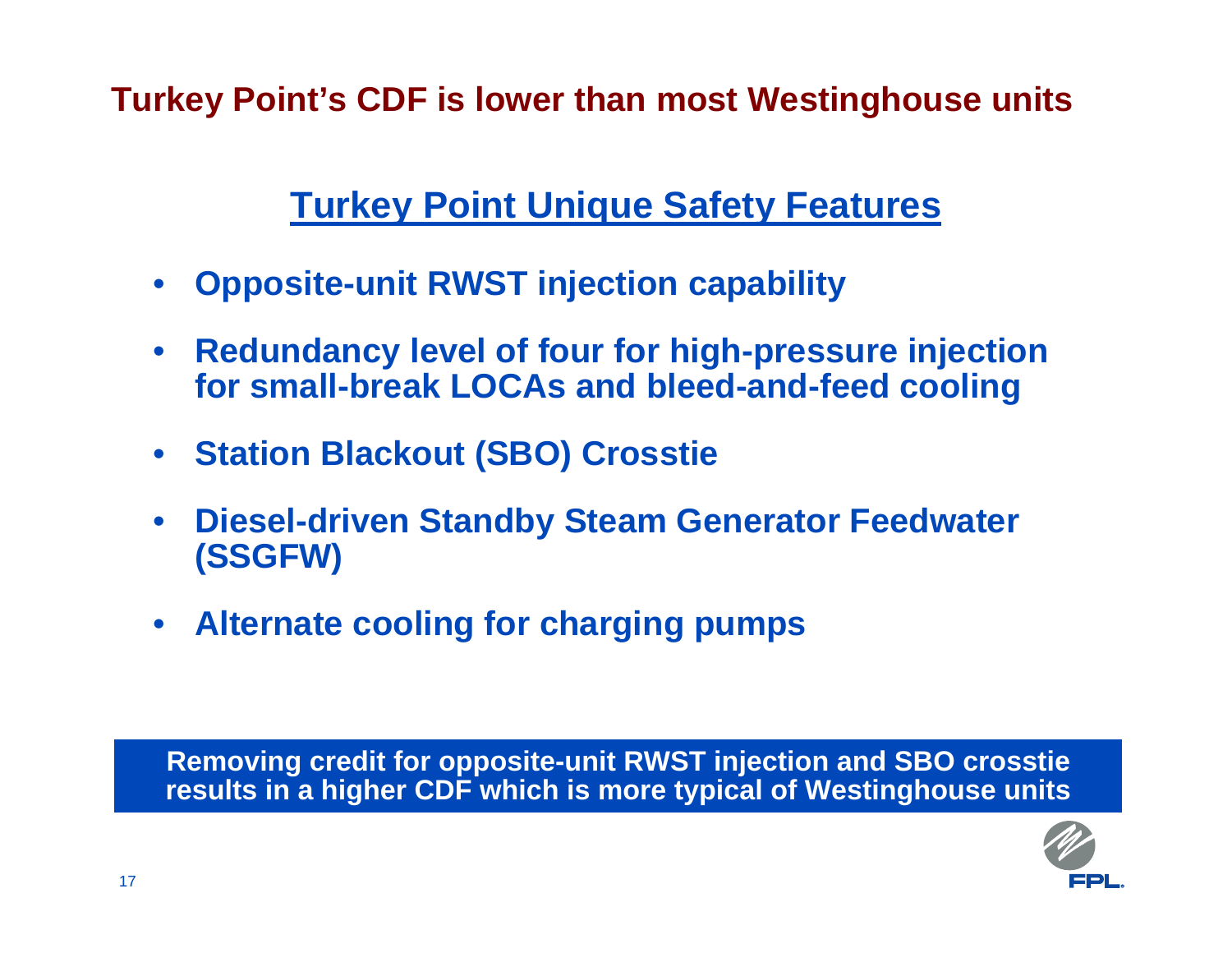#### **The results indicate a slight increase in risk from an already low baseline (pre-EPU) risk**

### **Results**

- **Slight increase in Risk**
	- CDF increase of 5E-08 per year
	- LERF increase of 4E-09 per year
- **Risk increase is well below the NRC Reg Guide 1.174 thresholds for risk significance of plant changes**
- $\bullet$  **Changes to minimize Risk increase:**
	- Setpoint for implementation of bleed-and-feed cooling was increased from a SG level of 22%WR to 33%WR.
	- Procedure step to shut off RHR pumps in the event of a LOCA where pressure remains high was moved to a point earlier in the procedure.

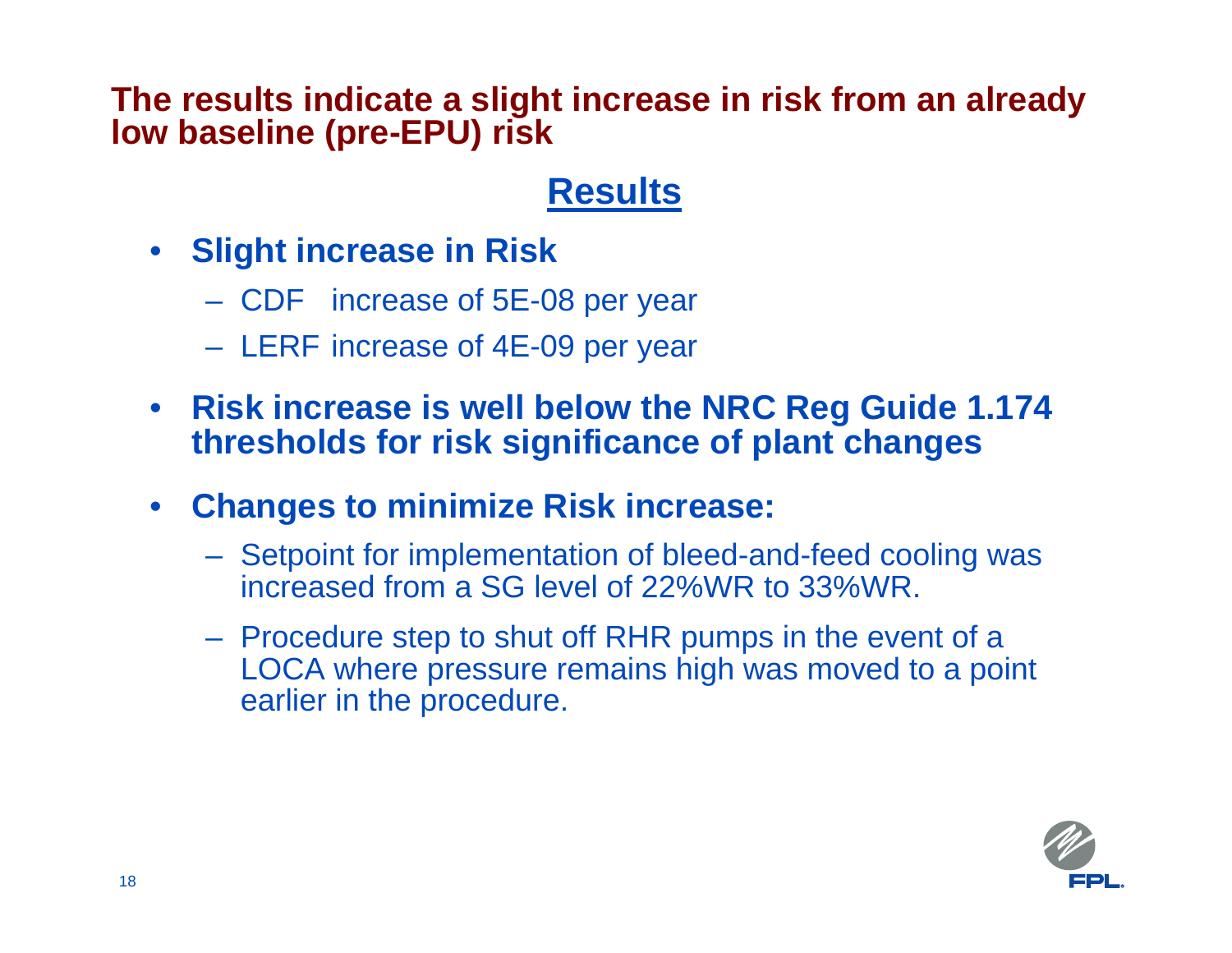#### **The small increase in risk is considered non-risk-significant per the guidelines in Reg Guide 1.174**

#### **Summary**

- **There was a small increase in risk due to EPU**
- **Some changes were made to minimize the risk from EPU**
- **Risk increase is well below the NRC Reg Guide 1.174 thresholds for risk significance of plant changes**
- $\bullet$ **Baseline risk for Turkey Point is lower than average**
- • **Unique crossties and redundancies are the reasons for the lower risk values**

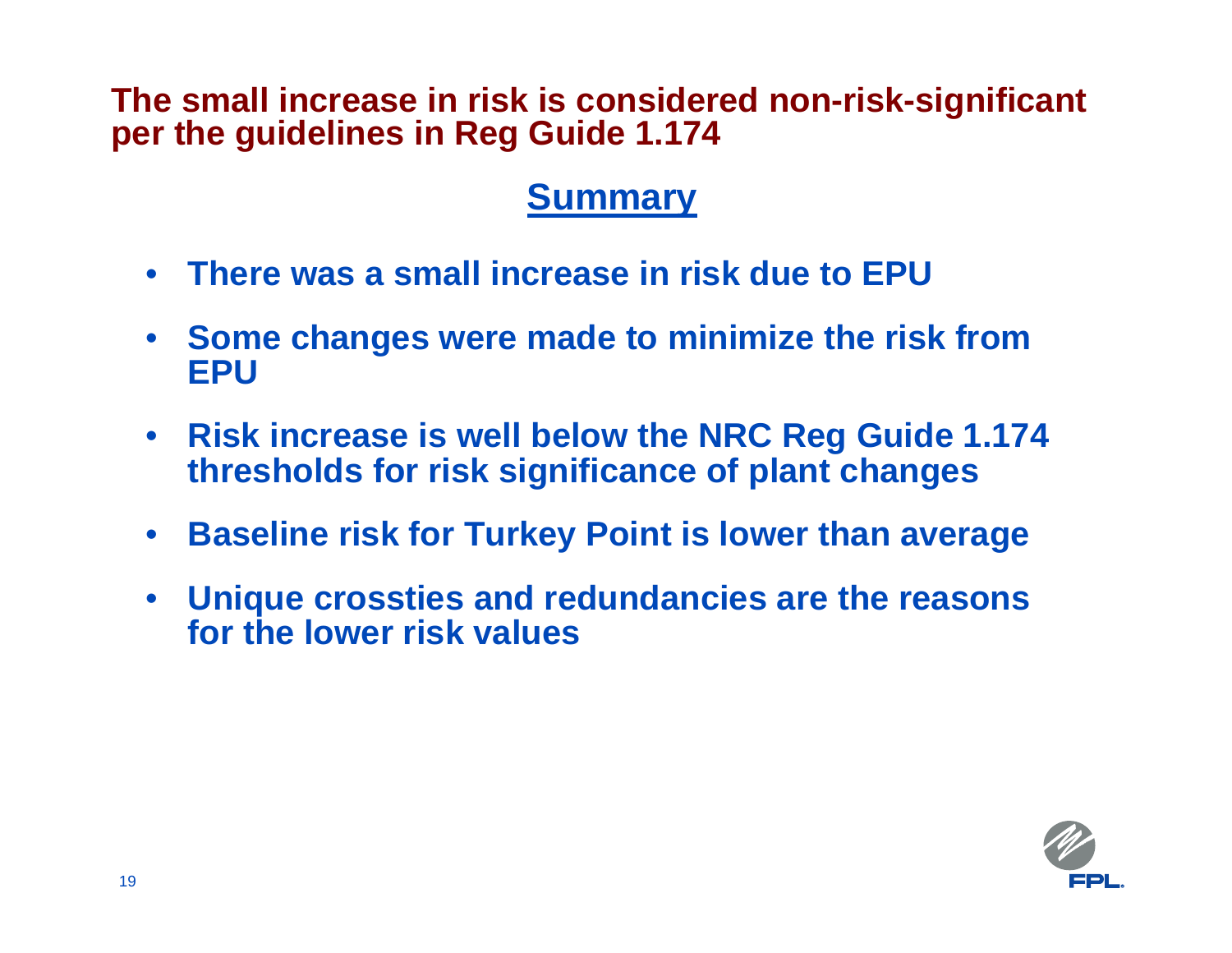

# **Introduction**

### **Allen G. Howe Deputy Division Director Division of Operating Reactor Licensing Office of Nuclear Reactor Regulation**

#### **Jason C. Paige**

**Project Manager Division of Operating Reactor Licensing Office of Nuclear Reactor Regulation**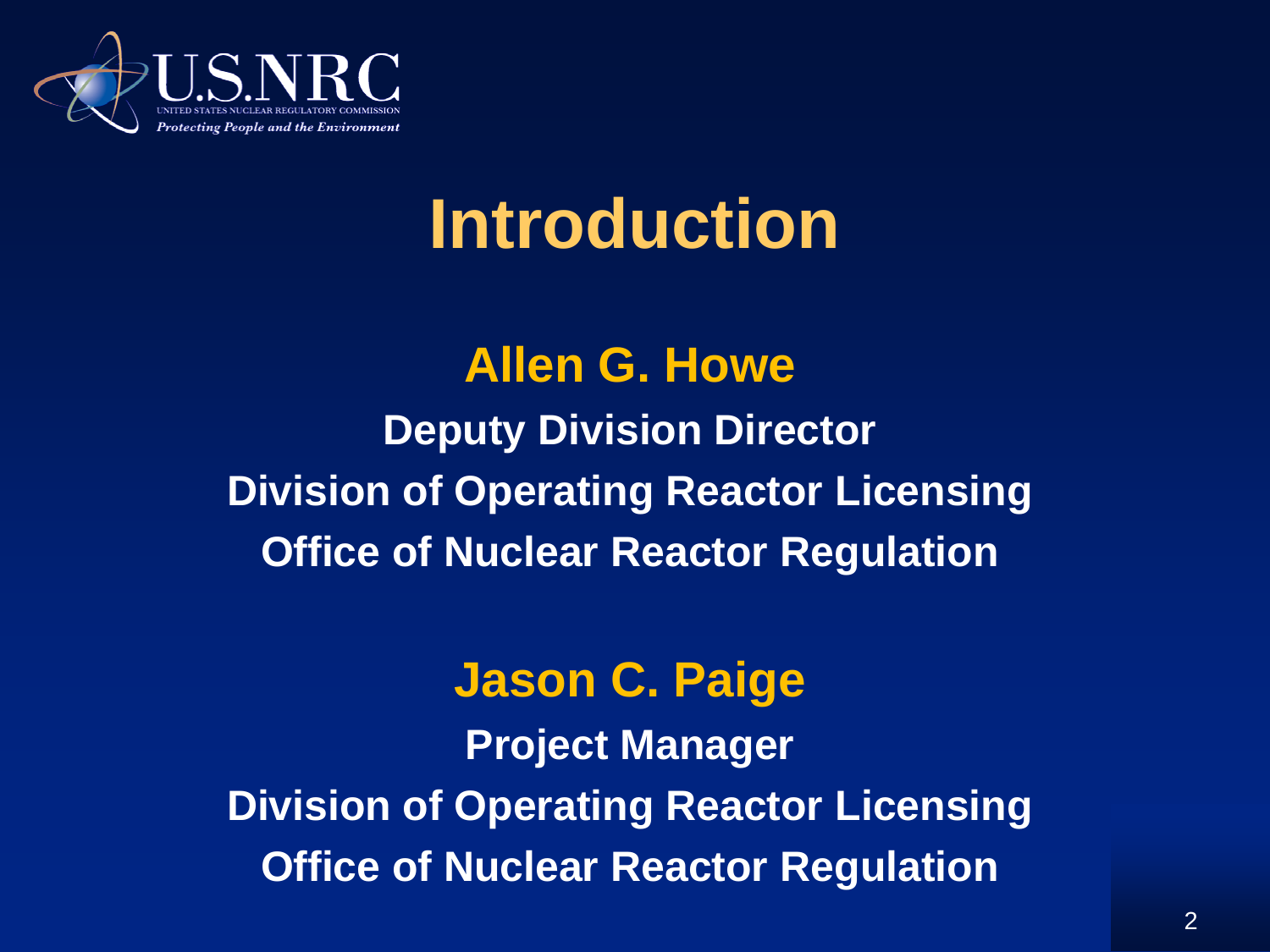

# **Introduction**

### • Background

 $\div$  **TP EPU Application – October 21, 2010** 

**<u>❖ 2300 to 2644 MWt, 15 % increase (344 MWt)</u>** 

- Includes a 13 % power uprate and a 1.7 % MUR
- 20 % increase above original licensed thermal power

### • EPU Review Schedule

- Followed RS-001
- **❖ Linked licensing actions** 
	- AST approved June 23, 2011
	- SFP Criticality analysis approved October 31, 2011

❖ Supplemental responses to NRC staff RAIs and Audits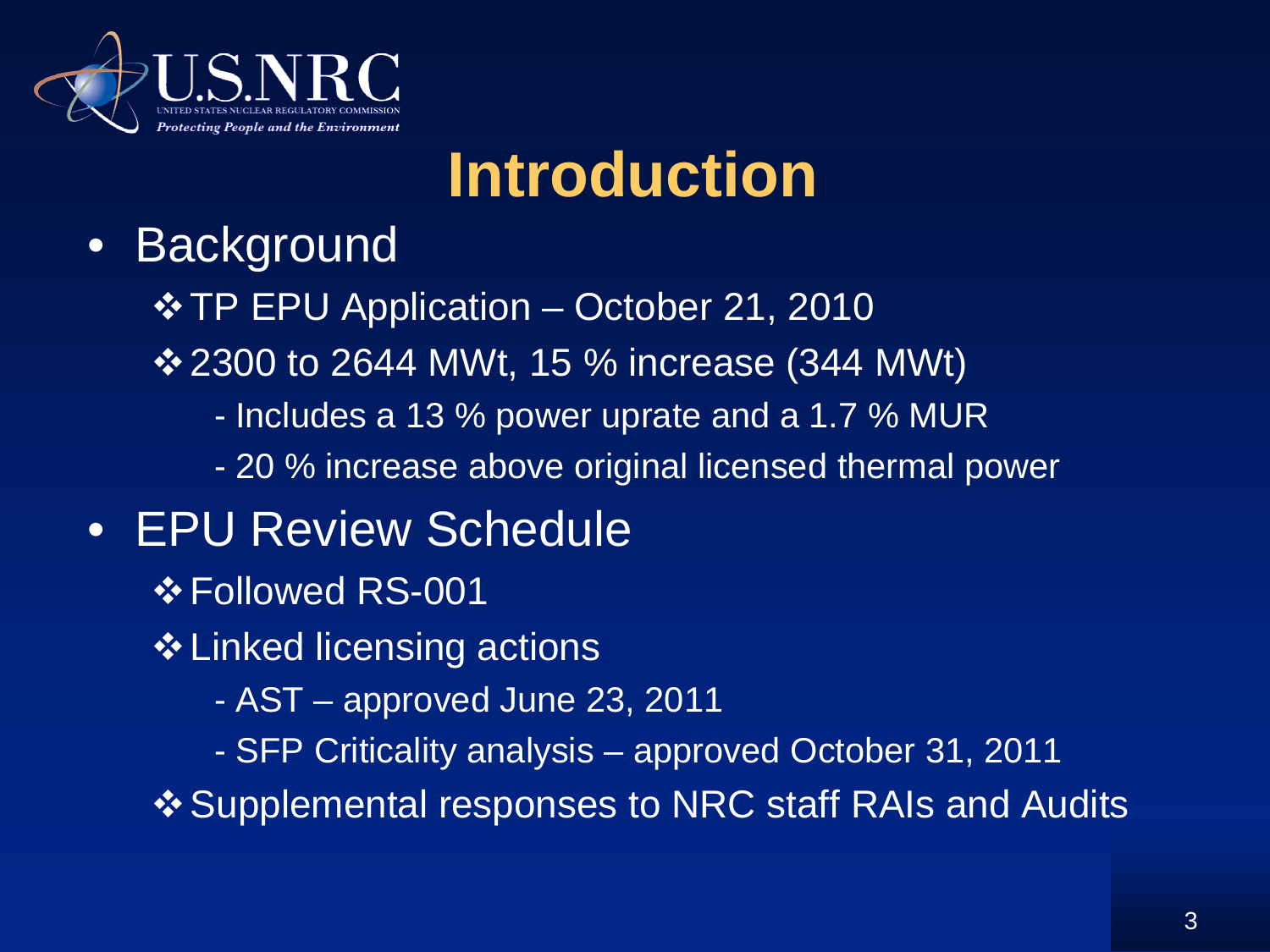

# **Open Items From January 19, 2012 ACRS Full Committee meeting**

- Thermal Conductivity Degradation
- Fuel System Design, Grid Crush
- I&C Uncertainty Allowance Values
- New Fuel Storage EPU TS supplement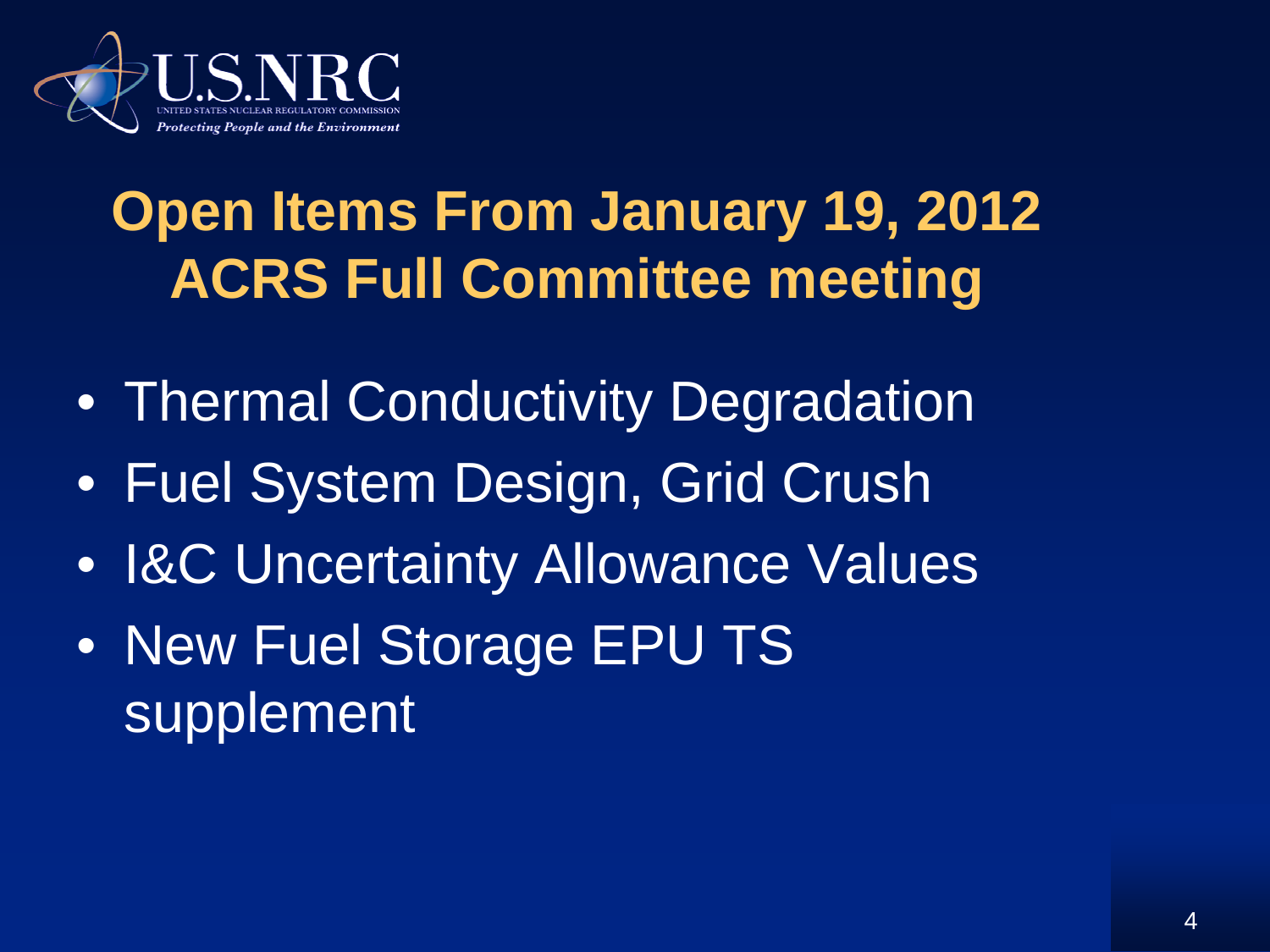

# **Topics for Subcommittee**

- EPU Overview
- Discussion Topics from ACRS Full Committee **Meeting** 
	- Loss of Load Overview
	- Loss of Offsite Power Overview
	- **\*Shared Systems Overview**
	- ❖ Probabilistic Safety Assessment
- Thermal Conductivity Degradation
- Fuel System Design, Grid Crush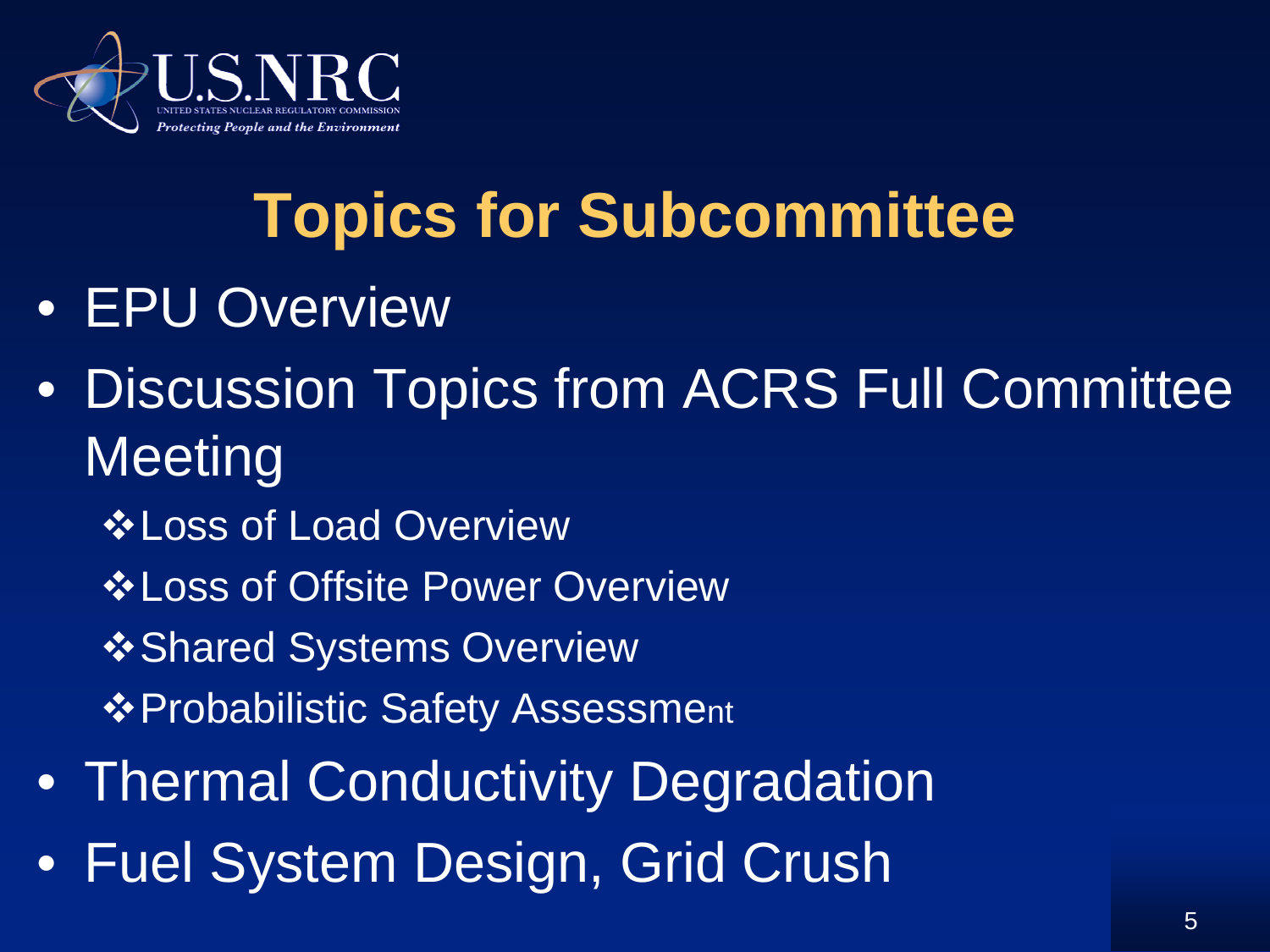

#### **Turkey Point EPU LAR Review:**

#### **Fuel Thermal Conductivity Degradation**

#### **February 24, 2012**

Paul Clifford, Benjamin Parks, Shih-Liang Wu Division of Safety Systems Office of Nuclear Reactor Regulation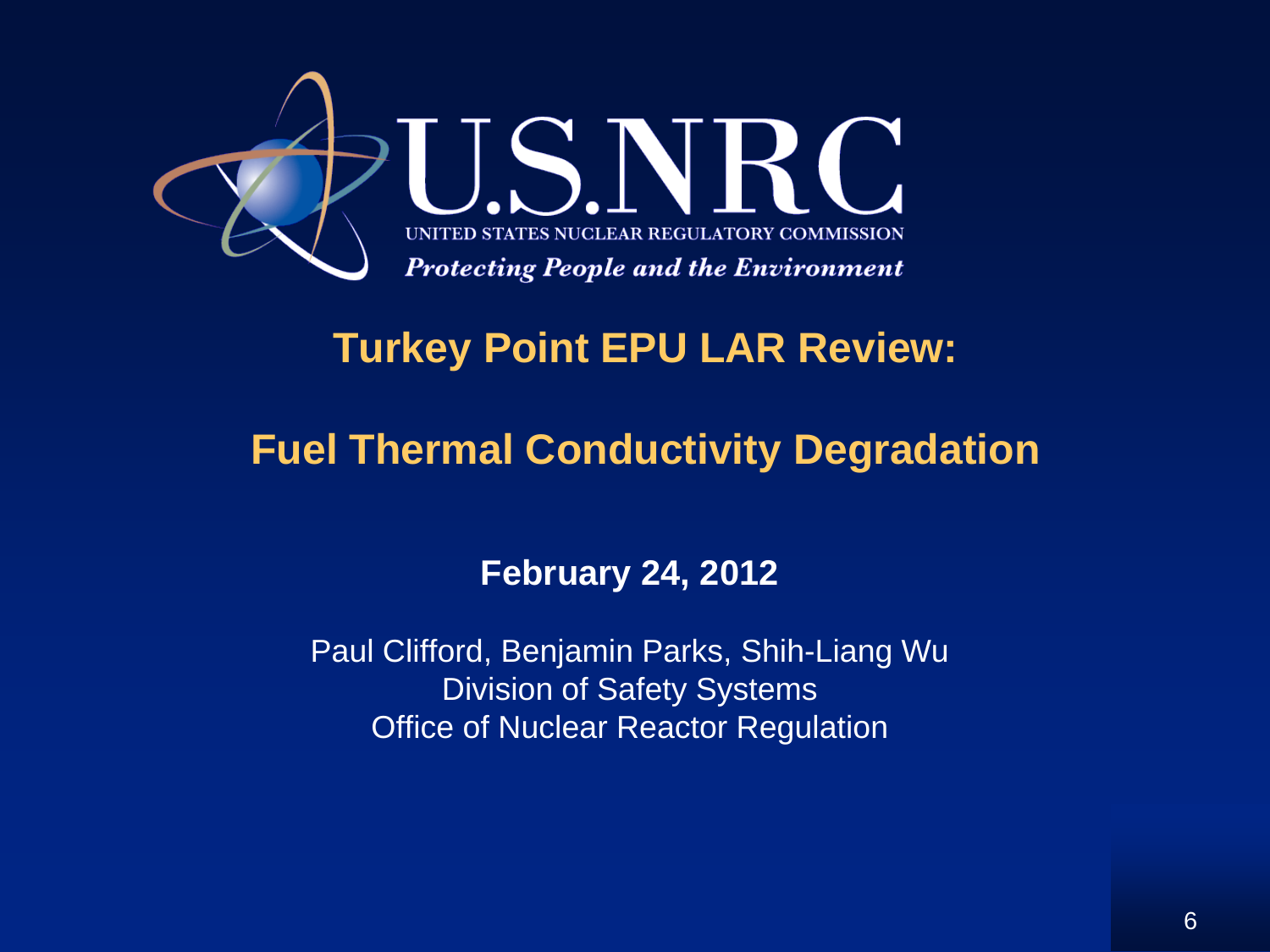



- 1. TCD Interim Solution
- 2. PAD4TCD Thermal Conductivity Model
- 3. Benchmark Calculations
- 4. Downstream Safety Analysis Impact
- 5. Westinghouse ASTRUM Revisions